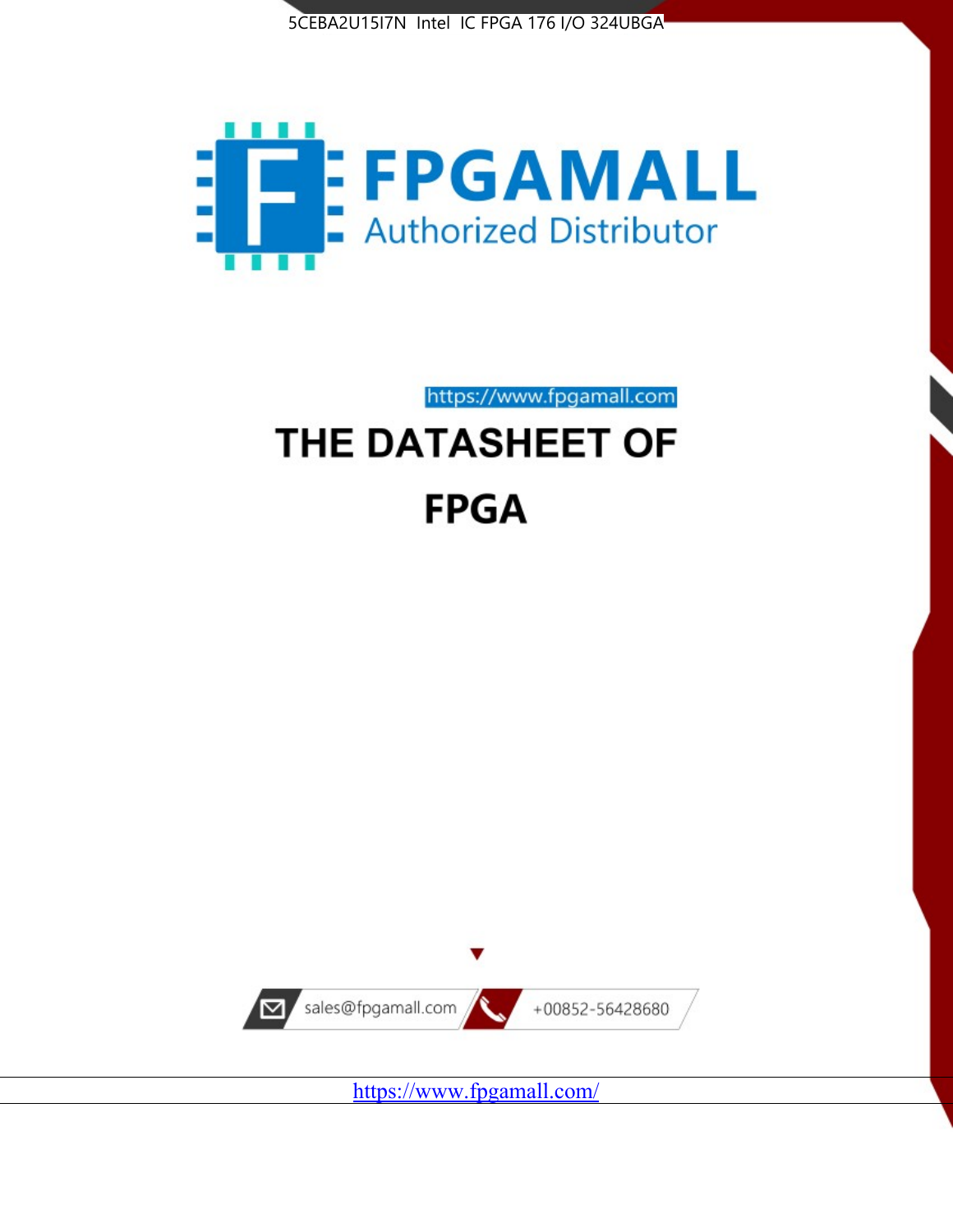5CEBA2U15I7N Intel IC FPGA 176 I/O 324UBGA



## **Cyclone V Device Overview**



**CV-51001 | 2018.05.07** Latest document on the web: **[PDF](https://www.altera.com/en_US/pdfs/literature/hb/cyclone-v/cv_51001.pdf)** | **[HTML](https://www.altera.com/documentation/sam1403480548153.html)**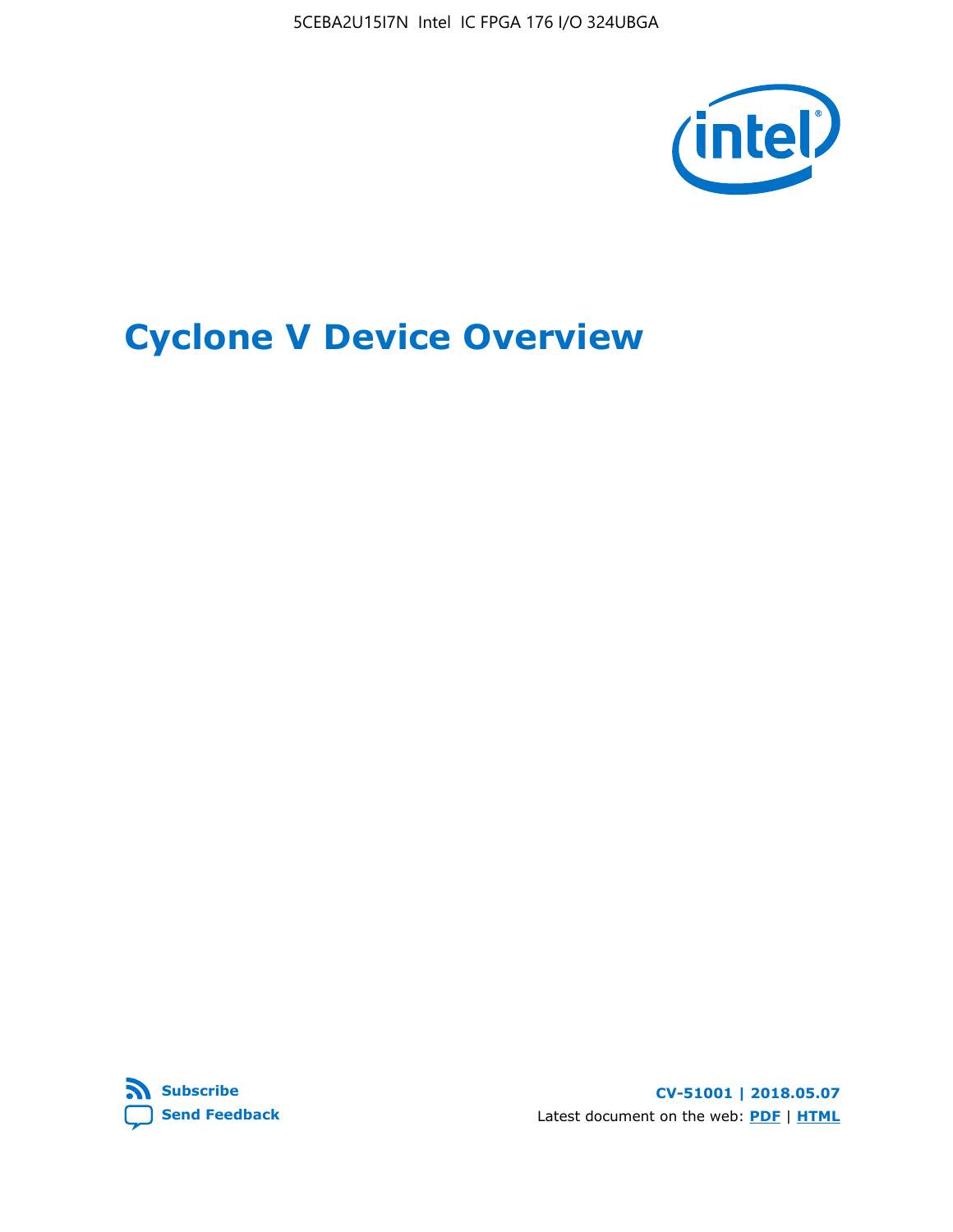

**Contents** 

## **Contents**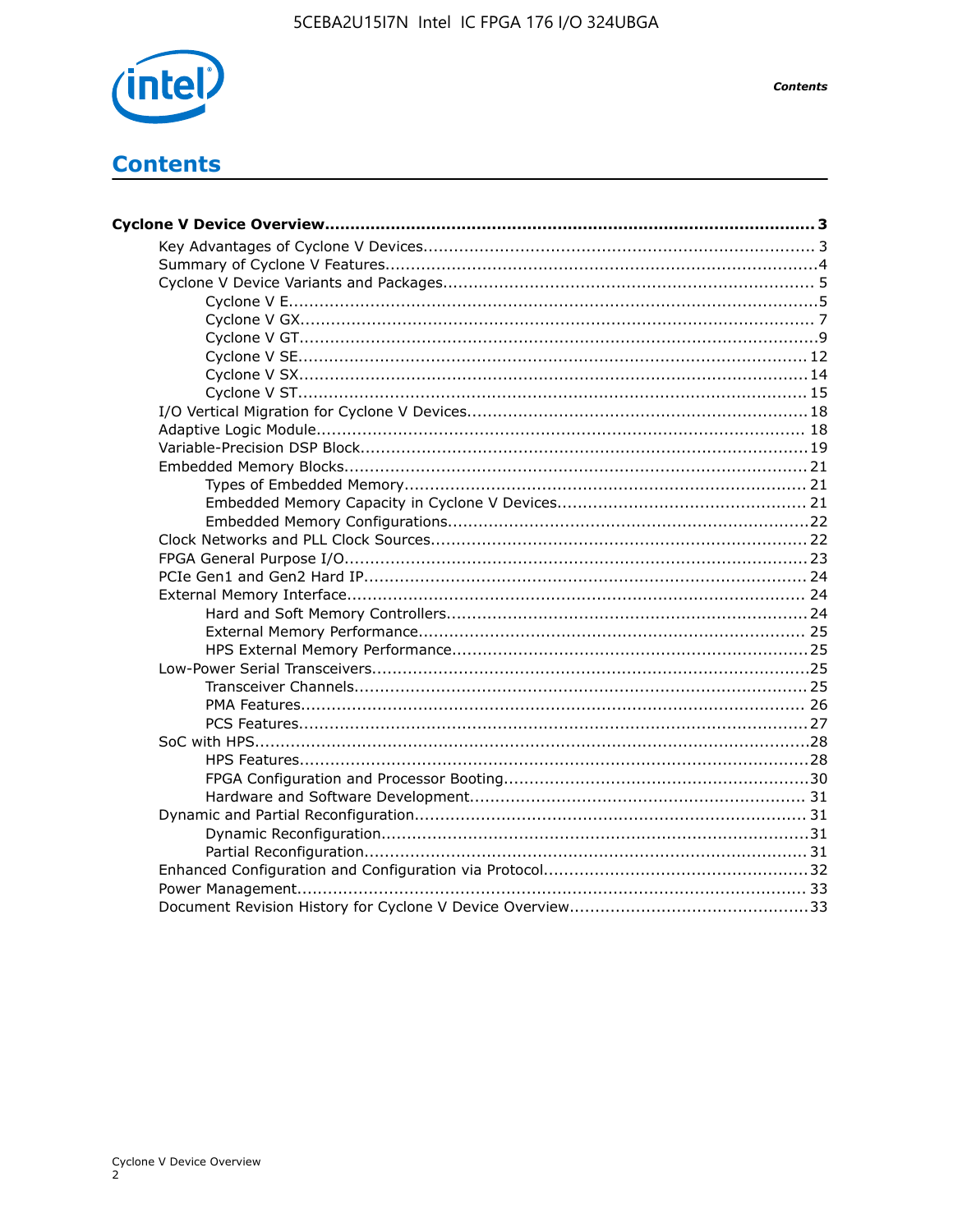

## **Cyclone V Device Overview**

The Cyclone® V devices are designed to simultaneously accommodate the shrinking power consumption, cost, and time-to-market requirements; and the increasing bandwidth requirements for high-volume and cost-sensitive applications.

Enhanced with integrated transceivers and hard memory controllers, the Cyclone V devices are suitable for applications in the industrial, wireless and wireline, military, and automotive markets.

#### **Related Information**

[Cyclone V Device Handbook: Known Issues](https://www.altera.com/support/support-resources/knowledge-base/solutions/rd12152011_347.html) Lists the planned updates to the Cyclone V Device Handbook chapters.

## **Key Advantages of Cyclone V Devices**

#### **Table 1. Key Advantages of the Cyclone V Device Family**

| <b>Advantage</b>                                                                    | <b>Supporting Feature</b>                                                                                                                                                                                                                                                    |
|-------------------------------------------------------------------------------------|------------------------------------------------------------------------------------------------------------------------------------------------------------------------------------------------------------------------------------------------------------------------------|
| Lower power consumption                                                             | Built on TSMC's 28 nm low-power (28LP) process technology and includes an<br>$\bullet$<br>abundance of hard intellectual property (IP) blocks<br>Up to 40% lower power consumption than the previous generation device                                                       |
| Improved logic integration and<br>differentiation capabilities                      | 8-input adaptive logic module (ALM)<br>٠<br>Up to 13.59 megabits (Mb) of embedded memory<br>٠<br>Variable-precision digital signal processing (DSP) blocks                                                                                                                   |
| Increased bandwidth capacity                                                        | 3.125 gigabits per second (Gbps) and 6.144 Gbps transceivers<br>٠<br>Hard memory controllers<br>٠                                                                                                                                                                            |
| Hard processor system (HPS)<br>with integrated Arm* Cortex*-A9<br>MPCore* processor | Tight integration of a dual-core Arm Cortex-A9 MPCore processor, hard IP, and an<br>$\bullet$<br>FPGA in a single Cyclone V system-on-a-chip (SoC)<br>Supports over 128 Gbps peak bandwidth with integrated data coherency between<br>٠<br>the processor and the FPGA fabric |
| Lowest system cost                                                                  | Requires only two core voltages to operate<br>٠<br>Available in low-cost wirebond packaging<br>٠<br>Includes innovative features such as Configuration via Protocol (CvP) and partial<br>٠<br>reconfiguration                                                                |

Intel Corporation. All rights reserved. Intel, the Intel logo, Altera, Arria, Cyclone, Enpirion, MAX, Nios, Quartus and Stratix words and logos are trademarks of Intel Corporation or its subsidiaries in the U.S. and/or other countries. Intel warrants performance of its FPGA and semiconductor products to current specifications in accordance with Intel's standard warranty, but reserves the right to make changes to any products and services at any time without notice. Intel assumes no responsibility or liability arising out of the application or use of any information, product, or service described herein except as expressly agreed to in writing by Intel. Intel customers are advised to obtain the latest version of device specifications before relying on any published information and before placing orders for products or services. \*Other names and brands may be claimed as the property of others.

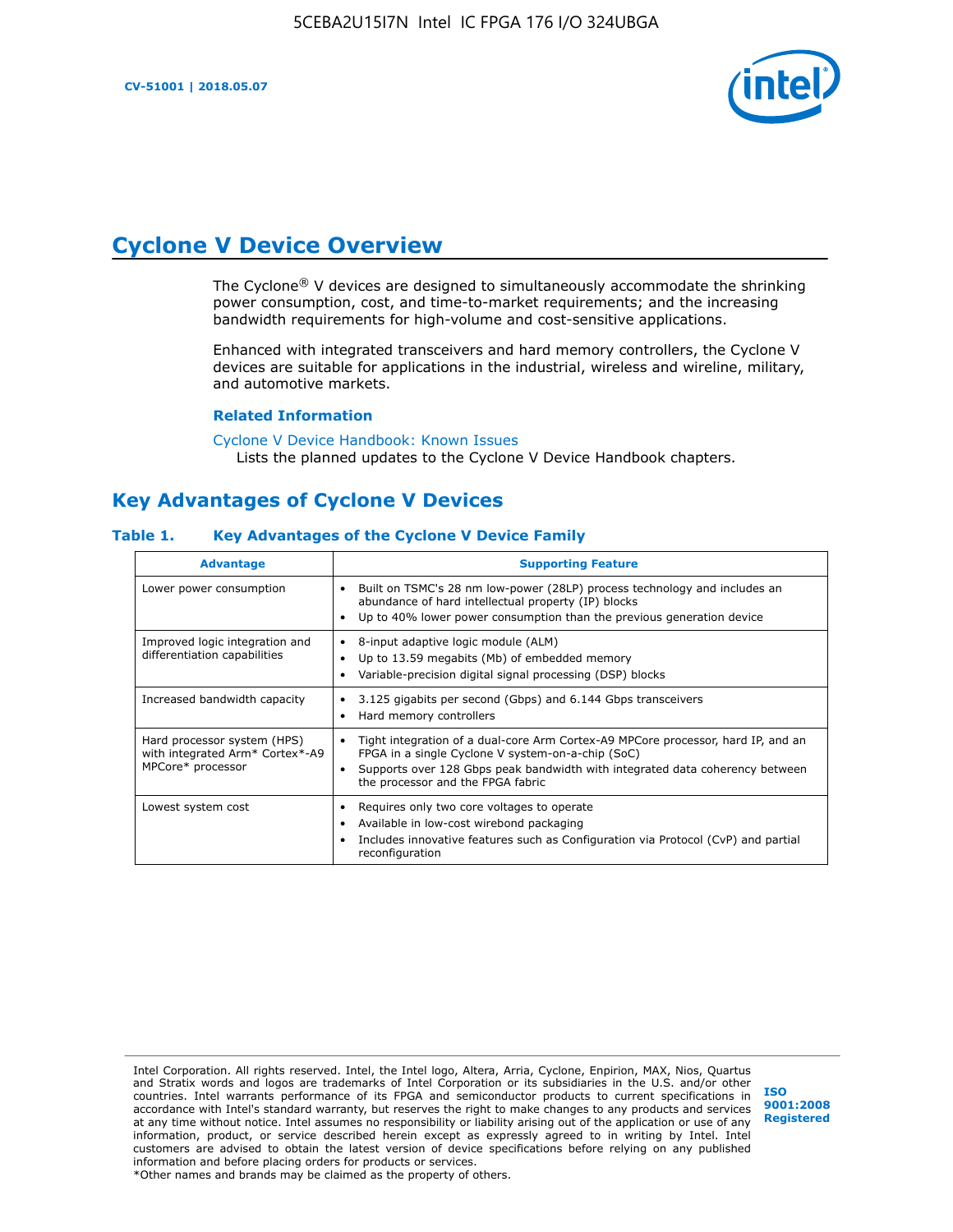

## **Summary of Cyclone V Features**

#### **Table 2. Summary of Features for Cyclone V Devices**

| <b>Feature</b>                                           | <b>Description</b>                                                                                                                                                                                                                                                                                                                               |                                                                                                                                                                                                                                                                                                                                                                                                                                                                                                                                                                                                                                                                                                         |  |  |  |  |  |  |
|----------------------------------------------------------|--------------------------------------------------------------------------------------------------------------------------------------------------------------------------------------------------------------------------------------------------------------------------------------------------------------------------------------------------|---------------------------------------------------------------------------------------------------------------------------------------------------------------------------------------------------------------------------------------------------------------------------------------------------------------------------------------------------------------------------------------------------------------------------------------------------------------------------------------------------------------------------------------------------------------------------------------------------------------------------------------------------------------------------------------------------------|--|--|--|--|--|--|
| Technology                                               | TSMC's 28-nm low-power (28LP) process technology<br>$\bullet$<br>1.1 V core voltage                                                                                                                                                                                                                                                              |                                                                                                                                                                                                                                                                                                                                                                                                                                                                                                                                                                                                                                                                                                         |  |  |  |  |  |  |
| Packaging                                                | $\bullet$                                                                                                                                                                                                                                                                                                                                        | Wirebond low-halogen packages<br>Multiple device densities with compatible package footprints for seamless migration between<br>different device densities<br>RoHS-compliant and leaded $(1)$ options                                                                                                                                                                                                                                                                                                                                                                                                                                                                                                   |  |  |  |  |  |  |
| High-performance<br>FPGA fabric                          | Enhanced 8-input ALM with four registers                                                                                                                                                                                                                                                                                                         |                                                                                                                                                                                                                                                                                                                                                                                                                                                                                                                                                                                                                                                                                                         |  |  |  |  |  |  |
| Internal memory<br>blocks                                | of the ALMs as MLAB memory                                                                                                                                                                                                                                                                                                                       | M10K-10-kilobits (Kb) memory blocks with soft error correction code (ECC)<br>Memory logic array block (MLAB)-640-bit distributed LUTRAM where you can use up to 25%                                                                                                                                                                                                                                                                                                                                                                                                                                                                                                                                     |  |  |  |  |  |  |
| Embedded Hard IP<br>blocks                               | Variable-precision DSP<br>Native support for up to three signal processing precision levels<br>(three $9 \times 9$ , two $18 \times 18$ , or one $27 \times 27$ multiplier) in the same<br>variable-precision DSP block<br>64-bit accumulator and cascade<br>Embedded internal coefficient memory<br>Preadder/subtractor for improved efficiency |                                                                                                                                                                                                                                                                                                                                                                                                                                                                                                                                                                                                                                                                                                         |  |  |  |  |  |  |
|                                                          | Memory controller                                                                                                                                                                                                                                                                                                                                | DDR3, DDR2, and LPDDR2 with 16 and 32 bit ECC support                                                                                                                                                                                                                                                                                                                                                                                                                                                                                                                                                                                                                                                   |  |  |  |  |  |  |
|                                                          | Embedded transceiver<br>I/O                                                                                                                                                                                                                                                                                                                      | PCI Express* (PCIe*) Gen2 and Gen1 (x1, x2, or x4) hard IP with<br>multifunction support, endpoint, and root port                                                                                                                                                                                                                                                                                                                                                                                                                                                                                                                                                                                       |  |  |  |  |  |  |
| Clock networks                                           | Up to 550 MHz global clock network<br>$\bullet$<br>$\bullet$<br>$\bullet$                                                                                                                                                                                                                                                                        | Global, quadrant, and peripheral clock networks<br>Clock networks that are not used can be powered down to reduce dynamic power                                                                                                                                                                                                                                                                                                                                                                                                                                                                                                                                                                         |  |  |  |  |  |  |
| Phase-locked loops<br>(PLLs)                             | $\bullet$<br>Integer mode and fractional mode<br>$\bullet$                                                                                                                                                                                                                                                                                       | Precision clock synthesis, clock delay compensation, and zero delay buffering (ZDB)                                                                                                                                                                                                                                                                                                                                                                                                                                                                                                                                                                                                                     |  |  |  |  |  |  |
| FPGA General-purpose<br>$I/Os$ (GPIOs)                   | $\bullet$<br>$\bullet$<br>On-chip termination (OCT)<br>$\bullet$                                                                                                                                                                                                                                                                                 | 875 megabits per second (Mbps) LVDS receiver and 840 Mbps LVDS transmitter<br>400 MHz/800 Mbps external memory interface<br>3.3 V support with up to 16 mA drive strength                                                                                                                                                                                                                                                                                                                                                                                                                                                                                                                               |  |  |  |  |  |  |
| Low-power high-speed<br>serial interface                 | 614 Mbps to 6.144 Gbps integrated transceiver speed<br>$\bullet$<br>Transmit pre-emphasis and receiver equalization<br>$\bullet$<br>Dynamic partial reconfiguration of individual channels<br>$\bullet$                                                                                                                                          |                                                                                                                                                                                                                                                                                                                                                                                                                                                                                                                                                                                                                                                                                                         |  |  |  |  |  |  |
| <b>HPS</b><br>(Cyclone V SE, SX,<br>and ST devices only) | $\bullet$<br>$\bullet$<br>interfaces<br>On-chip RAM and boot ROM                                                                                                                                                                                                                                                                                 | Single or dual-core Arm Cortex-A9 MPCore processor-up to 925 MHz maximum frequency with<br>support for symmetric and asymmetric multiprocessing<br>Interface peripherals-10/100/1000 Ethernet media access control (EMAC), USB 2.0<br>On-The-GO (OTG) controller, quad serial peripheral interface (QSPI) flash controller, NAND<br>flash controller, Secure Digital/MultiMediaCard (SD/MMC) controller, UART, controller area<br>network (CAN), serial peripheral interface (SPI), I <sup>2</sup> C interface, and up to 85 HPS GPIO<br>System peripherals—general-purpose timers, watchdog timers, direct memory access (DMA)<br>controller, FPGA configuration manager, and clock and reset managers |  |  |  |  |  |  |
|                                                          |                                                                                                                                                                                                                                                                                                                                                  | continued                                                                                                                                                                                                                                                                                                                                                                                                                                                                                                                                                                                                                                                                                               |  |  |  |  |  |  |

<sup>(1)</sup> Contact Intel for availability.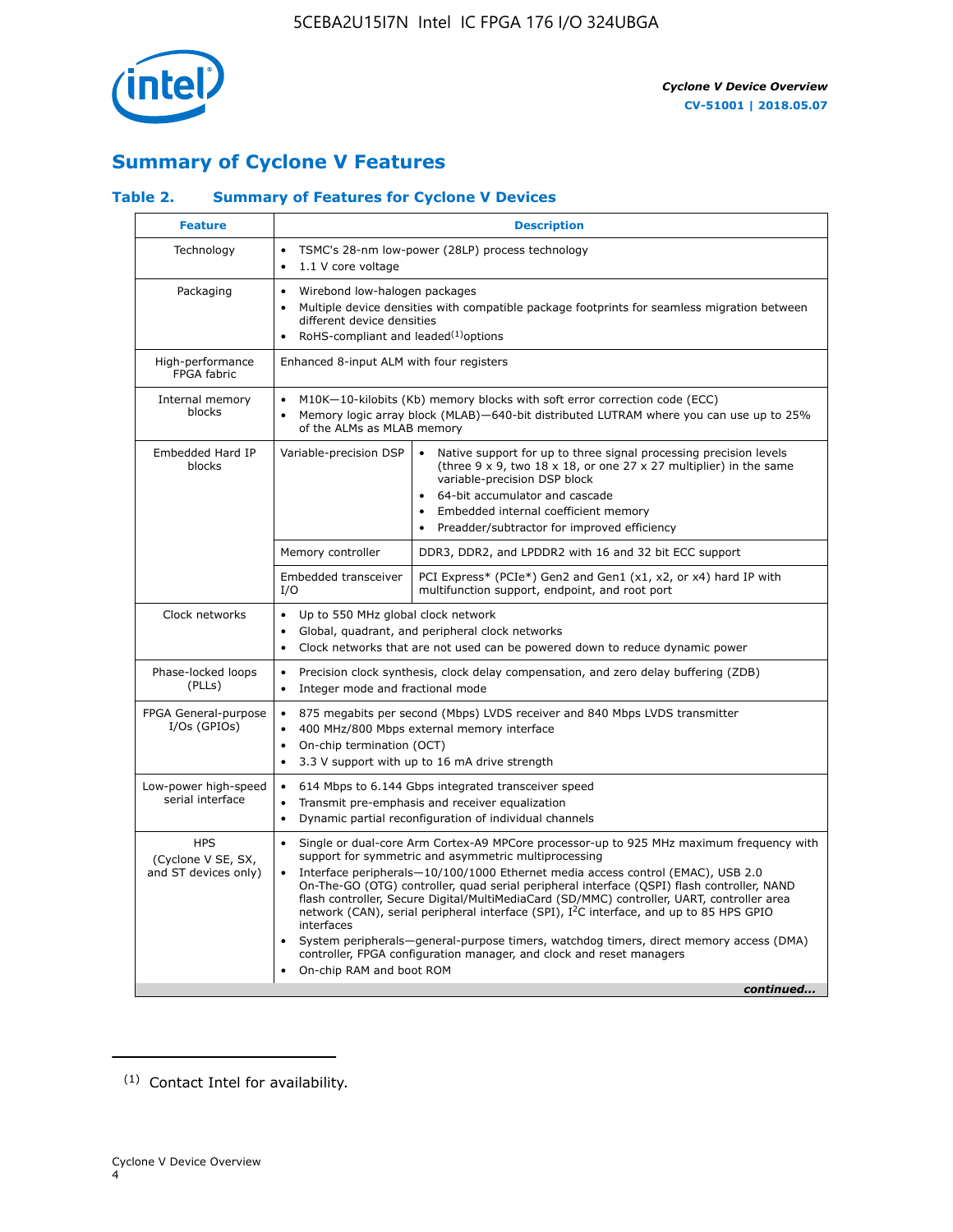

| <b>Feature</b> | <b>Description</b>                                                                                                                                                                                                                                                                                                                                                                                                           |
|----------------|------------------------------------------------------------------------------------------------------------------------------------------------------------------------------------------------------------------------------------------------------------------------------------------------------------------------------------------------------------------------------------------------------------------------------|
|                | HPS-FPGA bridges—include the FPGA-to-HPS, HPS-to-FPGA, and lightweight HPS-to-FPGA<br>bridges that allow the FPGA fabric to issue transactions to slaves in the HPS, and vice versa<br>FPGA-to-HPS SDRAM controller subsystem—provides a configurable interface to the multiport<br>front end (MPFE) of the HPS SDRAM controller<br>Arm CoreSight <sup>™</sup> JTAG debug access port, trace port, and on-chip trace storage |
| Configuration  | Tamper protection—comprehensive design protection to protect your valuable IP investments<br>Enhanced advanced encryption standard (AES) design security features<br>CvP<br>$\bullet$<br>Dynamic reconfiguration of the FPGA<br>Active serial (AS) x1 and x4, passive serial (PS), JTAG, and fast passive parallel (FPP) x8 and<br>x16 configuration options<br>Internal scrubbing (2)<br>Partial reconfiguration (3)        |

## **Cyclone V Device Variants and Packages**

#### **Table 3. Device Variants for the Cyclone V Device Family**

| <b>Variant</b> | <b>Description</b>                                                                                                      |
|----------------|-------------------------------------------------------------------------------------------------------------------------|
| Cyclone V E    | Optimized for the lowest system cost and power requirement for a wide spectrum of general logic<br>and DSP applications |
| Cyclone V GX   | Optimized for the lowest cost and power requirement for 614 Mbps to 3.125 Gbps transceiver<br>applications              |
| Cyclone V GT   | The FPGA industry's lowest cost and lowest power requirement for 6.144 Gbps transceiver<br>applications                 |
| Cyclone V SE   | SoC with integrated Arm-based HPS                                                                                       |
| Cyclone V SX   | SoC with integrated Arm-based HPS and 3.125 Gbps transceivers                                                           |
| Cyclone V ST   | SoC with integrated Arm-based HPS and 6.144 Gbps transceivers                                                           |

## **Cyclone V E**

This section provides the available options, maximum resource counts, and package plan for the Cyclone V E devices.

The information in this section is correct at the time of publication. For the latest information and to get more details, refer to the Product Selector Guide.

#### **Related Information**

[Product Selector Guide](https://www.altera.com/products/product-selector-guide.html)

Provides the latest information about Intel products.

<sup>(2)</sup> The SEU internal scrubbing feature is available for Cyclone V E, GX, SE, and SX devices with the "SC" suffix in the part number. For device availability and ordering, contact your local Intel sales representatives.

 $(3)$  The partial reconfiguration feature is available for Cyclone V E, GX, SE, and SX devices with the "SC" suffix in the part number. For device availability and ordering, contact your local Intel® sales representatives.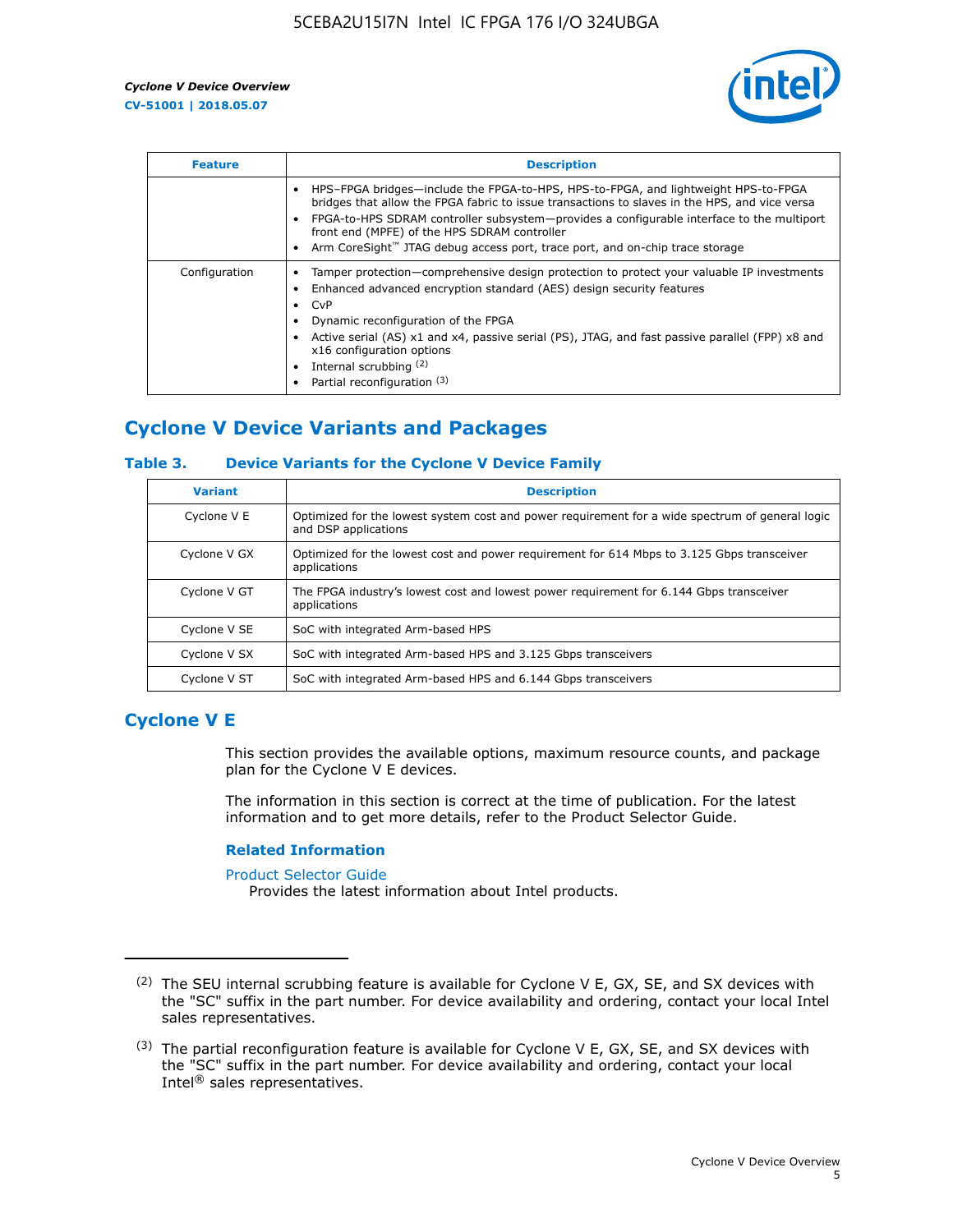## **Available Options**

#### **Figure 1. Sample Ordering Code and Available Options for Cyclone V E Devices**

The SEU internal scrubbing feature is available for Cyclone V E, GX, SE, and SX devices with the "SC" suffix in the part number. For device availability and ordering, contact your local Intel sales representatives.



## **Maximum Resources**

#### **Table 4. Maximum Resource Counts for Cyclone V E Devices**

|                              | <b>Resource</b> | <b>Member Code</b> |                |                |                |                |  |  |
|------------------------------|-----------------|--------------------|----------------|----------------|----------------|----------------|--|--|
|                              |                 | A2                 | A <sub>4</sub> | <b>A5</b>      | <b>A7</b>      | A <sub>9</sub> |  |  |
| Logic Elements (LE) (K)      |                 | 25                 | 49             | 77             | 150            | 301            |  |  |
| <b>ALM</b>                   |                 | 9,430              | 18,480         | 29,080         | 56,480         | 113,560        |  |  |
| Register                     |                 | 37,736             | 73,920         | 116,320        | 225,920        | 454,240        |  |  |
| Memory (Kb)                  | M10K            | 1,760              | 3,080          | 4,460          | 6,860          | 12,200         |  |  |
|                              | <b>MLAB</b>     | 196                | 303            | 424            | 836            | 1,717          |  |  |
| Variable-precision DSP Block |                 | 25                 | 66             | 150            | 156            | 342            |  |  |
| 18 x 18 Multiplier           |                 | 50                 | 132            | 300            | 312            | 684            |  |  |
| PLL                          |                 | $\overline{4}$     | 4              | 6              | $\overline{7}$ | 8              |  |  |
| GPIO                         | 224             |                    | 224            | 240            | 480            | 480            |  |  |
| <b>LVDS</b>                  | Transmitter     | 56                 | 56             | 60             | 120            | 120            |  |  |
|                              | Receiver        | 56                 | 56             | 60             | 120            | 120            |  |  |
| Hard Memory Controller       |                 | $\mathbf{1}$       | $\mathbf{1}$   | $\overline{2}$ | 2              | 2              |  |  |

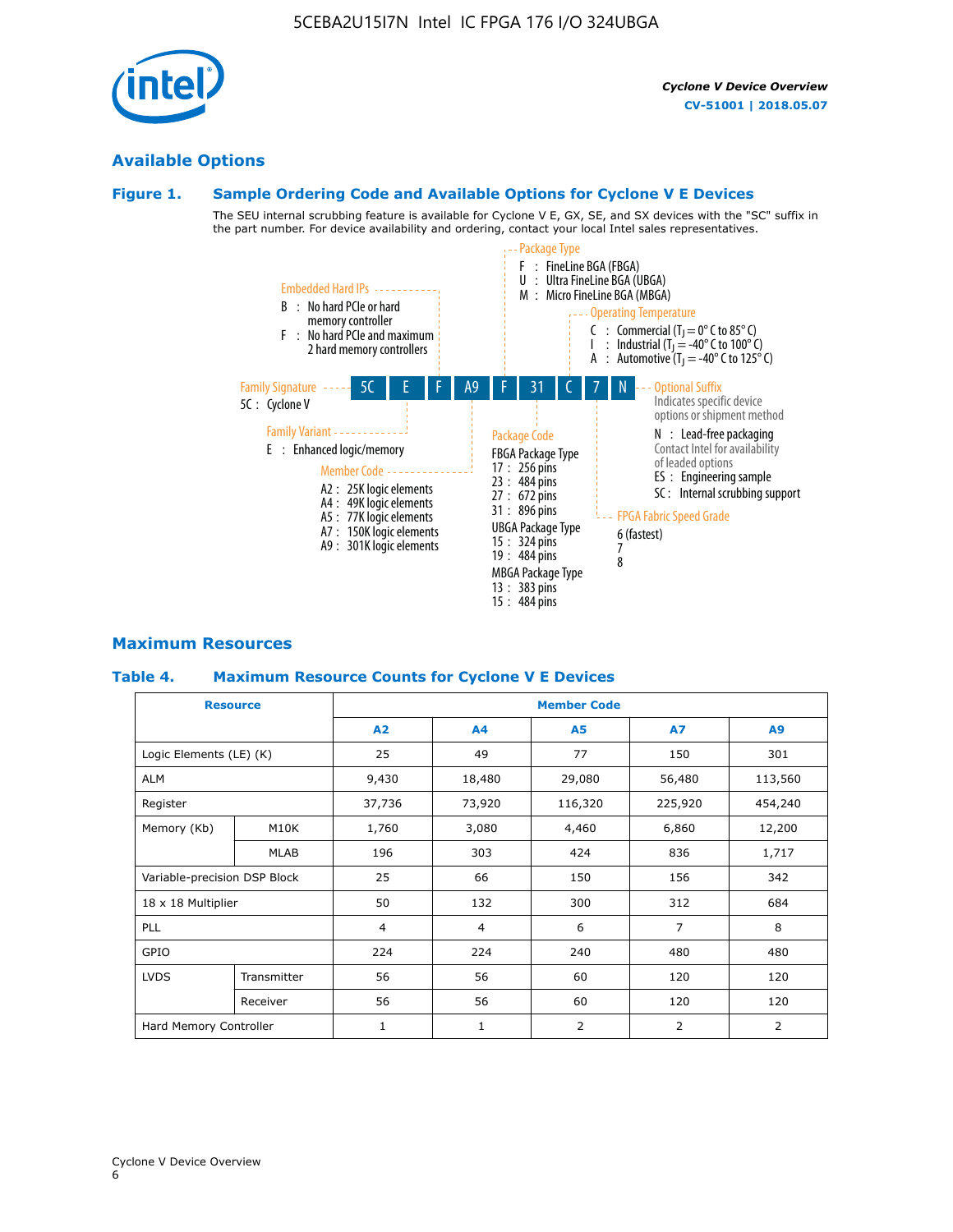

#### **Related Information**

[True LVDS Buffers in Devices, I/O Features in Cyclone V Devices](https://www.altera.com/documentation/sam1403481100977.html#sam1403480885395) Provides the number of LVDS channels in each device package.

#### **Package Plan**

#### **Table 5. Package Plan for Cyclone V E Devices**

| <b>Member</b><br><b>Code</b> | <b>M383</b><br>$(13 \text{ mm})$ | M484<br>$(15 \text{ mm})$ | <b>U324</b><br>$(15 \text{ mm})$ | <b>F256</b><br>$(17 \text{ mm})$ | <b>U484</b><br>$(19$ mm) | <b>F484</b><br>$(23$ mm $)$ | <b>F672</b><br>$(27 \, \text{mm})$ | <b>F896</b><br>$(31 \text{ mm})$ |
|------------------------------|----------------------------------|---------------------------|----------------------------------|----------------------------------|--------------------------|-----------------------------|------------------------------------|----------------------------------|
|                              | <b>GPIO</b>                      | <b>GPIO</b>               | <b>GPIO</b>                      | <b>GPIO</b>                      | <b>GPIO</b>              | <b>GPIO</b>                 | <b>GPIO</b>                        | <b>GPIO</b>                      |
| A2                           | 223                              |                           | 176                              | 128                              | 224                      | 224                         |                                    |                                  |
| A4                           | 223                              |                           | 176                              | 128                              | 224                      | 224                         |                                    |                                  |
| A <sub>5</sub>               | 175                              |                           |                                  |                                  | 224                      | 240                         |                                    |                                  |
| A7                           |                                  | 240                       |                                  |                                  | 240                      | 240                         | 336                                | 480                              |
| A9                           |                                  |                           |                                  |                                  | 240                      | 224                         | 336                                | 480                              |

## **Cyclone V GX**

This section provides the available options, maximum resource counts, and package plan for the Cyclone V GX devices.

The information in this section is correct at the time of publication. For the latest information and to get more details, refer to the *Product Selector Guide*.

#### **Related Information**

[Product Selector Guide](https://www.altera.com/products/product-selector-guide.html)

Provides the latest information about Intel products.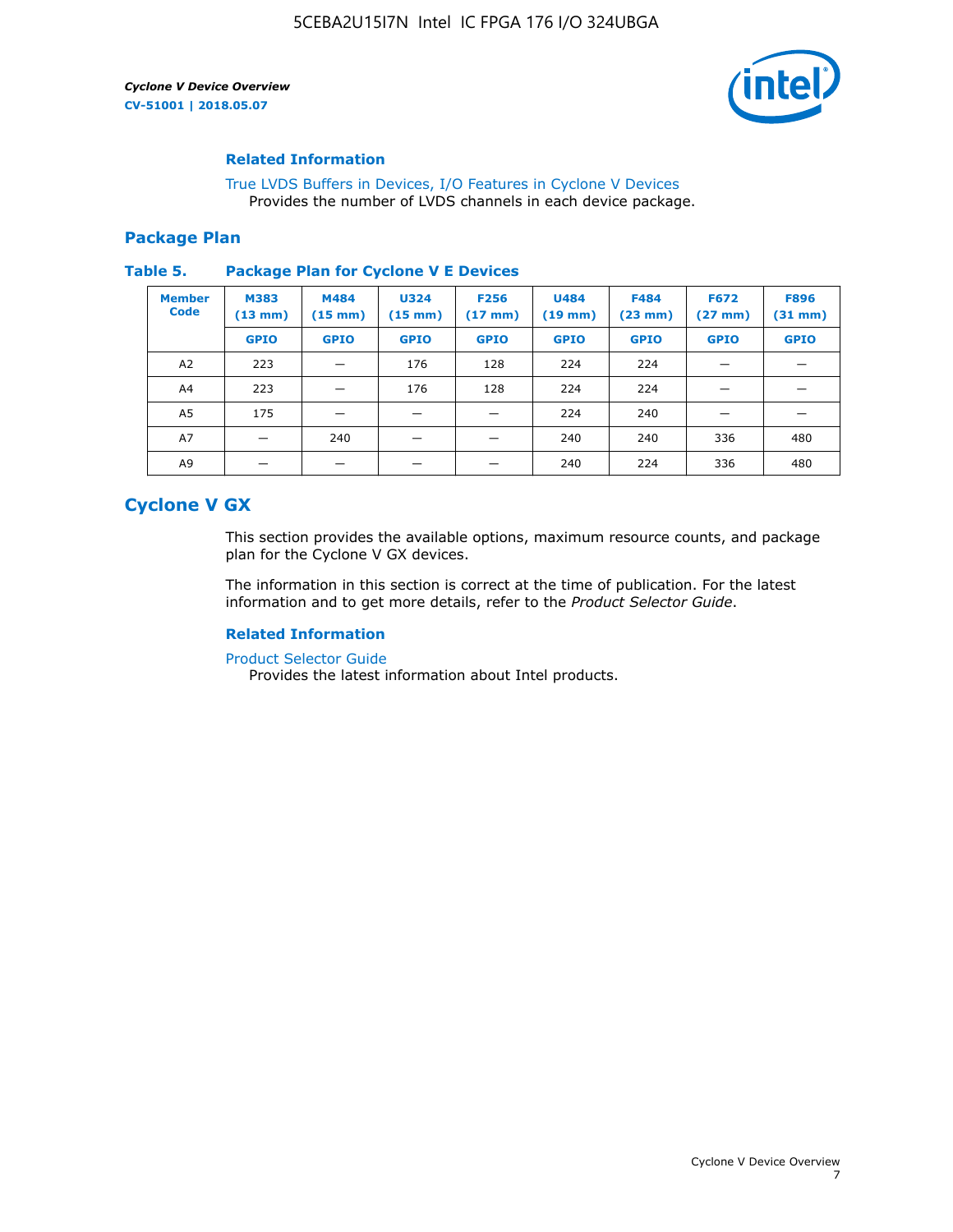

#### **Available Options**

#### **Figure 2. Sample Ordering Code and Available Options for Cyclone V GX Devices**

The SEU internal scrubbing feature is available for Cyclone V E, GX, SE, and SX devices with the "SC" suffix in the part number. For device availability and ordering, contact your local Intel sales representatives.



#### **Maximum Resources**

#### **Table 6. Maximum Resource Counts for Cyclone V GX Devices**

| <b>Resource</b>              |             | <b>Member Code</b> |                |                |                |           |  |  |
|------------------------------|-------------|--------------------|----------------|----------------|----------------|-----------|--|--|
|                              |             | C <sub>3</sub>     | C <sub>4</sub> | C <sub>5</sub> | C7             | C9        |  |  |
| Logic Elements (LE) (K)      |             | 36                 | 50             | 77             | 150            | 301       |  |  |
| <b>ALM</b>                   |             | 13,460             | 18,860         | 29,080         | 56,480         | 113,560   |  |  |
| Register                     |             |                    | 75,440         | 116,320        | 225,920        | 454,240   |  |  |
| Memory (Kb)                  | M10K        | 1,350              | 2,500          | 4,460          | 6,860          | 12,200    |  |  |
|                              | <b>MLAB</b> | 182                | 424            | 424            | 836            | 1,717     |  |  |
| Variable-precision DSP Block |             | 57                 | 70             | 150            | 156            | 342       |  |  |
| 18 x 18 Multiplier           |             | 114                | 140            | 300            | 312            | 684       |  |  |
| PLL                          |             | $\overline{4}$     | 6              | 6              | $\overline{7}$ | 8         |  |  |
| 3 Gbps Transceiver           |             | 3                  | 6              | 6              | 9              | 12        |  |  |
| GPIO <sup>(4)</sup>          |             | 208                | 336            | 336            | 480            | 560       |  |  |
|                              |             |                    |                |                |                | continued |  |  |

 $(4)$  The number of GPIOs does not include transceiver I/Os. In the Intel Quartus® Prime software, the number of user I/Os includes transceiver I/Os.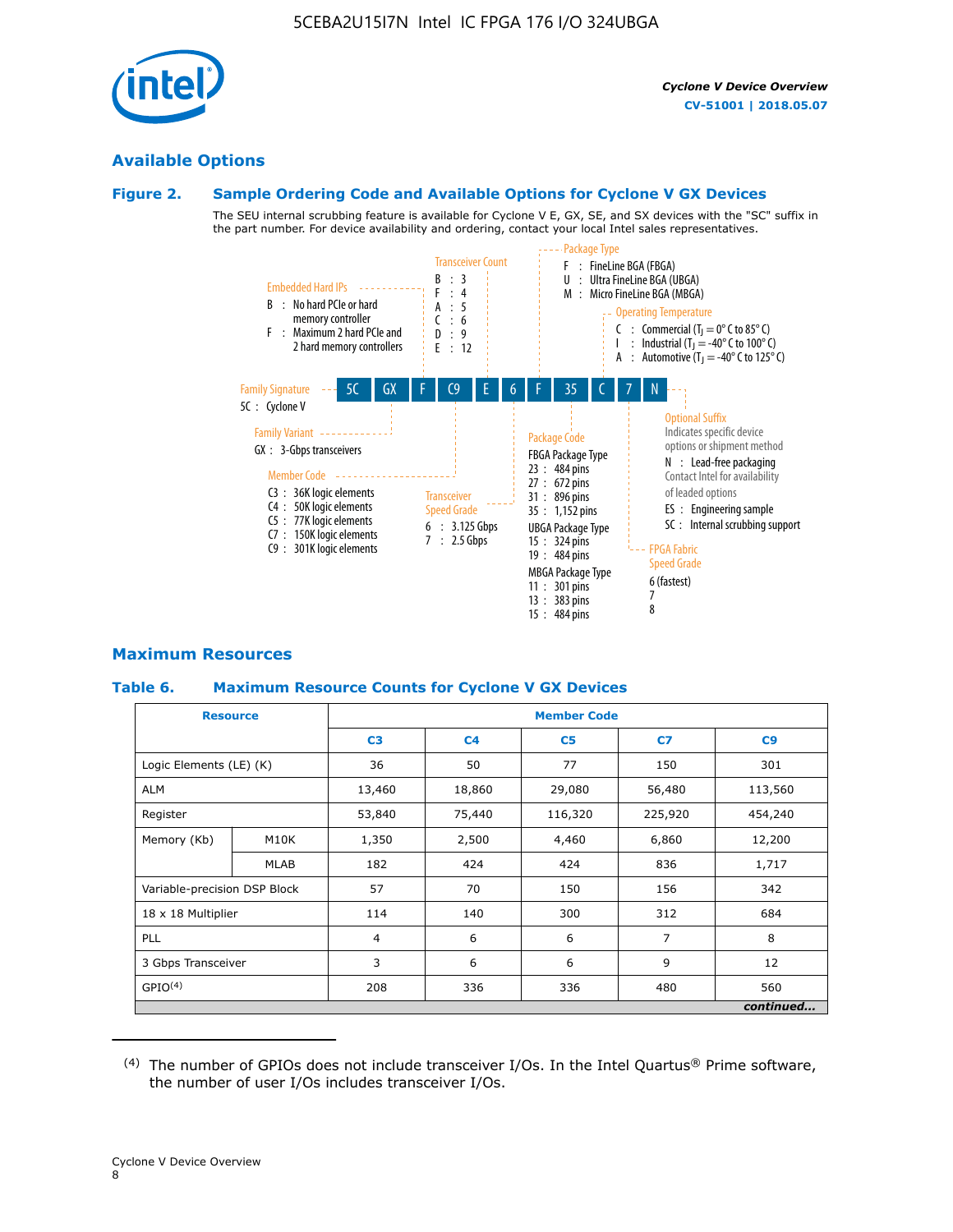

| <b>Resource</b>        |             | <b>Member Code</b> |                |                |     |                |  |  |  |
|------------------------|-------------|--------------------|----------------|----------------|-----|----------------|--|--|--|
|                        |             | C <sub>3</sub>     | C <sub>4</sub> | C <sub>5</sub> | C7  | C <sub>9</sub> |  |  |  |
| <b>LVDS</b>            | Transmitter | 52                 | 84             | 84             | 120 | 140            |  |  |  |
|                        | Receiver    | 52                 | 84             | 84             | 120 | 140            |  |  |  |
| PCIe Hard IP Block     |             |                    |                |                |     |                |  |  |  |
| Hard Memory Controller |             |                    | h              |                |     |                |  |  |  |

#### **Related Information**

[True LVDS Buffers in Devices, I/O Features in Cyclone V Devices](https://www.altera.com/documentation/sam1403481100977.html#sam1403480885395) Provides the number of LVDS channels in each device package.

#### **Package Plan**

#### **Table 7. Package Plan for Cyclone V GX Devices**

| <b>Member</b><br><b>Code</b> | <b>M301</b><br>$(11$ mm) |                | <b>M383</b><br>$(13 \text{ mm})$ |             | M484        | $(15 \text{ mm})$ | <b>U324</b><br>$(15 \text{ mm})$ |             | <b>U484</b><br>$(19$ mm) |             |
|------------------------------|--------------------------|----------------|----------------------------------|-------------|-------------|-------------------|----------------------------------|-------------|--------------------------|-------------|
|                              | <b>GPIO</b>              | <b>XCVR</b>    | <b>GPIO</b>                      | <b>XCVR</b> | <b>GPIO</b> | <b>XCVR</b>       | <b>GPIO</b>                      | <b>XCVR</b> | <b>GPIO</b>              | <b>XCVR</b> |
| C <sub>3</sub>               |                          |                |                                  |             |             |                   | 144                              | 3           | 208                      | 3           |
| C <sub>4</sub>               | 129                      | $\overline{4}$ | 175                              | 6           |             |                   | –                                |             | 224                      | 6           |
| C5                           | 129                      | 4              | 175                              | 6           |             |                   |                                  |             | 224                      | 6           |
| C7                           | _                        |                |                                  |             | 240         | 3                 |                                  |             | 240                      | 6           |
| C <sub>9</sub>               |                          |                |                                  |             |             |                   |                                  |             | 240                      | 5           |

| <b>Member</b><br><b>Code</b> | <b>F484</b> | $(23$ mm)   | <b>F672</b> | $(27 \text{ mm})$ | <b>F896</b><br>$(31 \text{ mm})$ |             | F1152<br>$(35 \text{ mm})$ |             |
|------------------------------|-------------|-------------|-------------|-------------------|----------------------------------|-------------|----------------------------|-------------|
|                              | <b>GPIO</b> | <b>XCVR</b> | <b>GPIO</b> | <b>XCVR</b>       | <b>GPIO</b>                      | <b>XCVR</b> | <b>GPIO</b>                | <b>XCVR</b> |
| C <sub>3</sub>               | 208         | 3           |             |                   |                                  |             |                            |             |
| C4                           | 240         | 6           | 336         | 6                 |                                  |             |                            |             |
| C5                           | 240         | 6           | 336         | 6                 |                                  |             |                            |             |
| C <sub>7</sub>               | 240         | 6           | 336         | 9                 | 480                              | 9           |                            |             |
| C <sub>9</sub>               | 224         | 6           | 336         | 9                 | 480                              | 12          | 560                        | 12          |

## **Cyclone V GT**

This section provides the available options, maximum resource counts, and package plan for the Cyclone V GT devices.

The information in this section is correct at the time of publication. For the latest information and to get more details, refer to the *Product Selector Guide*.

#### **Related Information**

#### [Product Selector Guide](https://www.altera.com/products/product-selector-guide.html)

Provides the latest information about Intel products.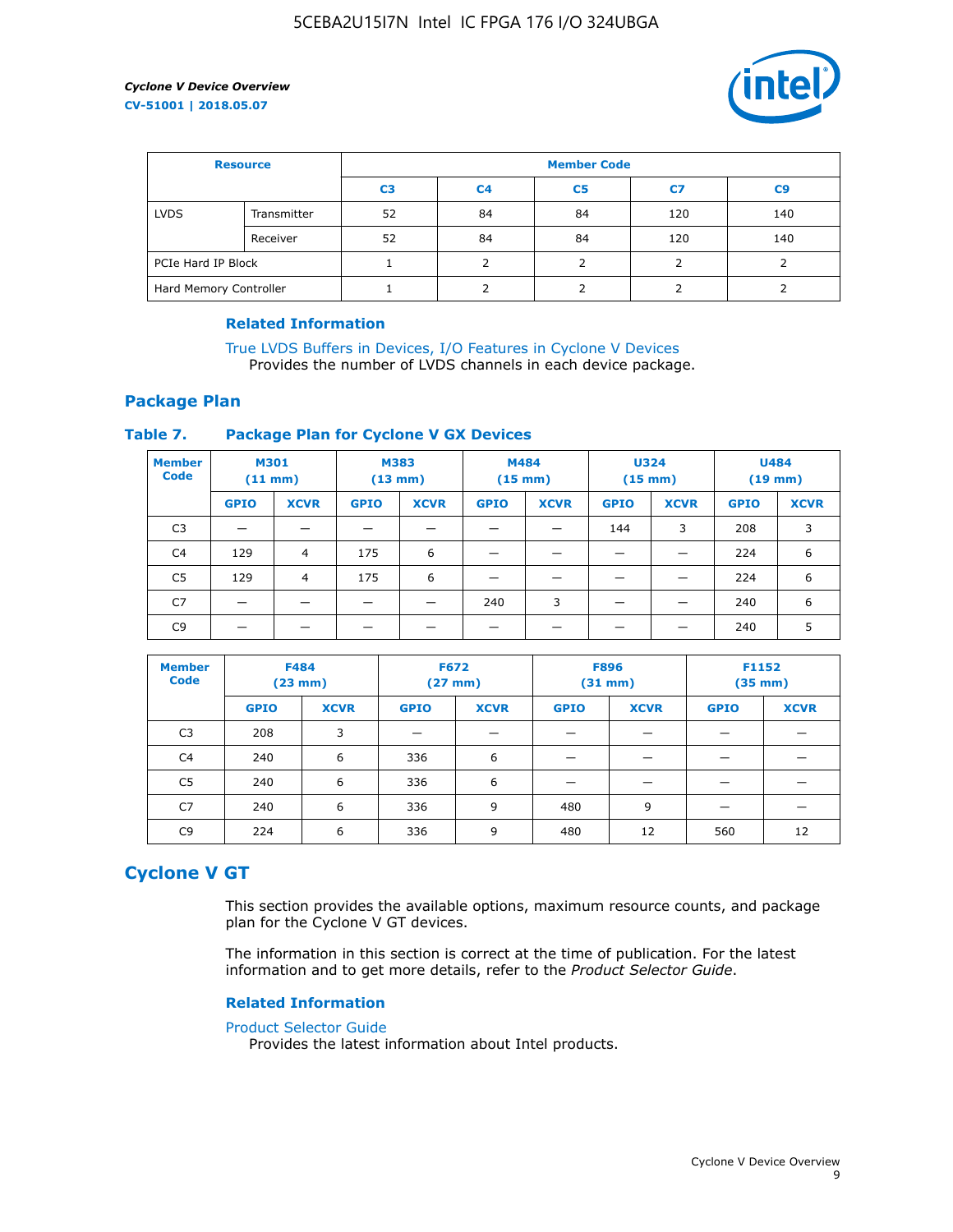

### **Available Options**

#### **Figure 3. Sample Ordering Code and Available Options for Cyclone V GT Devices**



#### **Maximum Resources**

#### **Table 8. Maximum Resource Counts for Cyclone V GT Devices**

|                              | <b>Resource</b> |                | <b>Member Code</b> |                |  |  |  |
|------------------------------|-----------------|----------------|--------------------|----------------|--|--|--|
|                              |                 | D <sub>5</sub> | D7                 | D <sub>9</sub> |  |  |  |
| Logic Elements (LE) (K)      |                 | 77             | 150                | 301            |  |  |  |
| <b>ALM</b>                   |                 | 29,080         | 56,480             | 113,560        |  |  |  |
| Register                     |                 | 116,320        | 225,920            | 454,240        |  |  |  |
| Memory (Kb)                  | M10K            | 4,460          | 6,860              | 12,200         |  |  |  |
|                              | MLAB            | 424            | 836                | 1,717          |  |  |  |
| Variable-precision DSP Block |                 | 150            | 156                | 342            |  |  |  |
| 18 x 18 Multiplier           |                 | 300            | 312                | 684            |  |  |  |
| PLL                          |                 | 6              | 7                  | 8              |  |  |  |
| 6 Gbps Transceiver           |                 | 6              | 9                  | 12             |  |  |  |
| GPIO <sup>(5)</sup>          |                 | 336            | 480                | 560            |  |  |  |
| <b>LVDS</b>                  | Transmitter     | 84             | 120                | 140            |  |  |  |
|                              |                 |                |                    | continued      |  |  |  |

<sup>(5)</sup> The number of GPIOs does not include transceiver I/Os. In the Intel Quartus Prime software, the number of user I/Os includes transceiver I/Os.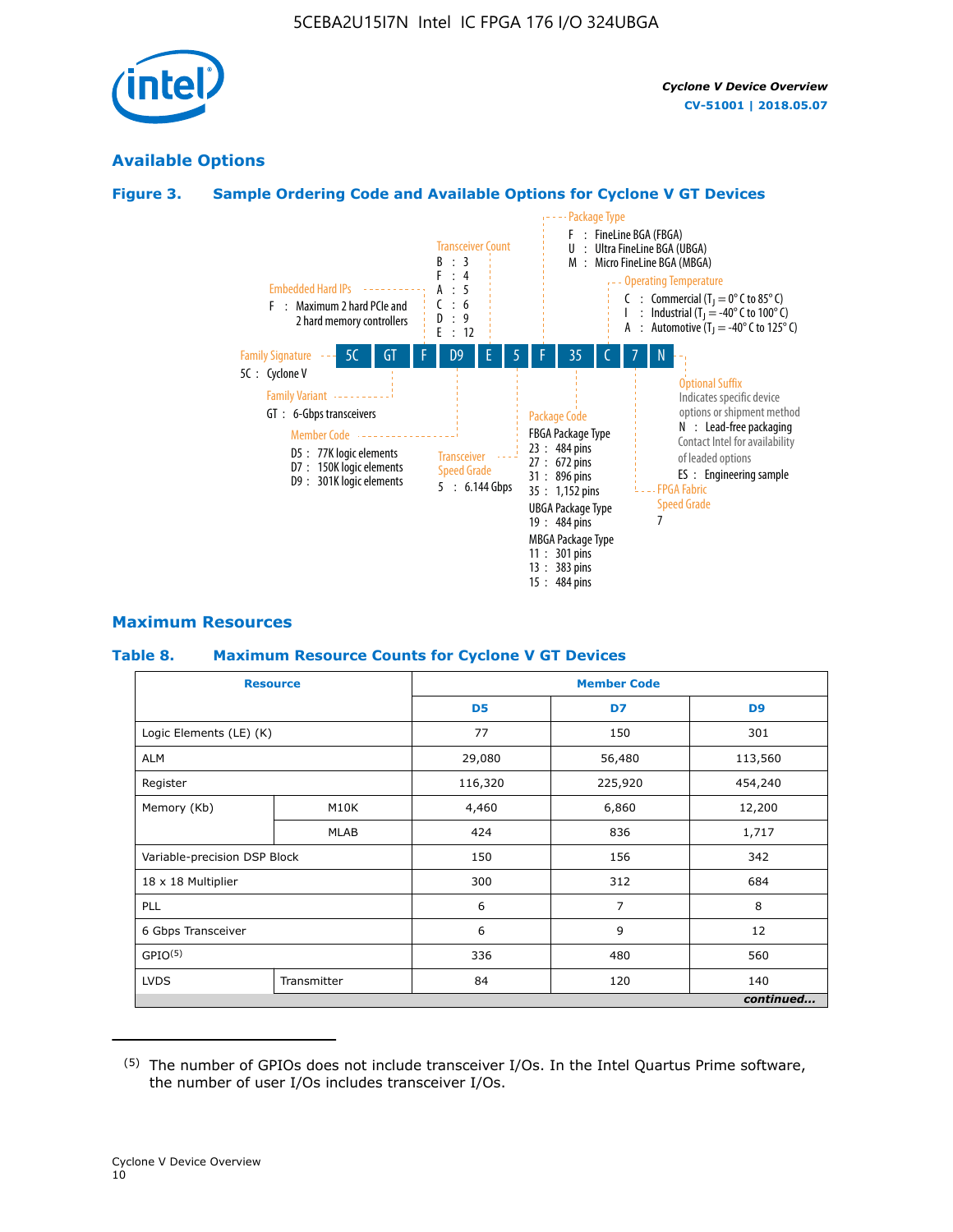

| <b>Resource</b>        |          | <b>Member Code</b> |     |     |  |  |
|------------------------|----------|--------------------|-----|-----|--|--|
|                        |          | D5                 | D7  | D9  |  |  |
|                        | Receiver | 84                 | 120 | 140 |  |  |
| PCIe Hard IP Block     |          |                    |     |     |  |  |
| Hard Memory Controller |          |                    |     |     |  |  |

#### **Related Information**

[True LVDS Buffers in Devices, I/O Features in Cyclone V Devices](https://www.altera.com/documentation/sam1403481100977.html#sam1403480885395) Provides the number of LVDS channels in each device package.

## **Package Plan**

#### **Table 9. Package Plan for Cyclone V GT Devices**

Transceiver counts shown are for transceiver ≤5 Gbps . 6 Gbps transceiver channel count support depends on the package and channel usage. For more information about the 6 Gbps transceiver channel count, refer to the *Cyclone V Device Handbook Volume 2: Transceivers*.

| <b>Member</b><br><b>Code</b> | <b>M301</b><br>$(11$ mm $)$ |                          | <b>M383</b><br>$(13 \text{ mm})$ |             | M484<br>$(15 \text{ mm})$ |             | <b>U484</b><br>$(19$ mm) |             |
|------------------------------|-----------------------------|--------------------------|----------------------------------|-------------|---------------------------|-------------|--------------------------|-------------|
|                              | <b>GPIO</b>                 | <b>XCVR</b>              | <b>GPIO</b>                      | <b>XCVR</b> | <b>GPIO</b>               | <b>XCVR</b> | <b>GPIO</b>              | <b>XCVR</b> |
| D5                           | 129                         | 4                        | 175                              | 6           | -                         | -           | 224                      | 6           |
| D7                           | -                           | $\overline{\phantom{0}}$ |                                  |             | 240                       | 3           | 240                      | 6           |
| D <sub>9</sub>               | $\overline{\phantom{0}}$    | $\overline{\phantom{0}}$ |                                  | _           | _                         |             | 240                      | 5           |

| <b>Member</b><br><b>Code</b> | <b>F484</b><br>$(23$ mm $)$ |             | <b>F672</b><br>$(27 \text{ mm})$ |             | <b>F896</b><br>$(31$ mm $)$ |             | F1152<br>$(35$ mm $)$    |             |
|------------------------------|-----------------------------|-------------|----------------------------------|-------------|-----------------------------|-------------|--------------------------|-------------|
|                              | <b>GPIO</b>                 | <b>XCVR</b> | <b>GPIO</b>                      | <b>XCVR</b> | <b>GPIO</b>                 | <b>XCVR</b> | <b>GPIO</b>              | <b>XCVR</b> |
| D <sub>5</sub>               | 240                         | 6           | 336                              | 6           | -                           |             | –                        |             |
| D7                           | 240                         | 6           | 336                              | q(6)        | 480                         | q(6)        | $\overline{\phantom{0}}$ | -           |
| D <sub>9</sub>               | 224                         | 6           | 336                              | q(6)        | 480                         | 12(7)       | 560                      | 12(7)       |

#### **Related Information**

[6.144-Gbps Support Capability in Cyclone V GT Devices, Cyclone V Device Handbook](https://www.altera.com/documentation/nik1409855456781.html#nik1409855410757) [Volume 2: Transceivers](https://www.altera.com/documentation/nik1409855456781.html#nik1409855410757)

Provides more information about 6 Gbps transceiver channel count.

<sup>(6)</sup> If you require CPRI (at 6.144 Gbps) and PCIe Gen2 transmit jitter compliance, Intel recommends that you use only up to three full-duplex transceiver channels for CPRI, and up to six full-duplex channels for PCIe Gen2. The CMU channels are not considered full-duplex channels.

 $(7)$  If you require CPRI (at 6.144 Gbps) and PCIe Gen2 transmit jitter compliance, Intel recommends that you use only up to three full-duplex transceiver channels for CPRI, and up to eight full-duplex channels for PCIe Gen2. The CMU channels are not considered full-duplex channels.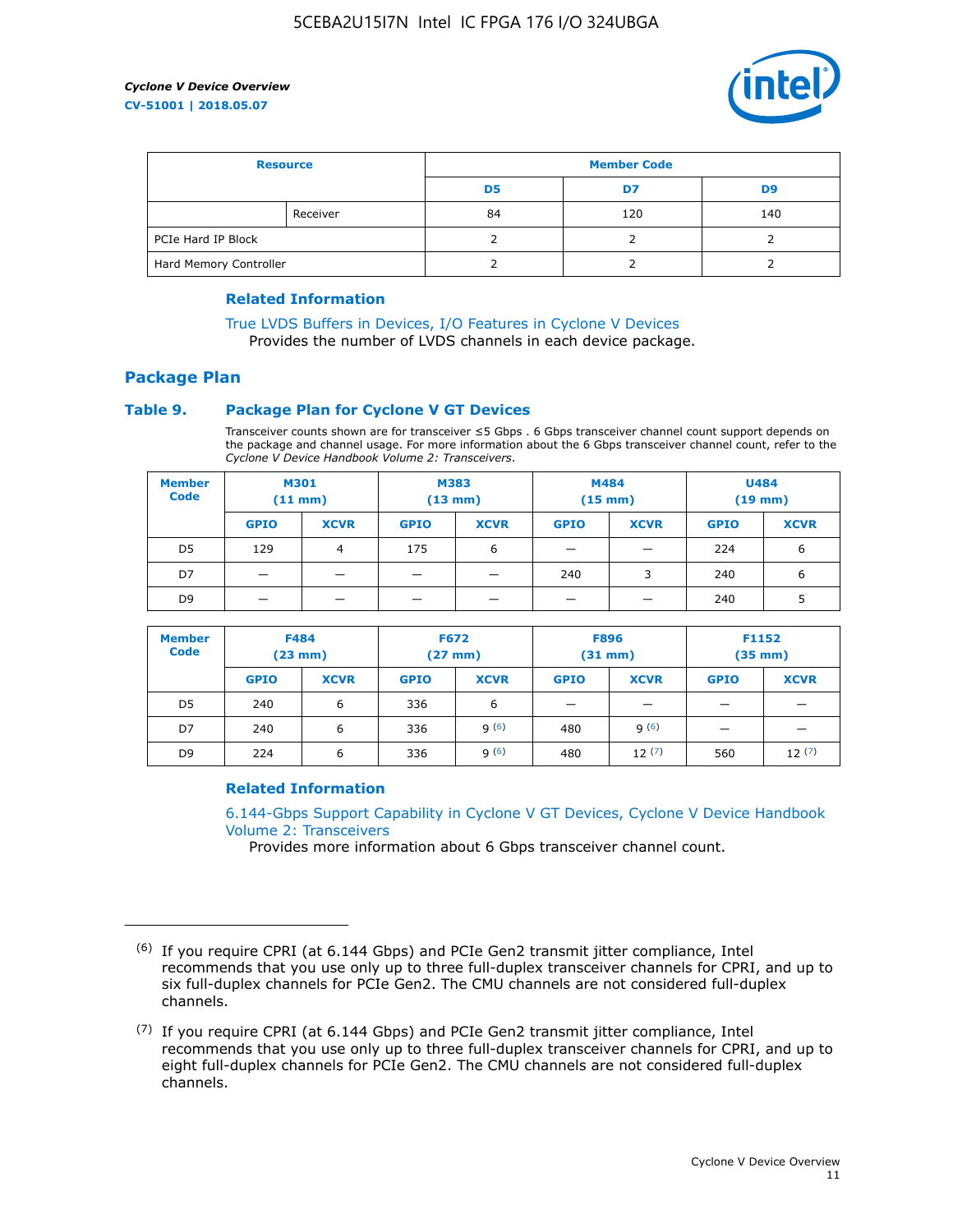

## **Cyclone V SE**

This section provides the available options, maximum resource counts, and package plan for the Cyclone V SE devices.

The information in this section is correct at the time of publication. For the latest information and to get more details, refer to the *Product Selector Guide*.

#### **Related Information**

#### [Product Selector Guide](https://www.altera.com/products/product-selector-guide.html)

Provides the latest information about Intel products.

#### **Available Options**

#### **Figure 4. Sample Ordering Code and Available Options for Cyclone V SE Devices**

The SEU internal scrubbing feature is available for Cyclone V E, GX, SE, and SX devices with the "SC" suffix in the part number. For device availability and ordering, contact your local Intel sales representatives.

Cyclone V SE and SX low-power devices (L power option) offer 30% static power reduction for devices with 25K LE and 40K LE, and 20% static power reduction for devices with 85K LE and 110K LE.

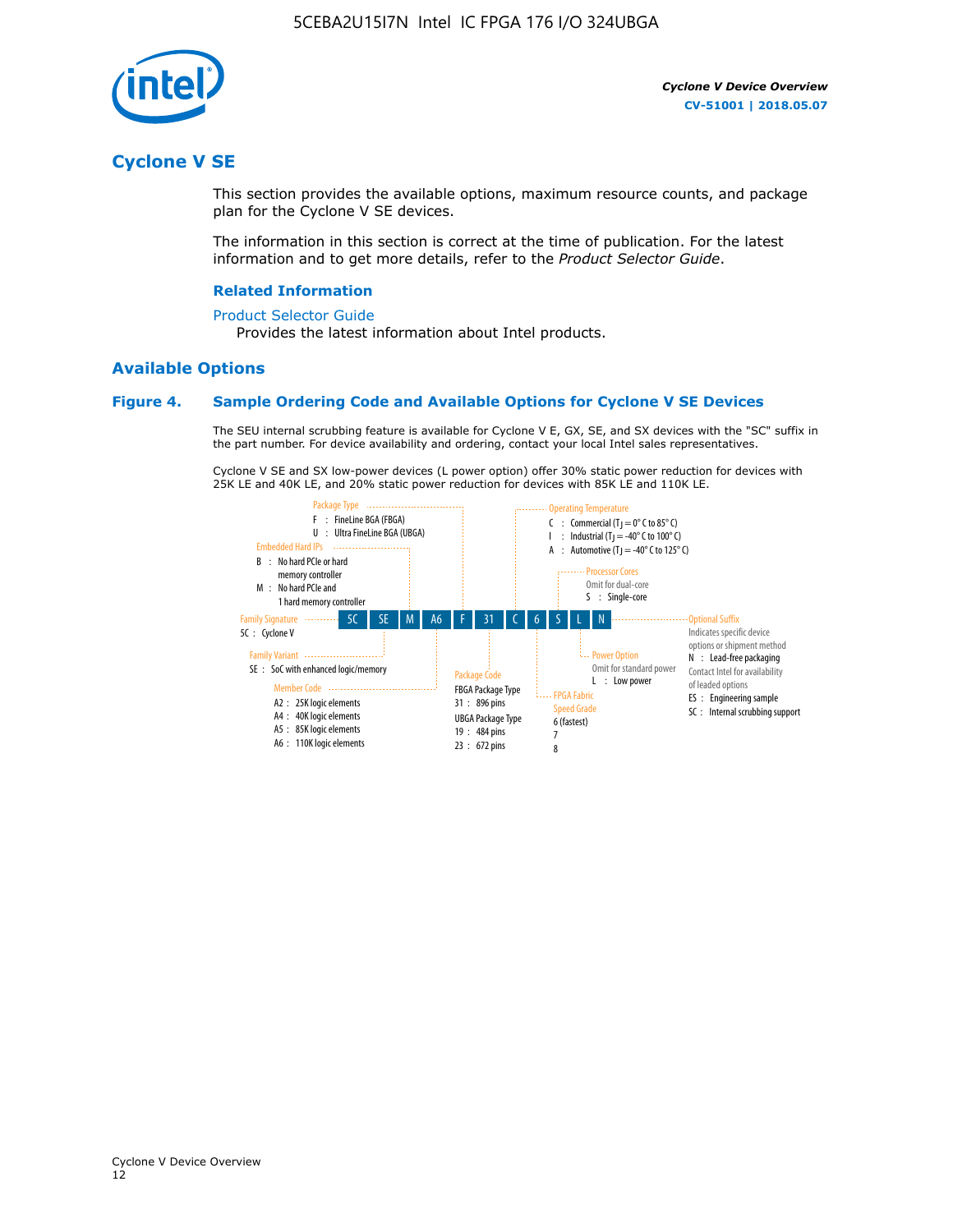

#### **Maximum Resources**

#### **Table 10. Maximum Resource Counts for Cyclone V SE Devices**

|                                | <b>Resource</b>              | <b>Member Code</b>       |                          |                      |                      |  |
|--------------------------------|------------------------------|--------------------------|--------------------------|----------------------|----------------------|--|
|                                |                              | A <sub>2</sub>           | A <sub>4</sub>           | <b>A5</b>            | A6                   |  |
| Logic Elements (LE) (K)        |                              | 25                       | 40                       | 85                   | 110                  |  |
| <b>ALM</b>                     |                              | 9,430                    | 15,880                   | 32,070               | 41,910               |  |
| Register                       |                              | 37,736                   | 60,376                   | 128,300              | 166,036              |  |
| Memory (Kb)                    | M10K                         | 1,400                    | 2,700                    | 3,970                | 5,570                |  |
|                                | <b>MLAB</b>                  | 138                      | 231                      | 480                  | 621                  |  |
|                                | Variable-precision DSP Block |                          | 84                       | 87                   | 112                  |  |
| 18 x 18 Multiplier             |                              | 72                       | 168                      | 174                  | 224                  |  |
| <b>FPGA PLL</b>                |                              | 5                        | 5                        | 6                    | 6                    |  |
| <b>HPS PLL</b>                 |                              | 3                        | 3                        | 3                    | 3                    |  |
| <b>FPGA GPIO</b>               |                              | 145                      | 145                      | 288                  | 288                  |  |
| HPS I/O                        |                              | 181                      | 181                      | 181                  | 181                  |  |
| <b>LVDS</b>                    | Transmitter                  | 32                       | 32                       | 72                   | 72                   |  |
|                                | Receiver                     | 37                       | 37                       | 72                   | 72                   |  |
| FPGA Hard Memory Controller    |                              | 1                        | $\mathbf{1}$             | $\mathbf{1}$         | $\mathbf{1}$         |  |
| HPS Hard Memory Controller     |                              | $\mathbf{1}$             | $\mathbf{1}$             | $\mathbf{1}$         | $\mathbf{1}$         |  |
| Arm Cortex-A9 MPCore Processor |                              | Single- or dual-<br>core | Single- or dual-<br>core | Single- or dual-core | Single- or dual-core |  |

#### **Related Information**

[True LVDS Buffers in Devices, I/O Features in Cyclone V Devices](https://www.altera.com/documentation/sam1403481100977.html#sam1403480885395) Provides the number of LVDS channels in each device package.

#### **Package Plan**

#### **Table 11. Package Plan for Cyclone V SE Devices**

The HPS I/O counts are the number of I/Os in the HPS and does not correlate with the number of HPS-specific I/O pins in the FPGA. Each HPS-specific pin in the FPGA may be mapped to several HPS I/Os.

| <b>Member Code</b> | <b>U484</b><br>$(19$ mm) |           | U672<br>(23 mm)  |           | <b>F896</b><br>$(31$ mm $)$ |           |
|--------------------|--------------------------|-----------|------------------|-----------|-----------------------------|-----------|
|                    | <b>FPGA GPIO</b>         | HPS $I/O$ | <b>FPGA GPIO</b> | HPS $I/O$ | <b>FPGA GPIO</b>            | HPS $I/O$ |
| A <sub>2</sub>     | 66                       | 151       | 145              | 181       |                             |           |
| A4                 | 66                       | 151       | 145              | 181       |                             |           |
| A <sub>5</sub>     | 66                       | 151       | 145              | 181       | 288                         | 181       |
| A6                 | 66                       | 151       | 145              | 181       | 288                         | 181       |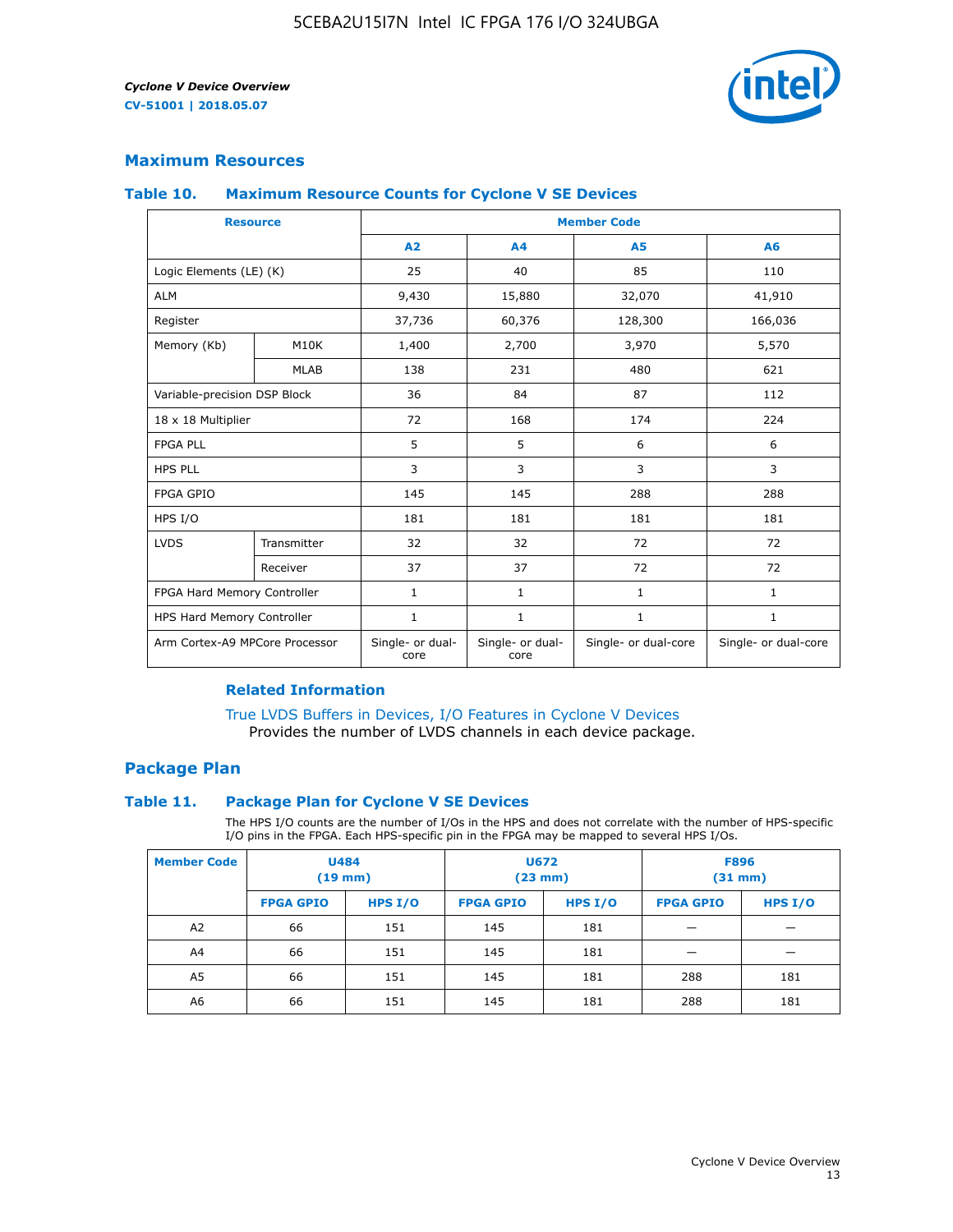

## **Cyclone V SX**

This section provides the available options, maximum resource counts, and package plan for the Cyclone V SX devices.

The information in this section is correct at the time of publication. For the latest information and to get more details, refer to the *Product Selector Guide*.

#### **Related Information**

#### [Product Selector Guide](https://www.altera.com/products/product-selector-guide.html)

Provides the latest information about Intel products.

#### **Available Options**

#### **Figure 5. Sample Ordering Code and Available Options for Cyclone V SX Devices**

The SEU internal scrubbing feature is available for Cyclone V E, GX, SE, and SX devices with the "SC" suffix in the part number. For device availability and ordering, contact your local Intel sales representatives.

Cyclone V SE and SX low-power devices (L power option) offer 30% static power reduction for devices with 25K LE and 40K LE, and 20% static power reduction for devices with 85K LE and 110K LE.



#### **Maximum Resources**

#### **Table 12. Maximum Resource Counts for Cyclone V SX Devices**

|                              | <b>Resource</b> | <b>Member Code</b> |                |                |           |  |
|------------------------------|-----------------|--------------------|----------------|----------------|-----------|--|
|                              |                 | C <sub>2</sub>     | C <sub>4</sub> | C <sub>5</sub> | C6        |  |
| Logic Elements (LE) (K)      |                 | 25                 | 40             | 85             | 110       |  |
| <b>ALM</b>                   |                 | 9,430              | 15,880         | 32,070         | 41,910    |  |
| Register                     |                 | 37,736             | 60,376         | 128,300        | 166,036   |  |
| Memory (Kb)                  | M10K            | 1,400              | 2,700          | 3,970          | 5,570     |  |
|                              | <b>MLAB</b>     | 138                | 231            | 480            | 621       |  |
| Variable-precision DSP Block |                 | 36                 | 84             | 87             | 112       |  |
| 18 x 18 Multiplier           |                 | 72                 | 168            | 174            | 224       |  |
| <b>FPGA PLL</b>              |                 | 5                  | 5              | 6              | 6         |  |
|                              |                 |                    |                |                | continued |  |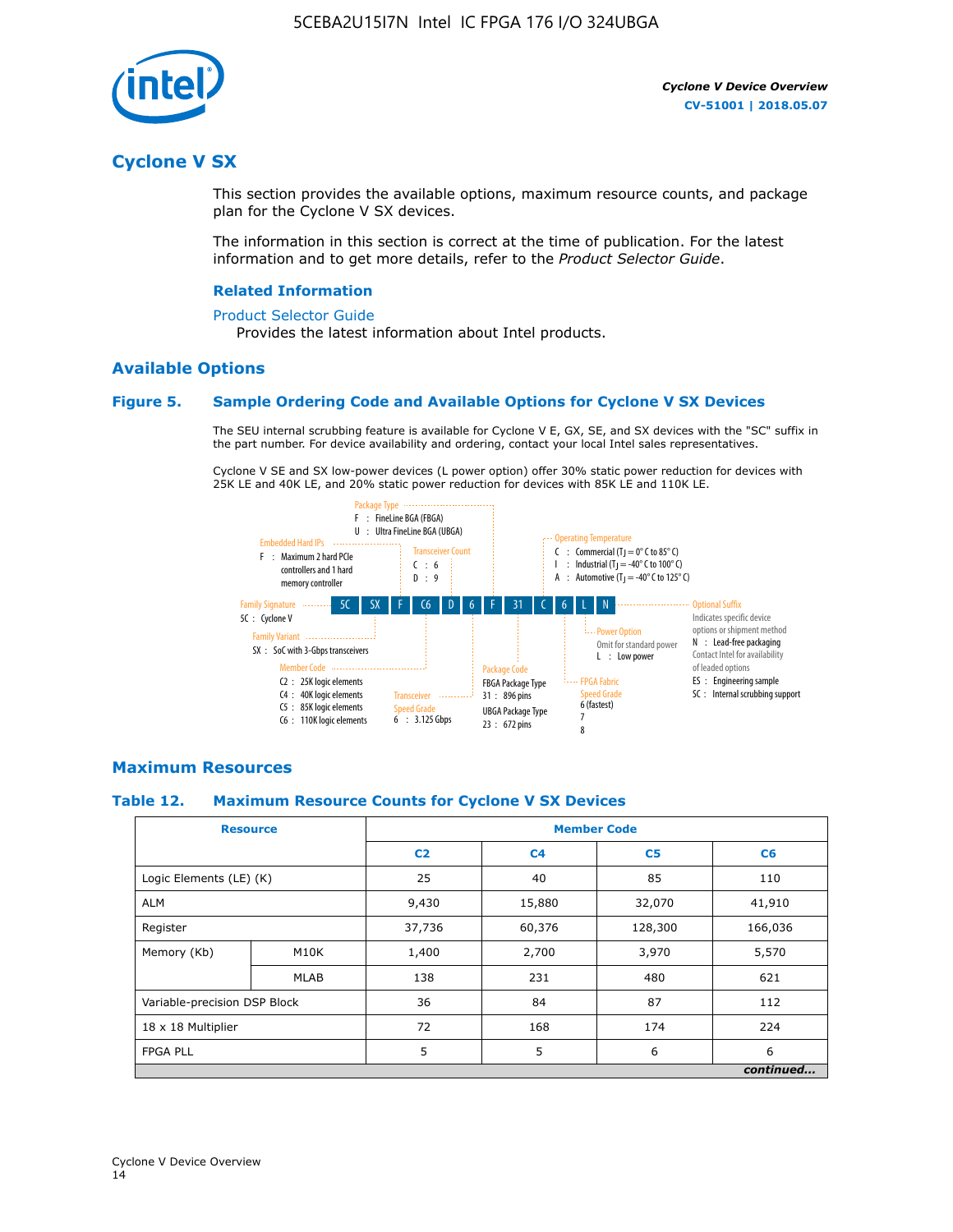

| <b>Resource</b>                |             | <b>Member Code</b> |                |                |           |  |  |
|--------------------------------|-------------|--------------------|----------------|----------------|-----------|--|--|
|                                |             | C <sub>2</sub>     | C <sub>4</sub> | C <sub>5</sub> | C6        |  |  |
| <b>HPS PLL</b>                 |             | 3                  | 3              | 3              | 3         |  |  |
| 3 Gbps Transceiver             |             | 6                  | 6              | 9              | 9         |  |  |
| FPGA GPIO <sup>(8)</sup>       |             | 145                | 145            | 288            | 288       |  |  |
| HPS I/O                        |             | 181                | 181            | 181            | 181       |  |  |
| <b>LVDS</b>                    | Transmitter | 32                 | 32             | 72             | 72        |  |  |
|                                | Receiver    | 37                 | 37             | 72             | 72        |  |  |
| PCIe Hard IP Block             |             | $\overline{2}$     | $\overline{2}$ | 2(9)           | 2(9)      |  |  |
| FPGA Hard Memory Controller    |             | $\mathbf{1}$       | 1              | 1              | 1         |  |  |
| HPS Hard Memory Controller     |             | 1                  | 1              | 1              | 1         |  |  |
| Arm Cortex-A9 MPCore Processor |             | Dual-core          | Dual-core      | Dual-core      | Dual-core |  |  |

#### **Related Information**

[True LVDS Buffers in Devices, I/O Features in Cyclone V Devices](https://www.altera.com/documentation/sam1403481100977.html#sam1403480885395) Provides the number of LVDS channels in each device package.

#### **Package Plan**

#### **Table 13. Package Plan for Cyclone V SX Devices**

The HPS I/O counts are the number of I/Os in the HPS and does not correlate with the number of HPS-specific I/O pins in the FPGA. Each HPS-specific pin in the FPGA may be mapped to several HPS I/Os.

| <b>Member Code</b> | U672<br>(23 mm)  |           | <b>F896</b><br>$(31$ mm $)$ |                  |         |             |
|--------------------|------------------|-----------|-----------------------------|------------------|---------|-------------|
|                    | <b>FPGA GPIO</b> | HPS $I/O$ | <b>XCVR</b>                 | <b>FPGA GPIO</b> | HPS I/O | <b>XCVR</b> |
| C <sub>2</sub>     | 145              | 181       | 6                           |                  |         |             |
| C4                 | 145              | 181       | 6                           |                  |         |             |
| C <sub>5</sub>     | 145              | 181       | 6                           | 288              | 181     | 9           |
| C6                 | 145              | 181       | 6                           | 288              | 181     | 9           |

## **Cyclone V ST**

This section provides the available options, maximum resource counts, and package plan for the Cyclone V ST devices.

The information in this section is correct at the time of publication. For the latest information and to get more details, refer to the *Product Selector Guide*.

 $(8)$  The number of GPIOs does not include transceiver I/Os. In the Intel Quartus Prime software, the number of user I/Os includes transceiver I/Os.

<sup>(9)</sup> 1 PCIe Hard IP Block in U672 package.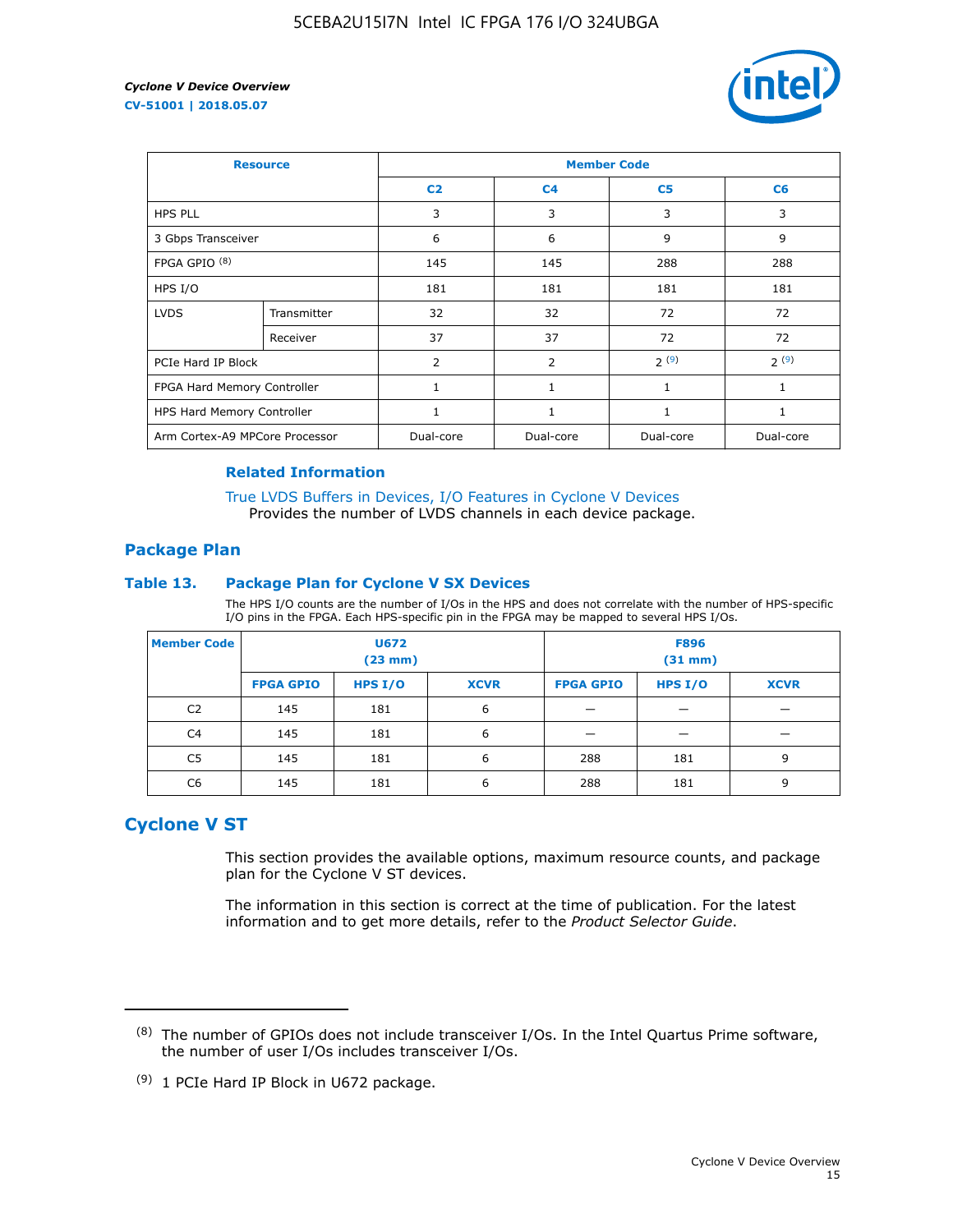

#### **Related Information**

[Product Selector Guide](https://www.altera.com/products/product-selector-guide.html) Provides the latest information about Intel products.

#### **Available Options**

#### **Figure 6. Sample Ordering Code and Available Options for Cyclone V ST Devices**



#### **Maximum Resources**

#### **Table 14. Maximum Resource Counts for Cyclone V ST Devices**

| <b>Resource</b>              |             |                | <b>Member Code</b> |
|------------------------------|-------------|----------------|--------------------|
|                              |             | D <sub>5</sub> | D <sub>6</sub>     |
| Logic Elements (LE) (K)      |             | 85             | 110                |
| <b>ALM</b>                   |             | 32,070         | 41,910             |
| Register                     |             | 128,300        | 166,036            |
| Memory (Kb)                  | M10K        | 3,970          | 5,570              |
|                              | <b>MLAB</b> | 480            | 621                |
| Variable-precision DSP Block |             | 87             | 112                |
| 18 x 18 Multiplier           |             | 174            | 224                |
| <b>FPGA PLL</b>              |             | 6              | 6                  |
| <b>HPS PLL</b>               |             | 3              | 3                  |
| 6.144 Gbps Transceiver       |             | 9              | 9                  |
| FPGA GPIO(10)                |             | 288            | 288                |
| HPS I/O                      |             | 181            | 181                |
| <b>LVDS</b><br>Transmitter   |             | 72             | 72                 |
|                              |             |                | continued          |

<sup>(10)</sup> The number of GPIOs does not include transceiver I/Os. In the Intel Quartus Prime software, the number of user I/Os includes transceiver I/Os.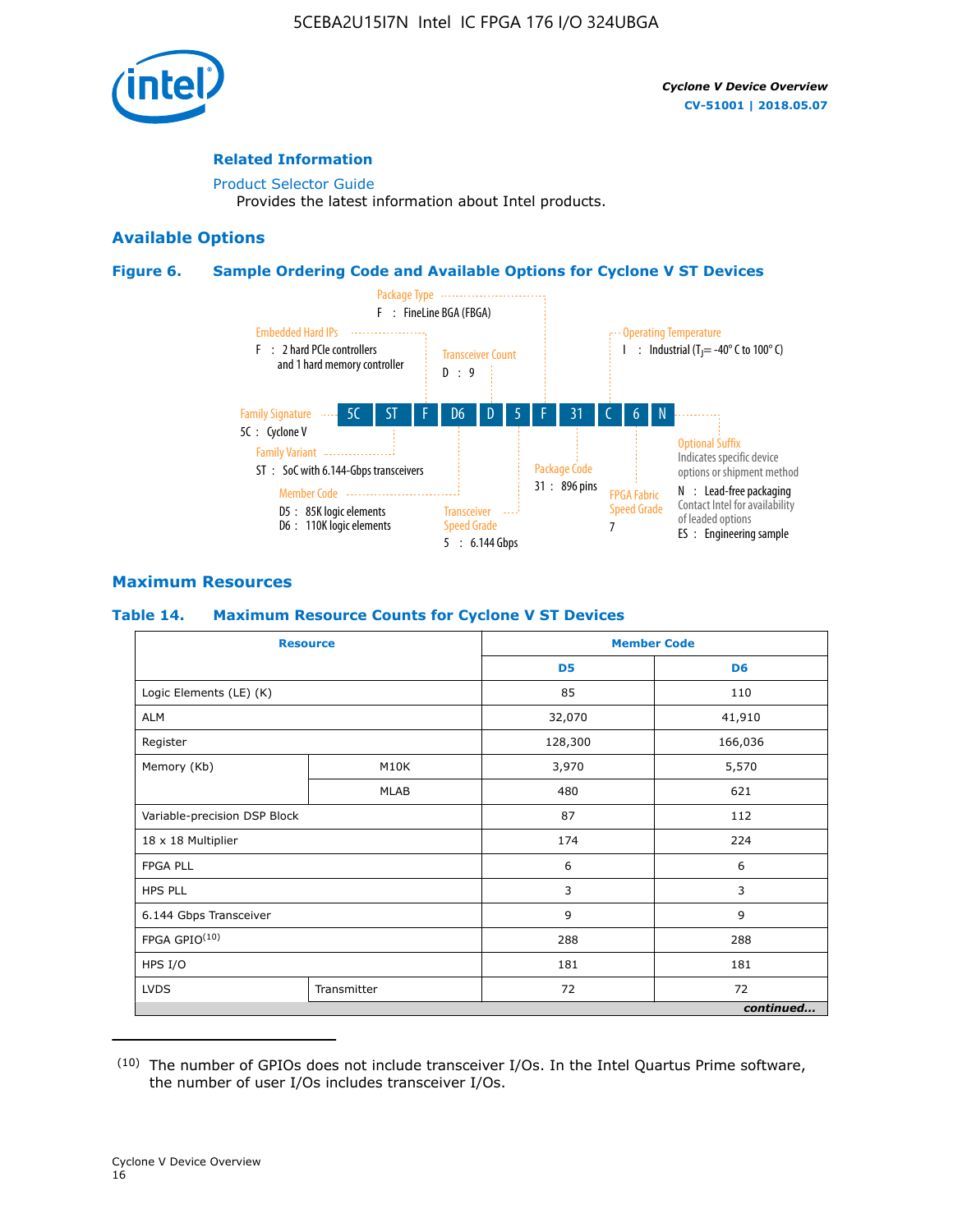

| <b>Resource</b>                |          | <b>Member Code</b> |           |  |
|--------------------------------|----------|--------------------|-----------|--|
|                                |          | D <sub>5</sub>     | D6        |  |
|                                | Receiver | 72                 | 72        |  |
| PCIe Hard IP Block             |          | ว                  |           |  |
| FPGA Hard Memory Controller    |          |                    |           |  |
| HPS Hard Memory Controller     |          |                    |           |  |
| Arm Cortex-A9 MPCore Processor |          | Dual-core          | Dual-core |  |

#### **Related Information**

## [True LVDS Buffers in Devices, I/O Features in Cyclone V Devices](https://www.altera.com/documentation/sam1403481100977.html#sam1403480885395)

Provides the number of LVDS channels in each device package.

#### **Package Plan**

#### **Table 15. Package Plan for Cyclone V ST Devices**

- The HPS I/O counts are the number of I/Os in the HPS and does not correlate with the number of HPSspecific I/O pins in the FPGA. Each HPS-specific pin in the FPGA may be mapped to several HPS I/Os.
- Transceiver counts shown are for transceiver ≤5 Gbps . 6 Gbps transceiver channel count support depends on the package and channel usage. For more information about the 6 Gbps transceiver channel count, refer to the *Cyclone V Device Handbook Volume 2: Transceivers*.

| <b>Member Code</b> | <b>F896</b><br>$(31$ mm $)$ |           |             |  |  |
|--------------------|-----------------------------|-----------|-------------|--|--|
|                    | <b>FPGA GPIO</b>            | HPS $I/O$ | <b>XCVR</b> |  |  |
| D <sub>5</sub>     | 288                         | 181       | 9(11)       |  |  |
| D <sub>6</sub>     | 288                         | 181       | q(11)       |  |  |

#### **Related Information**

[6.144-Gbps Support Capability in Cyclone V GT Devices, Cyclone V Device Handbook](https://www.altera.com/documentation/nik1409855456781.html#nik1409855410757) [Volume 2: Transceivers](https://www.altera.com/documentation/nik1409855456781.html#nik1409855410757)

Provides more information about 6 Gbps transceiver channel count.

<sup>(11)</sup> If you require CPRI (at 4.9152 Gbps) and PCIe Gen2 transmit jitter compliance, Intel recommends that you use only up to seven full-duplex transceiver channels for CPRI, and up to six full-duplex channels for PCIe Gen2. The CMU channels are not considered full-duplex channels.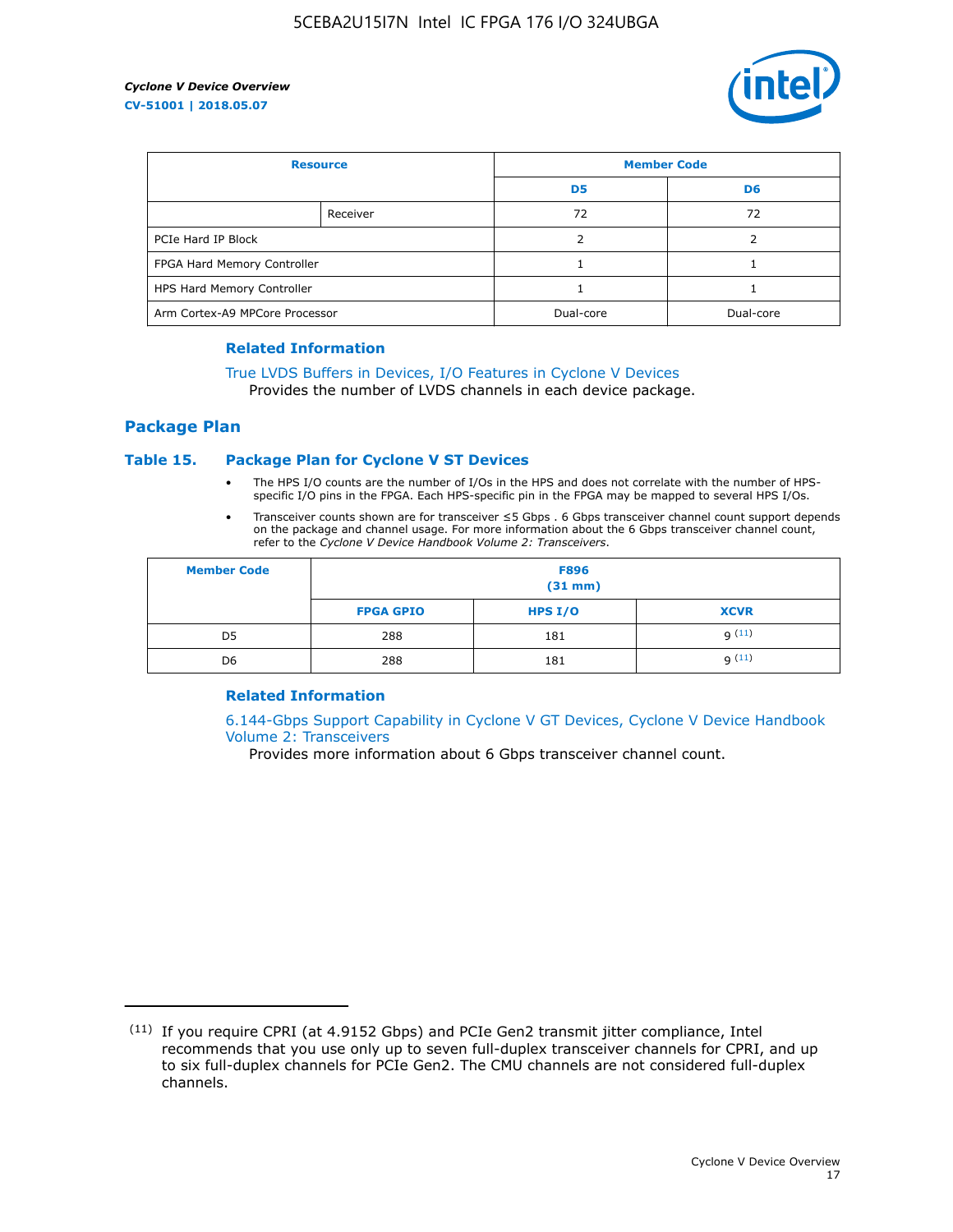

## **I/O Vertical Migration for Cyclone V Devices**

#### **Figure 7. Vertical Migration Capability Across Cyclone V Device Packages and Densities**

The arrows indicate the vertical migration paths. The devices included in each vertical migration path are shaded. You can also migrate your design across device densities in the same package option if the devices have the same dedicated pins, configuration pins, and power pins.



You can achieve the vertical migration shaded in red if you use only up to 175 GPIOs for the M383 package, and 138 GPIOs for the U672 package. These migration paths are not shown in the Intel Quartus Prime software Pin Migration View.

*Note:* To verify the pin migration compatibility, use the Pin Migration View window in the Intel Quartus Prime software Pin Planner.

## **Adaptive Logic Module**

Cyclone V devices use a 28 nm ALM as the basic building block of the logic fabric.

The ALM, as shown in following figure, uses an 8-input fracturable look-up table (LUT) with four dedicated registers to help improve timing closure in register-rich designs and achieve an even higher design packing capability than previous generations.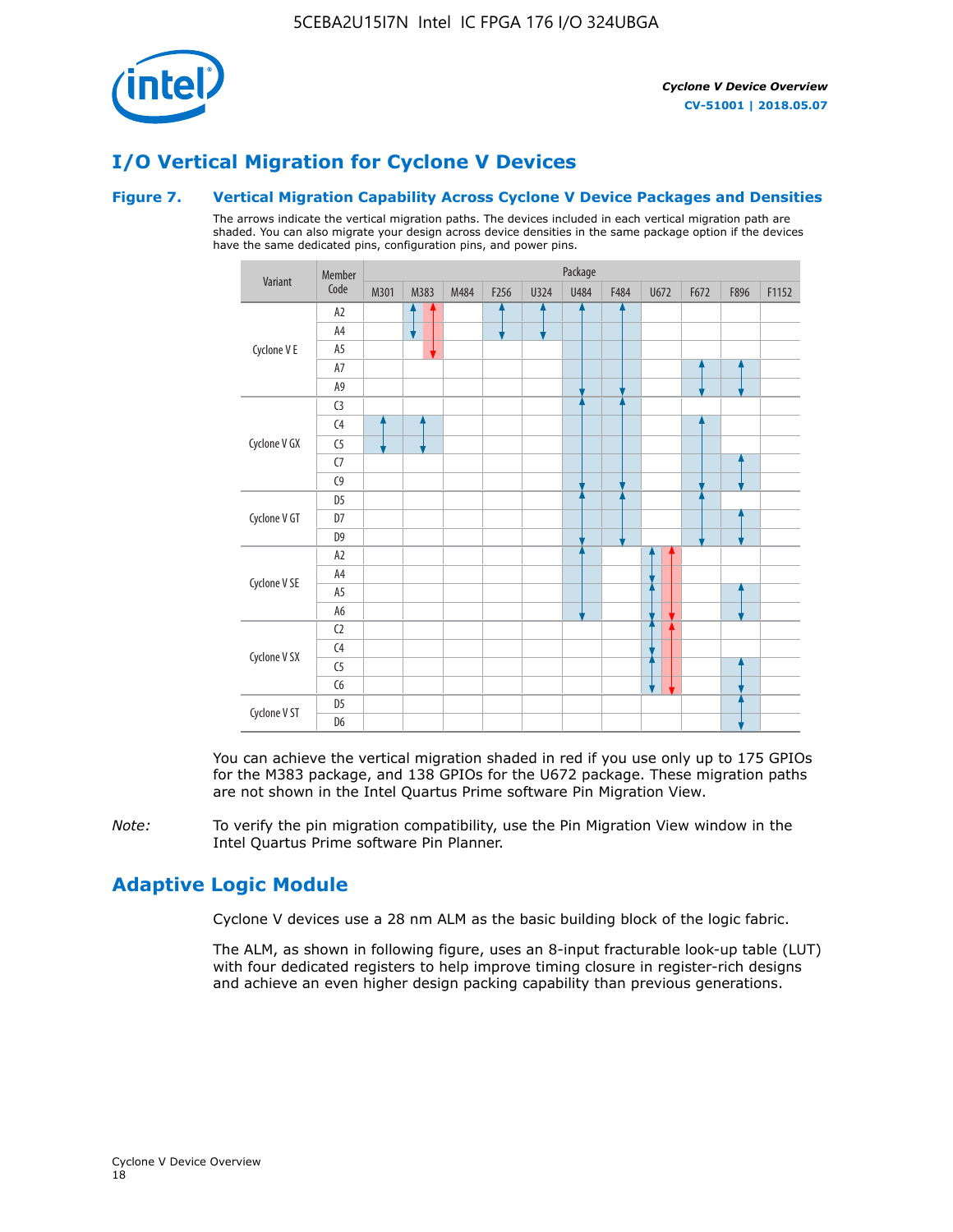

#### **Figure 8. ALM for Cyclone V Devices**



You can configure up to 25% of the ALMs in the Cyclone V devices as distributed memory using MLABs.

#### **Related Information**

Embedded Memory Capacity in Cyclone V Devices on page 21 Lists the embedded memory capacity for each device.

## **Variable-Precision DSP Block**

Cyclone V devices feature a variable-precision DSP block that supports these features:

- Configurable to support signal processing precisions ranging from  $9 \times 9$ ,  $18 \times 18$ and 27 x 27 bits natively
- A 64-bit accumulator
- A hard preadder that is available in both 18- and 27-bit modes
- Cascaded output adders for efficient systolic finite impulse response (FIR) filters
- Internal coefficient register banks, 8 deep, for each multiplier in 18- or 27-bit mode
- Fully independent multiplier operation
- A second accumulator feedback register to accommodate complex multiplyaccumulate functions
- Fully independent Efficient support for single-precision floating point arithmetic
- The inferability of all modes by the Intel Quartus Prime design software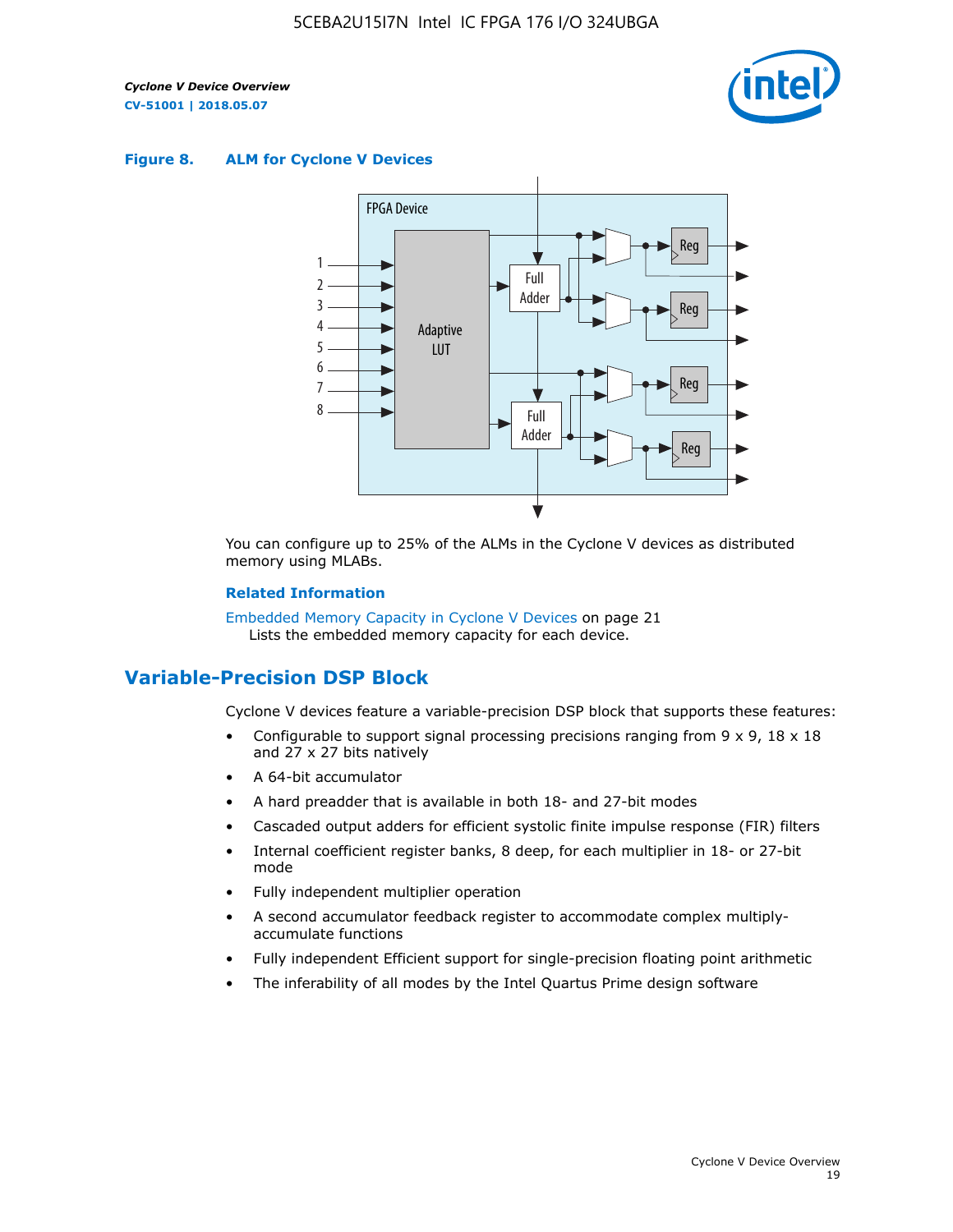

#### **Table 16. Variable-Precision DSP Block Configurations for Cyclone V Devices**

| <b>Usage Example</b>                                       | <b>Multiplier Size (Bit)</b> | <b>DSP Block Resource</b> |
|------------------------------------------------------------|------------------------------|---------------------------|
| Low precision fixed point for video<br>applications        | Three $9 \times 9$           |                           |
| Medium precision fixed point in FIR<br>filters             | Two 18 x 18                  |                           |
| FIR filters and general DSP usage                          | Two 18 x 18 with accumulate  |                           |
| High precision fixed- or floating-point<br>implementations | One 27 x 27 with accumulate  |                           |

You can configure each DSP block during compilation as independent three  $9 \times 9$ , two 18 x 18, or one 27 x 27 multipliers. With a dedicated 64 bit cascade bus, you can cascade multiple variable-precision DSP blocks to implement even higher precision DSP functions efficiently.

#### **Table 17. Number of Multipliers in Cyclone V Devices**

The table lists the variable-precision DSP resources by bit precision for each Cyclone V device.

| <b>Variant</b>  | <b>Member</b><br><b>Code</b> | <b>Variable-</b><br>precision |                                   | <b>Independent Input and Output</b><br><b>Multiplications Operator</b> | $18 \times 18$<br><b>Multiplier</b> | $18 \times 18$<br><b>Multiplier</b> |                                                              |
|-----------------|------------------------------|-------------------------------|-----------------------------------|------------------------------------------------------------------------|-------------------------------------|-------------------------------------|--------------------------------------------------------------|
|                 |                              | <b>DSP Block</b>              | $9 \times 9$<br><b>Multiplier</b> | $18 \times 18$<br><b>Multiplier</b>                                    | $27 \times 27$<br><b>Multiplier</b> | <b>Adder Mode</b>                   | <b>Adder</b><br><b>Summed</b><br>with 36 bit<br><b>Input</b> |
| Cyclone V E     | A <sub>2</sub>               | 25                            | 75                                | 50                                                                     | 25                                  | 25                                  | 25                                                           |
|                 | A4                           | 66                            | 198                               | 132                                                                    | 66                                  | 66                                  | 66                                                           |
|                 | A5                           | 150                           | 450                               | 300                                                                    | 150                                 | 150                                 | 150                                                          |
|                 | A7                           | 156                           | 468                               | 312                                                                    | 156                                 | 156                                 | 156                                                          |
|                 | A9                           | 342                           | 1,026                             | 684                                                                    | 342                                 | 342                                 | 342                                                          |
| Cyclone V<br>GX | C <sub>3</sub>               | 57                            | 171                               | 114                                                                    | 57                                  | 57                                  | 57                                                           |
|                 | C <sub>4</sub>               | 70                            | 210                               | 140                                                                    | 70                                  | 70                                  | 70                                                           |
|                 | C <sub>5</sub>               | 150                           | 450                               | 300                                                                    | 150                                 | 150                                 | 150                                                          |
|                 | C7                           | 156                           | 468                               | 312                                                                    | 156                                 | 156                                 | 156                                                          |
|                 | C <sub>9</sub>               | 342                           | 1,026                             | 684                                                                    | 342                                 | 342                                 | 342                                                          |
| Cyclone V GT    | D <sub>5</sub>               | 150                           | 450                               | 300                                                                    | 150                                 | 150                                 | 150                                                          |
|                 | D7                           | 156                           | 468                               | 312                                                                    | 156                                 | 156                                 | 156                                                          |
|                 | D <sub>9</sub>               | 342                           | 1,026                             | 684                                                                    | 342                                 | 342                                 | 342                                                          |
| Cyclone V SE    | A <sub>2</sub>               | 36                            | 108                               | 72                                                                     | 36                                  | 36                                  | 36                                                           |
|                 | A4                           | 84                            | 252                               | 168                                                                    | 84                                  | 84                                  | 84                                                           |
|                 | A5                           | 87                            | 261                               | 174                                                                    | 87                                  | 87                                  | 87                                                           |
|                 | A <sub>6</sub>               | 112                           | 336                               | 224                                                                    | 112                                 | 112                                 | 112                                                          |
| Cyclone V SX    | C <sub>2</sub>               | 36                            | 108                               | 72                                                                     | 36                                  | 36                                  | 36                                                           |
|                 | C <sub>4</sub>               | 84                            | 252                               | 168                                                                    | 84                                  | 84                                  | 84                                                           |
|                 | C <sub>5</sub>               | 87                            | 261                               | 174                                                                    | 87                                  | 87                                  | 87                                                           |
|                 |                              |                               |                                   |                                                                        |                                     |                                     | continued                                                    |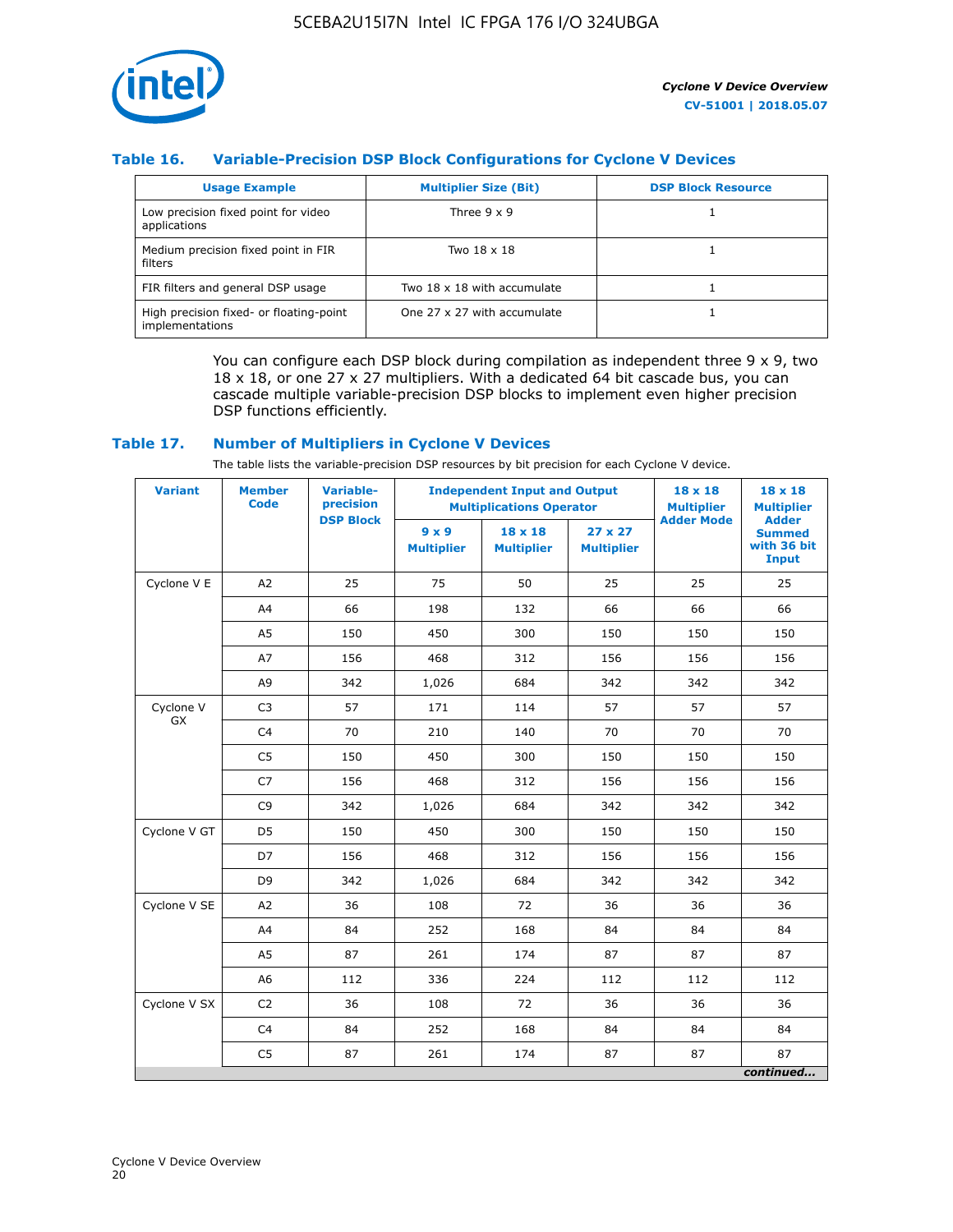

| <b>Variant</b> | Variable-<br><b>Member</b><br>precision<br><b>Code</b> |                  |                                   | <b>Independent Input and Output</b><br><b>Multiplications Operator</b> | $18 \times 18$<br><b>Multiplier</b> | $18 \times 18$<br><b>Multiplier</b><br><b>Adder</b> |                                       |
|----------------|--------------------------------------------------------|------------------|-----------------------------------|------------------------------------------------------------------------|-------------------------------------|-----------------------------------------------------|---------------------------------------|
|                |                                                        | <b>DSP Block</b> | $9 \times 9$<br><b>Multiplier</b> | $18 \times 18$<br><b>Multiplier</b>                                    | $27 \times 27$<br><b>Multiplier</b> | <b>Adder Mode</b>                                   | <b>Summed</b><br>with 36 bit<br>Input |
|                | C6                                                     | 112              | 336                               | 224                                                                    | 112                                 | 112                                                 | 112                                   |
| Cyclone V ST   | D <sub>5</sub>                                         | 87               | 261                               | 174                                                                    | 87                                  | 87                                                  | 87                                    |
|                | D <sub>6</sub>                                         | 112              | 336                               | 224                                                                    | 112                                 | 112                                                 | 112                                   |

## **Embedded Memory Blocks**

The embedded memory blocks in the devices are flexible and designed to provide an optimal amount of small- and large-sized memory arrays to fit your design requirements.

## **Types of Embedded Memory**

The Cyclone V devices contain two types of memory blocks:

- 10 Kb M10K blocks—blocks of dedicated memory resources. The M10K blocks are ideal for larger memory arrays while still providing a large number of independent ports.
- 640 bit memory logic array blocks (MLABs)—enhanced memory blocks that are configured from dual-purpose logic array blocks (LABs). The MLABs are ideal for wide and shallow memory arrays. The MLABs are optimized for implementation of shift registers for digital signal processing (DSP) applications, wide shallow FIFO buffers, and filter delay lines. Each MLAB is made up of ten adaptive logic modules (ALMs). In the Cyclone V devices, you can configure these ALMs as ten 32 x 2 blocks, giving you one 32 x 20 simple dual-port SRAM block per MLAB.

## **Embedded Memory Capacity in Cyclone V Devices**

#### **Table 18. Embedded Memory Capacity and Distribution in Cyclone V Devices**

|                | <b>Member</b>  | <b>M10K</b>  |                     | <b>MLAB</b>  | <b>Total RAM Bit</b> |        |  |  |  |
|----------------|----------------|--------------|---------------------|--------------|----------------------|--------|--|--|--|
| <b>Variant</b> | <b>Code</b>    | <b>Block</b> | <b>RAM Bit (Kb)</b> | <b>Block</b> | <b>RAM Bit (Kb)</b>  | (Kb)   |  |  |  |
| Cyclone V E    | A2             | 176          | 1,760               | 314          | 196                  | 1,956  |  |  |  |
|                | A4             | 308          | 3,080               | 485          | 303                  | 3,383  |  |  |  |
|                | A5             | 446          | 4,460               | 679          | 424                  | 4,884  |  |  |  |
|                | A7             | 686          | 6,860               | 1338         | 836                  | 7,696  |  |  |  |
|                | A9             | 1,220        | 12,200              | 2748         | 1,717                | 13,917 |  |  |  |
| Cyclone V GX   | C <sub>3</sub> | 135          | 1,350               | 291          | 182                  | 1,532  |  |  |  |
|                | C4             | 250          | 2,500               | 678          | 424                  | 2,924  |  |  |  |
|                | C5             | 446          | 4,460               | 678          | 424                  | 4,884  |  |  |  |
|                | C7             | 686          | 6,860               | 1338         | 836                  | 7,696  |  |  |  |
|                | C <sub>9</sub> | 1,220        | 12,200              | 2748         | 1,717                | 13,917 |  |  |  |
|                | continued      |              |                     |              |                      |        |  |  |  |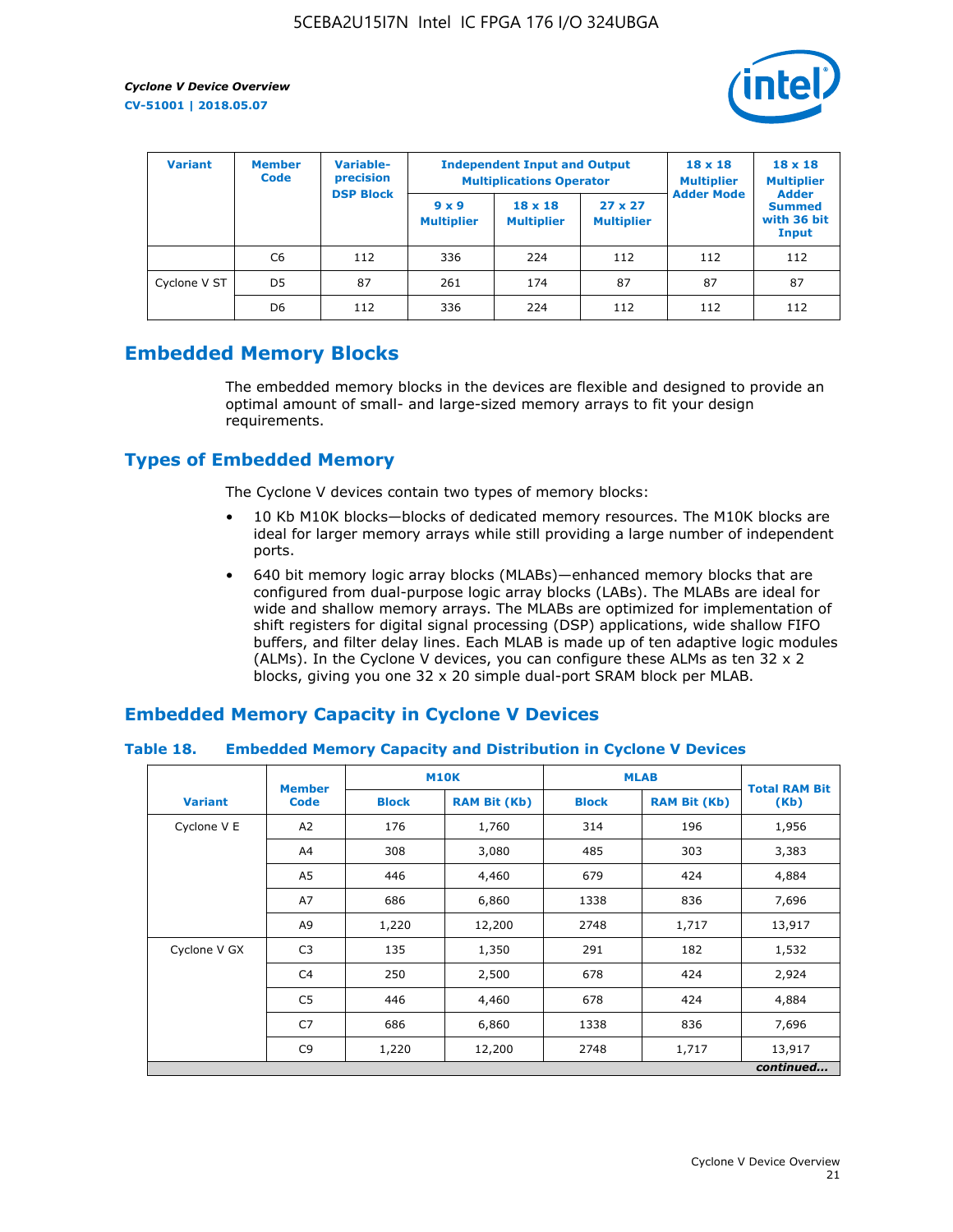

|                | <b>Member</b>  | <b>M10K</b>  |                     | <b>MLAB</b>  | <b>Total RAM Bit</b> |        |  |
|----------------|----------------|--------------|---------------------|--------------|----------------------|--------|--|
| <b>Variant</b> | <b>Code</b>    | <b>Block</b> | <b>RAM Bit (Kb)</b> | <b>Block</b> |                      | (Kb)   |  |
| Cyclone V GT   | D <sub>5</sub> | 446          | 4,460               | 679          | 424                  | 4,884  |  |
|                | D7             | 686          | 6,860               | 1338         | 836                  | 7,696  |  |
|                | D <sub>9</sub> | 1,220        | 12,200              | 2748         | 1,717                | 13,917 |  |
| Cyclone V SE   | A <sub>2</sub> | 140          | 1,400               | 221          | 138                  | 1,538  |  |
|                | A4             | 270          | 2,700               | 370          | 231                  | 2,460  |  |
|                | A5             | 397          | 3,970               | 768          | 480                  | 4,450  |  |
|                | A6             | 553          | 5,530               | 994          | 621                  | 6,151  |  |
| Cyclone V SX   | C <sub>2</sub> | 140          | 1,400               | 221          | 138                  | 1,538  |  |
|                | C4             | 270          | 2,700               | 370          | 231                  | 2,460  |  |
|                | C5             | 397          | 3,970               | 768          | 480                  | 4,450  |  |
|                | C6             | 553          | 5,530               | 994          | 621                  | 6,151  |  |
| Cyclone V ST   | D <sub>5</sub> | 397          | 3,970               | 768          | 480                  | 4,450  |  |
|                | D <sub>6</sub> | 553          | 5,530               | 994          | 621                  | 6,151  |  |

## **Embedded Memory Configurations**

#### **Table 19. Supported Embedded Memory Block Configurations for Cyclone V Devices**

This table lists the maximum configurations supported for the embedded memory blocks. The information is applicable only to the single-port RAM and ROM modes.

| <b>Memory Block</b> | Depth (bits) | <b>Programmable Width</b> |
|---------------------|--------------|---------------------------|
| MLAB                | 32           | x16, x18, or x20          |
| M10K                | 256          | x40 or x32                |
|                     | 512          | x20 or x16                |
|                     | 1K           | $x10$ or $x8$             |
|                     | 2K           | $x5$ or $x4$              |
|                     | 4K           | x2                        |
|                     | 8K           | x1                        |

## **Clock Networks and PLL Clock Sources**

550 MHz Cyclone V devices have 16 global clock networks capable of up to operation. The clock network architecture is based on Intel's global, quadrant, and peripheral clock structure. This clock structure is supported by dedicated clock input pins and fractional PLLs.

*Note:* To reduce power consumption, the Intel Quartus Prime software identifies all unused sections of the clock network and powers them down.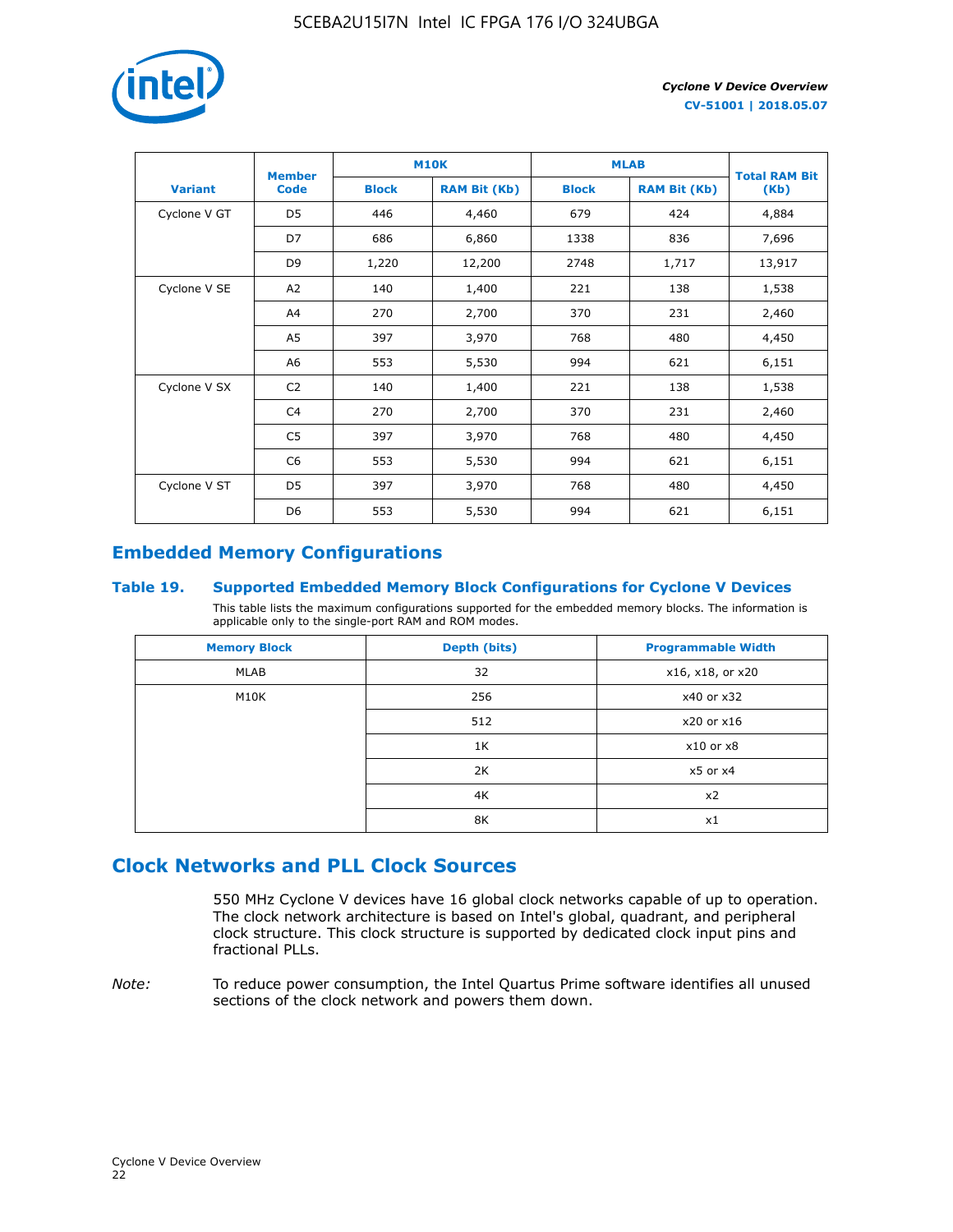5CEBA2U15I7N Intel IC FPGA 176 I/O 324UBGA



#### **PLL Features**

The PLLs in the Cyclone V devices support the following features:

- Frequency synthesis
- On-chip clock deskew
- Jitter attenuation
- Programmable output clock duty cycles
- PLL cascading
- Reference clock switchover
- Programmable bandwidth
- User-mode reconfiguration of PLLs
- Low power mode for each fractional PLL
- Dynamic phase shift
- Direct, source synchronous, zero delay buffer, external feedback, and LVDS compensation modes

#### **Fractional PLL**

In addition to integer PLLs, the Cyclone V devices use a fractional PLL architecture. The devices have up to eight PLLs, each with nine output counters. You can use the output counters to reduce PLL usage in two ways:

- Reduce the number of oscillators that are required on your board by using fractional PLLs
- Reduce the number of clock pins that are used in the device by synthesizing multiple clock frequencies from a single reference clock source

If you use the fractional PLL mode, you can use the PLLs for precision fractional-N frequency synthesis—removing the need for off-chip reference clock sources in your design.

The transceiver fractional PLLs that are not used by the transceiver I/Os can be used as general purpose fractional PLLs by the FPGA fabric.

## **FPGA General Purpose I/O**

Cyclone V devices offer highly configurable GPIOs. The following list describes the features of the GPIOs:

- Programmable bus hold and weak pull-up
- LVDS output buffer with programmable differential output voltage ( $V_{OD}$ ) and programmable pre-emphasis
- On-chip parallel termination ( $R<sub>T</sub>$  OCT) for all I/O banks with OCT calibration to limit the termination impedance variation
- On-chip dynamic termination that has the ability to swap between series and parallel termination, depending on whether there is read or write on a common bus for signal integrity
- Easy timing closure support using the hard read FIFO in the input register path, and delay-locked loop (DLL) delay chain with fine and coarse architecture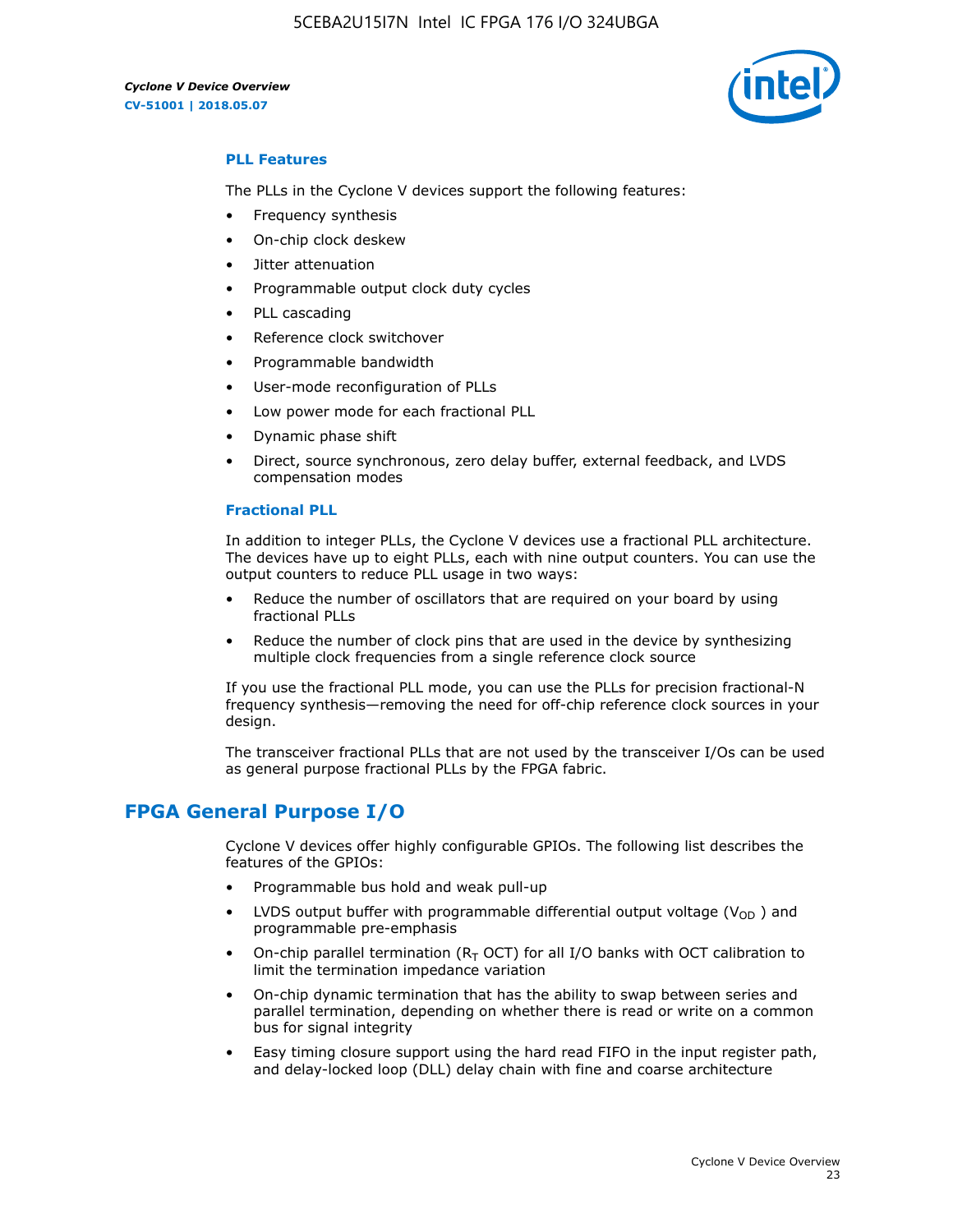

## **PCIe Gen1 and Gen2 Hard IP**

Cyclone V GX, GT, SX, and ST devices contain PCIe hard IP that is designed for performance and ease-of-use. The PCIe hard IP consists of the MAC, data link, and transaction layers.

The PCIe hard IP supports PCIe Gen2 and Gen1 end point and root port for up to x4 lane configuration. The PCIe Gen2 x4 support is PCIe-compatible.

The PCIe endpoint support includes multifunction support for up to eight functions, as shown in the following figure. The integrated multifunction support reduces the FPGA logic requirements by up to 20,000 LEs for PCIe designs that require multiple peripherals.

#### **Figure 9. PCIe Multifunction for Cyclone V Devices**



The Cyclone V PCIe hard IP operates independently from the core logic. This independent operation allows the PCIe link to wake up and complete link training in less than 100 ms while the Cyclone V device completes loading the programming file for the rest of the device.

In addition, the PCIe hard IP in the Cyclone V device provides improved end-to-end datapath protection using ECC.

## **External Memory Interface**

This section provides an overview of the external memory interface in Cyclone V devices.

#### **Hard and Soft Memory Controllers**

Cyclone V devices support up to two hard memory controllers for DDR3, DDR2, and LPDDR2 SDRAM devices. Each controller supports 8 to 32 bit components of up to 4 gigabits (Gb) in density with two chip selects and optional ECC. For the Cyclone V SoC devices, an additional hard memory controller in the HPS supports DDR3, DDR2, and LPDDR2 SDRAM devices.

All Cyclone V devices support soft memory controllers for DDR3, DDR2, and LPDDR2 SDRAM devices for maximum flexibility.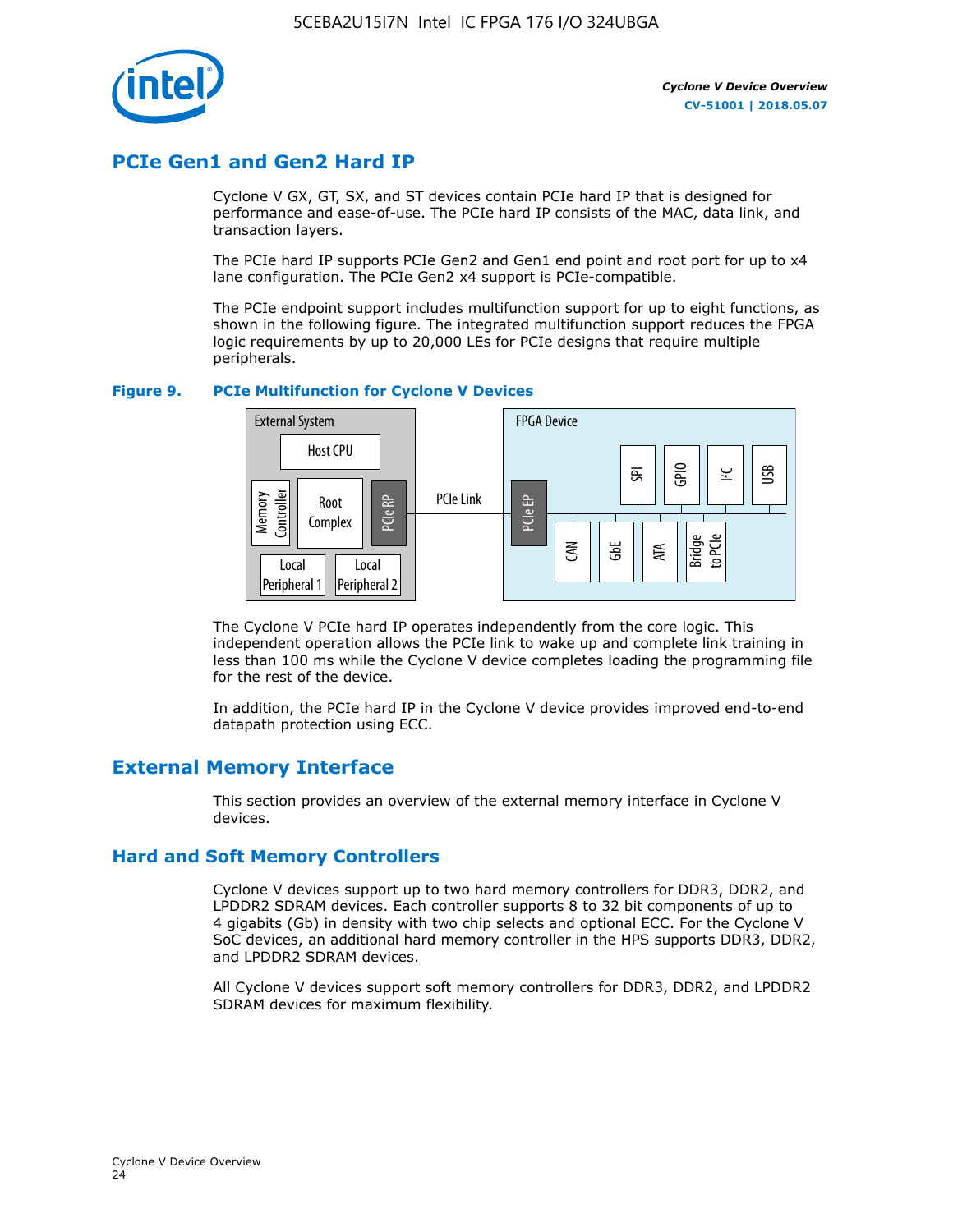

#### **External Memory Performance**

#### **Table 20. External Memory Interface Performance in Cyclone V Devices**

The maximum and minimum operating frequencies depend on the memory interface standards and the supported delay-locked loop (DLL) frequency listed in the device datasheet.

| <b>Voltage</b><br><b>Interface</b> |                | <b>Maximum Frequency (MHz)</b> | <b>Minimum Frequency</b> |       |
|------------------------------------|----------------|--------------------------------|--------------------------|-------|
|                                    | $(\mathsf{V})$ | <b>Hard Controller</b>         | <b>Soft Controller</b>   | (MHz) |
| <b>DDR3 SDRAM</b>                  | 1.5            | 400                            | 303                      | 303   |
|                                    | 1.35           | 400                            | 303                      | 303   |
| <b>DDR2 SDRAM</b>                  | 1.8            | 400                            | 300                      | 167   |
| LPDDR2 SDRAM                       | 1.2            | 333                            | 300                      | 167   |

#### **Related Information**

[External Memory Interface Spec Estimator](https://www.altera.com/solutions/technology/external-memory/spec-estimator.html)

For the latest information and to estimate the external memory system performance specification, use Intel's External Memory Interface Spec Estimator tool.

#### **HPS External Memory Performance**

#### **Table 21. HPS External Memory Interface Performance**

The hard processor system (HPS) is available in Cyclone V SoC devices only.

| <b>Interface</b>  | <b>Voltage (V)</b> | <b>HPS Hard Controller (MHz)</b> |
|-------------------|--------------------|----------------------------------|
| DDR3 SDRAM        | 1.5                | 400                              |
|                   | 1.35               | 400                              |
| <b>DDR2 SDRAM</b> | 1.8                | 400                              |
| LPDDR2 SDRAM      | 1.2                | 333                              |

#### **Related Information**

#### [External Memory Interface Spec Estimator](https://www.altera.com/solutions/technology/external-memory/spec-estimator.html)

For the latest information and to estimate the external memory system performance specification, use Intel's External Memory Interface Spec Estimator tool.

## **Low-Power Serial Transceivers**

Cyclone V devices deliver the industry's lowest power 6.144 Gbps transceivers at an estimated 88 mW maximum power consumption per channel. Cyclone V transceivers are designed to be compliant with a wide range of protocols and data rates.

#### **Transceiver Channels**

The transceivers are positioned on the left outer edge of the device. The transceiver channels consist of the physical medium attachment (PMA), physical coding sublayer (PCS), and clock networks.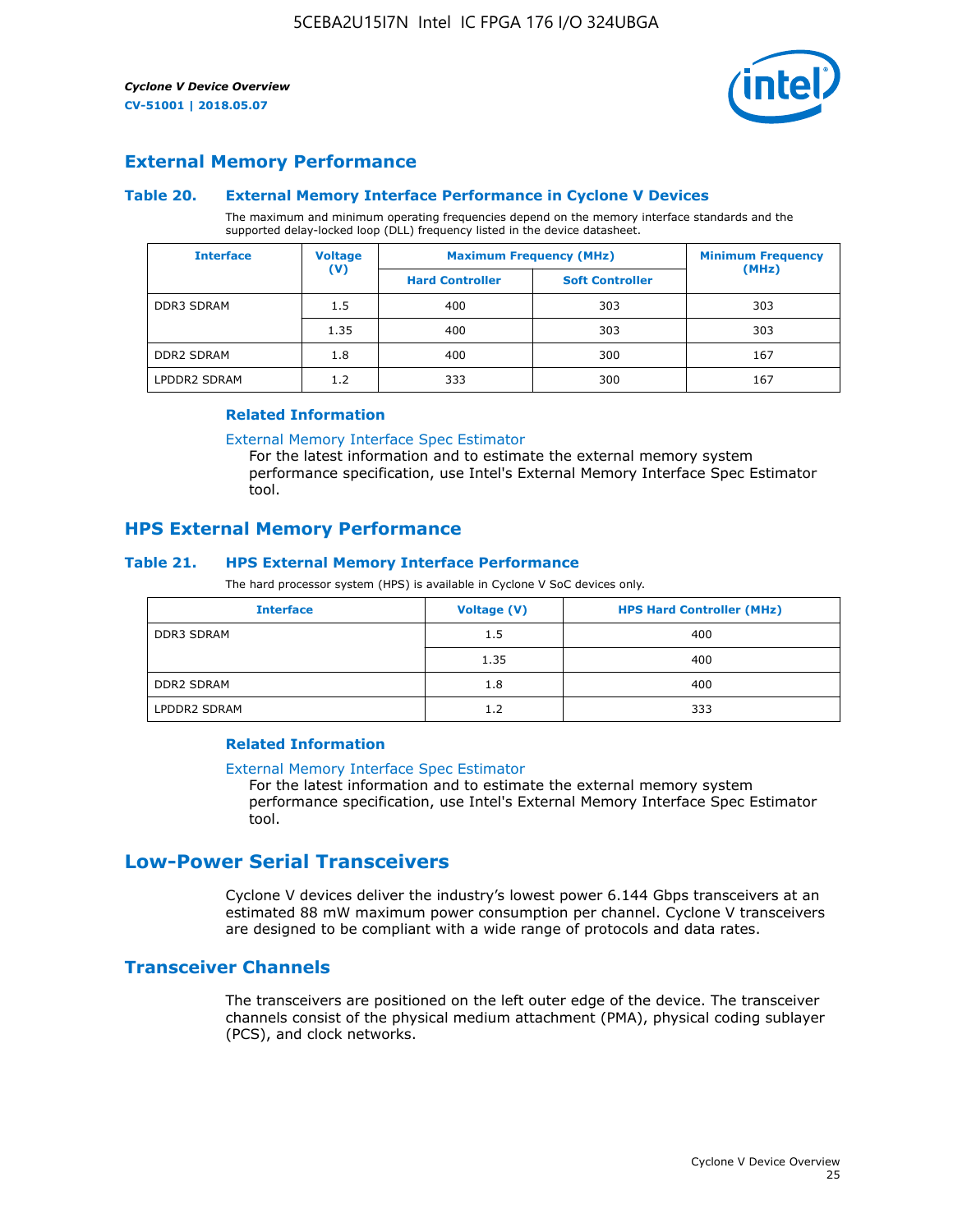

#### **Figure 10. Device Chip Overview for Cyclone V GX and GT Devices**

The figure shows a Cyclone V FPGA with transceivers. Different Cyclone V devices may have a different floorplans than the one shown here.



#### **PMA Features**

To prevent core and I/O noise from coupling into the transceivers, the PMA block is isolated from the rest of the chip—ensuring optimal signal integrity. For the transceivers, you can use the channel PLL of an unused receiver PMA as an additional transmit PLL.

#### **Table 22. PMA Features of the Transceivers in Cyclone V Devices**

| <b>Features</b>                                    | <b>Capability</b>                                                                                       |
|----------------------------------------------------|---------------------------------------------------------------------------------------------------------|
| Backplane support                                  | Driving capability up to 6.144 Gbps                                                                     |
| PLL-based clock recovery                           | Superior jitter tolerance                                                                               |
| Programmable deserialization and word<br>alignment | Flexible deserialization width and configurable word alignment pattern                                  |
| Equalization and pre-emphasis                      | Up to 14.37 dB of pre-emphasis and up to 4.7 dB of equalization<br>No decision feedback equalizer (DFE) |
| Ring oscillator transmit PLLs                      | 614 Mbps to 6.144 Gbps                                                                                  |
| Input reference clock range                        | 20 MHz to 400 MHz                                                                                       |
| Transceiver dynamic reconfiguration                | Allows the reconfiguration of a single channel without affecting the operation of<br>other channels     |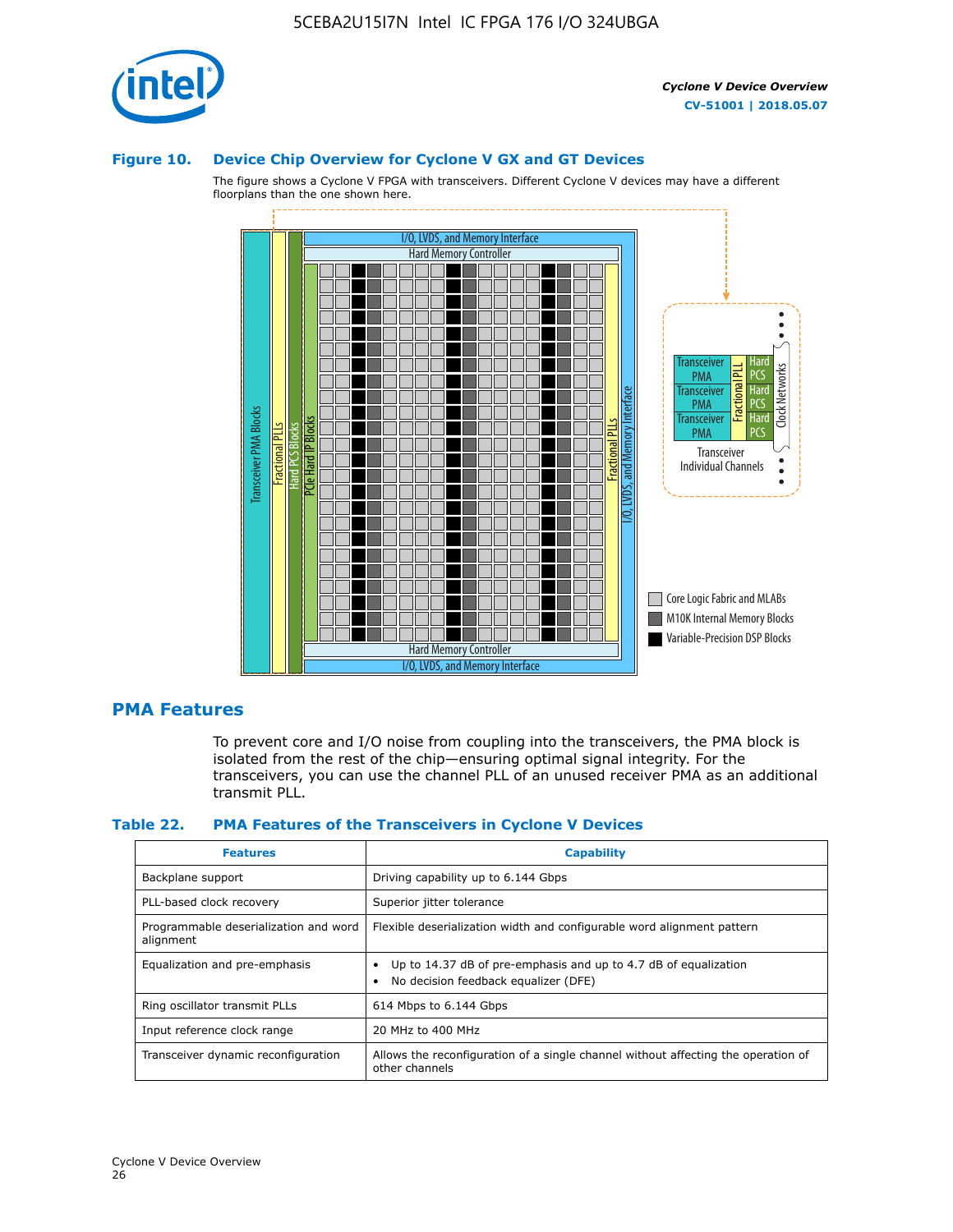

## **PCS Features**

The Cyclone V core logic connects to the PCS through an 8, 10, 16, 20, 32, or 40 bit interface, depending on the transceiver data rate and protocol. Cyclone V devices contain PCS hard IP to support PCIe Gen1 and Gen2, Gbps Ethernet (GbE), Serial RapidIO® (SRIO), and Common Public Radio Interface (CPRI).

Most of the standard and proprietary protocols from 614 Mbps to 6.144 Gbps are supported.

| Table 23. |  | <b>Transceiver PCS Features for Cyclone V Devices</b> |
|-----------|--|-------------------------------------------------------|
|           |  |                                                       |

| <b>PCS Support</b>                 | <b>Data Rates</b><br>(Gbps)        | <b>Transmitter Data Path Feature</b>                                                                           | <b>Receiver Data Path Feature</b>                                                                                                                                                                                                  |  |  |
|------------------------------------|------------------------------------|----------------------------------------------------------------------------------------------------------------|------------------------------------------------------------------------------------------------------------------------------------------------------------------------------------------------------------------------------------|--|--|
| 3-Gbps and 6-Gbps Basic            | 0.614 to 6.144                     | Phase compensation FIFO<br>$\bullet$<br>Byte serializer<br>8B/10B encoder<br>Transmitter bit-slip<br>$\bullet$ | Word aligner<br>$\bullet$<br>Deskew FIFO<br>$\bullet$<br>Rate-match FIFO<br>$\bullet$<br>8B/10B decoder<br>$\bullet$<br>Byte deserializer<br>$\bullet$<br>Byte ordering<br>$\bullet$<br>Receiver phase compensation<br><b>FIFO</b> |  |  |
| PCIe Gen1<br>(x1, x2, x4)          | $2.5$ and $5.0$                    | Dedicated PCIe PHY IP core<br>PIPE 2.0 interface to the core<br>$\bullet$<br>logic                             | Dedicated PCIe PHY IP core<br>$\bullet$<br>PIPE 2.0 interface to the core<br>$\bullet$<br>logic                                                                                                                                    |  |  |
| PCIe Gen2<br>$(x1, x2, x4)^{(12)}$ |                                    |                                                                                                                |                                                                                                                                                                                                                                    |  |  |
| GbE                                | 1.25                               | • Custom PHY IP core with preset<br>feature<br>GbE transmitter synchronization<br>$\bullet$<br>state machine   | Custom PHY IP core with preset<br>feature<br>GbE receiver synchronization<br>state machine                                                                                                                                         |  |  |
| $XAlJI$ $(13)$                     | 3.125                              | Dedicated XAUI PHY IP core<br>$\bullet$                                                                        | Dedicated XAUI PHY IP core<br>$\bullet$                                                                                                                                                                                            |  |  |
| <b>HiGig</b>                       | 3.75                               | XAUI synchronization state<br>$\bullet$<br>machine for bonding four<br>channels                                | XAUI synchronization state<br>$\bullet$<br>machine for realigning four<br>channels                                                                                                                                                 |  |  |
| SRIO 1.3 and 2.1                   | 1.25 to 3.125                      | • Custom PHY IP core with preset<br>feature<br>• SRIO version 2.1-compliant x2<br>and x4 channel bonding       | • Custom PHY IP core with preset<br>feature<br>• SRIO version 2.1-compliant x2<br>and x4 deskew state machine                                                                                                                      |  |  |
| SDI, SD/HD, and 3G-SDI             | $0.27^{(14)}$ , 1.485,<br>and 2.97 | Custom PHY IP core with preset<br>feature                                                                      | Custom PHY IP core with preset<br>feature                                                                                                                                                                                          |  |  |
| JESD204A                           | $0.3125^{(15)}$ to<br>3.125        |                                                                                                                |                                                                                                                                                                                                                                    |  |  |
| continued                          |                                    |                                                                                                                |                                                                                                                                                                                                                                    |  |  |

<sup>(12)</sup> PCIe Gen2 is supported for Cyclone V GT and ST devices. The PCIe Gen2 x4 support is PCIe-compatible.

<sup>(13)</sup> XAUI is supported through the soft PCS.

<sup>(14)</sup> The 0.27-Gbps data rate is supported using oversampling user logic that you must implement in the FPGA fabric.

<sup>(15)</sup> The 0.3125-Gbps data rate is supported using oversampling user logic that you must implement in the FPGA fabric.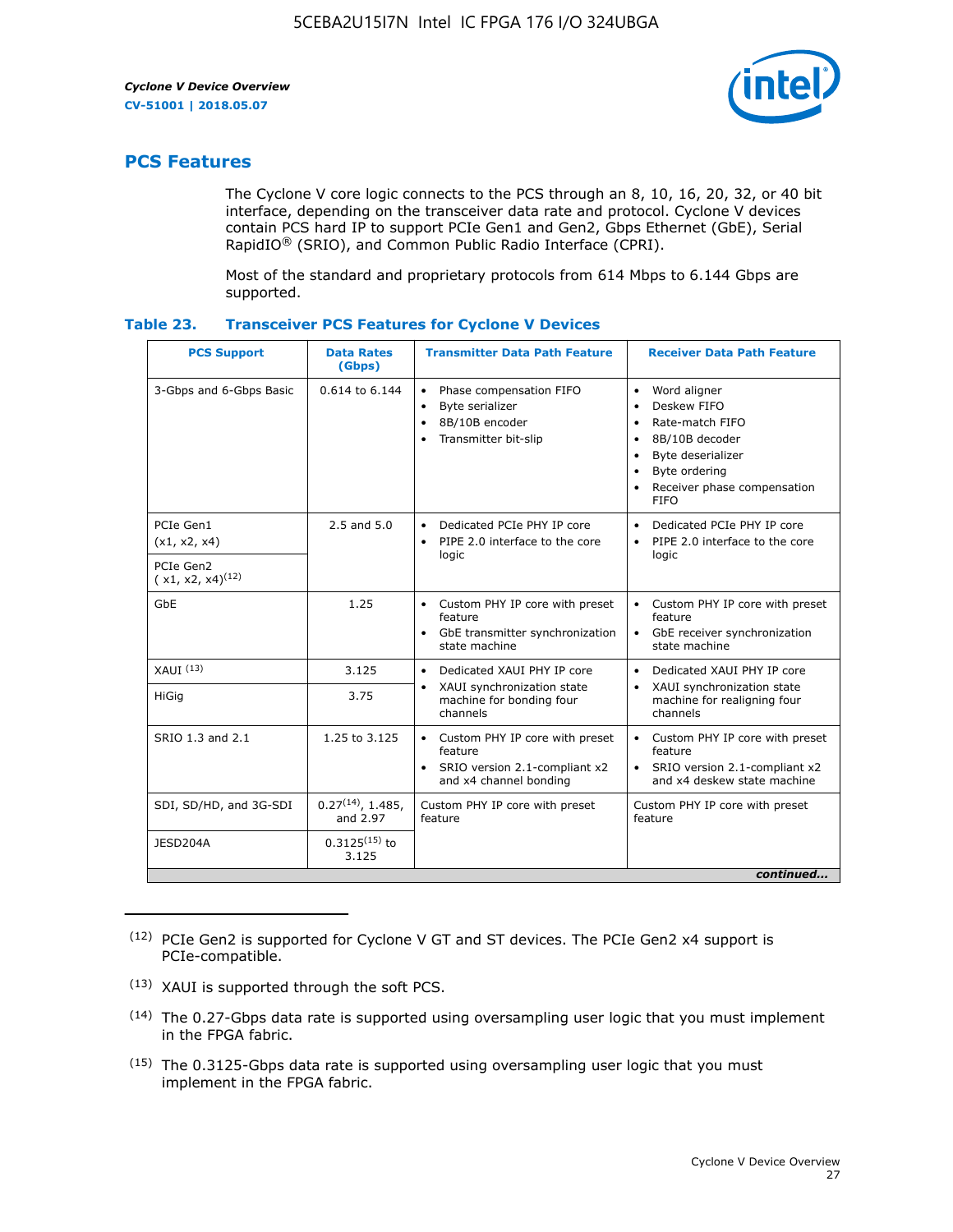

| <b>PCS Support</b>       | <b>Data Rates</b><br>(Gbps) | <b>Transmitter Data Path Feature</b>                         | <b>Receiver Data Path Feature</b>                                                                  |
|--------------------------|-----------------------------|--------------------------------------------------------------|----------------------------------------------------------------------------------------------------|
| Serial ATA Gen1 and Gen2 | $1.5$ and $3.0$             | Custom PHY IP core with preset<br>feature<br>Electrical idle | Custom PHY IP core with preset<br>feature<br>Signal detect<br>Wider spread of asynchronous<br>SSC. |
| CPRI $4.1^{(16)}$        | 0.6144 to 6.144             | Dedicated deterministic latency<br>$\bullet$<br>PHY IP core  | Dedicated deterministic latency<br>PHY IP core                                                     |
| OBSAI RP3                | 0.768 to 3.072              | Transmitter (TX) manual bit-slip<br>mode                     | Receiver (RX) deterministic<br>latency state machine                                               |
| V-by-One HS              | Up to 3.75                  | Custom PHY IP core                                           | Custom PHY IP core                                                                                 |
| DisplayPort $1.2^{(17)}$ | 1.62 and $2.7$              |                                                              | Wider spread of asynchronous<br><b>SSC</b>                                                         |

## **SoC with HPS**

Each SoC combines an FPGA fabric and an HPS in a single device. This combination delivers the flexibility of programmable logic with the power and cost savings of hard IP in these ways:

- Reduces board space, system power, and bill of materials cost by eliminating a discrete embedded processor
- Allows you to differentiate the end product in both hardware and software, and to support virtually any interface standard
- Extends the product life and revenue through in-field hardware and software updates

## **HPS Features**

The HPS consists of a dual-core Arm Cortex-A9 MPCore processor, a rich set of peripherals, and a shared multiport SDRAM memory controller, as shown in the following figure.

<sup>(16)</sup> High-voltage output mode (1000-BASE-CX) is not supported.

<sup>(17)</sup> Pending characterization.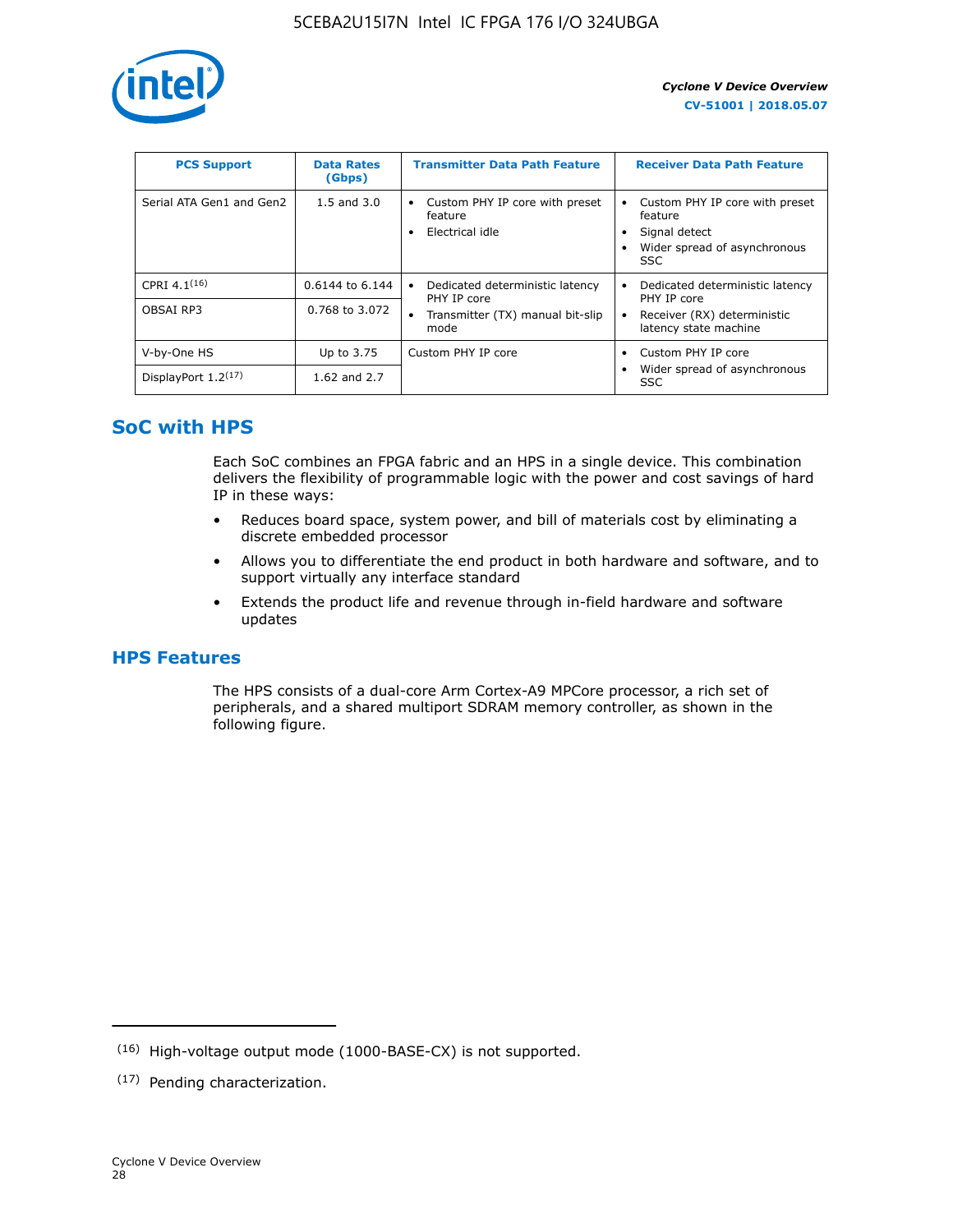



#### **Figure 11. HPS with Dual-Core Arm Cortex-A9 MPCore Processor**

#### **System Peripherals and Debug Access Port**

Each Ethernet MAC, USB OTG, NAND flash controller, and SD/MMC controller module has an integrated DMA controller. For modules without an integrated DMA controller, an additional DMA controller module provides up to eight channels of high-bandwidth data transfers. Peripherals that communicate off-chip are multiplexed with other peripherals at the HPS pin level. This allows you to choose which peripherals to interface with other devices on your PCB.

The debug access port provides interfaces to industry standard JTAG debug probes and supports Arm CoreSight debug and core traces to facilitate software development.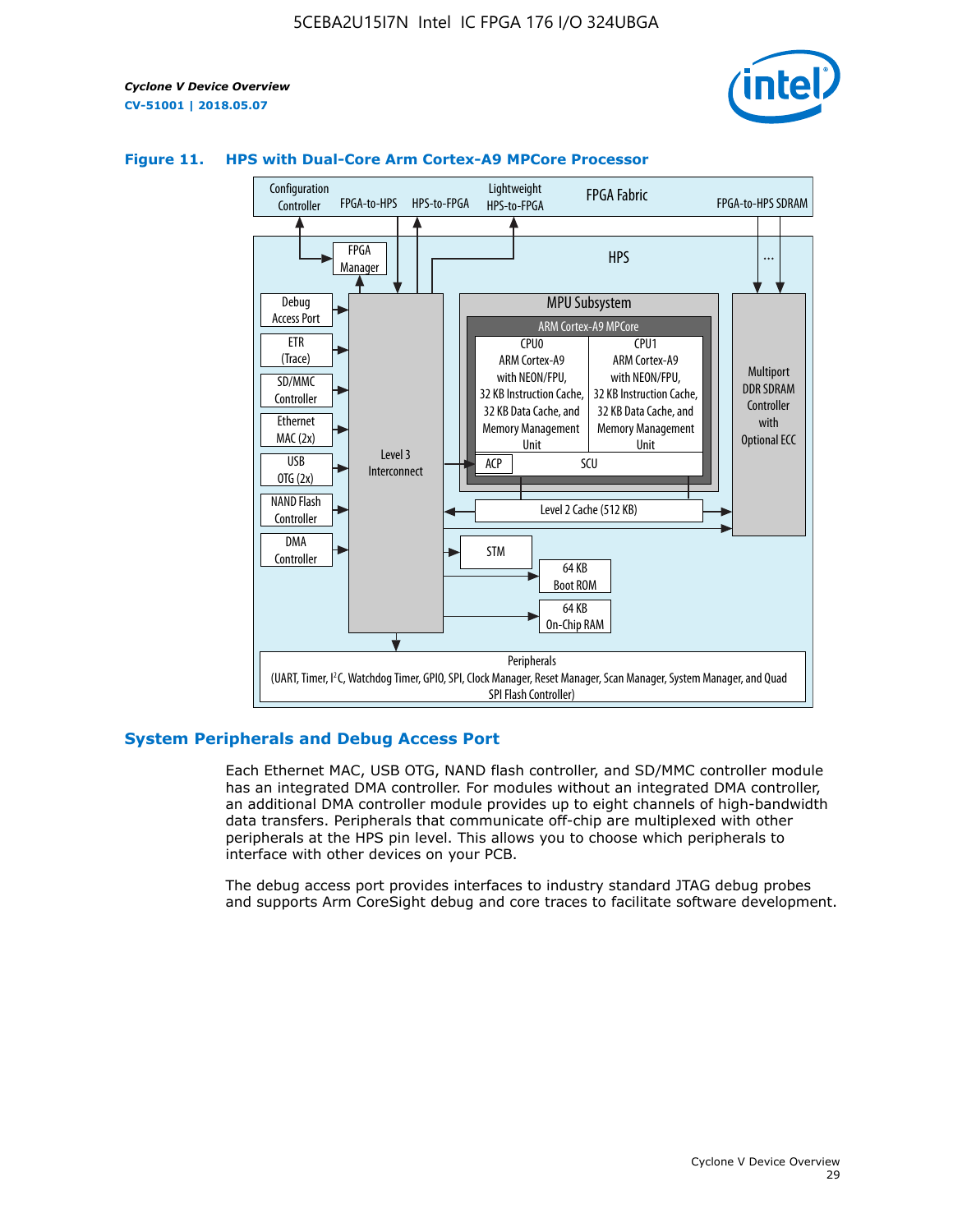

#### **HPS–FPGA AXI Bridges**

The HPS–FPGA bridges, which support the Advanced Microcontroller Bus Architecture (AMBA<sup>®</sup>) Advanced eXtensible Interface (AXI<sup>™</sup>) specifications, consist of the following bridges:

- FPGA-to-HPS AXI bridge—a high-performance bus supporting 32, 64, and 128 bit data widths that allows the FPGA fabric to issue transactions to slaves in the HPS.
- HPS-to-FPGA AXI bridge—a high-performance bus supporting 32, 64, and 128 bit data widths that allows the HPS to issue transactions to slaves in the FPGA fabric.
- Lightweight HPS-to-FPGA AXI bridge—a lower latency 32 bit width bus that allows the HPS to issue transactions to slaves in the FPGA fabric. This bridge is primarily used for control and status register (CSR) accesses to peripherals in the FPGA fabric.

The HPS–FPGA AXI bridges allow masters in the FPGA fabric to communicate with slaves in the HPS logic, and vice versa. For example, the HPS-to-FPGA AXI bridge allows you to share memories instantiated in the FPGA fabric with one or both microprocessors in the HPS, while the FPGA-to-HPS AXI bridge allows logic in the FPGA fabric to access the memory and peripherals in the HPS.

Each HPS–FPGA bridge also provides asynchronous clock crossing for data transferred between the FPGA fabric and the HPS.

#### **HPS SDRAM Controller Subsystem**

The HPS SDRAM controller subsystem contains a multiport SDRAM controller and DDR PHY that are shared between the FPGA fabric (through the FPGA-to-HPS SDRAM interface), the level 2 (L2) cache, and the level 3 (L3) system interconnect. The FPGA-to-HPS SDRAM interface supports AMBA AXI and Avalon® Memory-Mapped (Avalon-MM) interface standards, and provides up to six individual ports for access by masters implemented in the FPGA fabric.

To maximize memory performance, the SDRAM controller subsystem supports command and data reordering, deficit round-robin arbitration with aging, and high-priority bypass features. The SDRAM controller subsystem supports DDR2, DDR3, or LPDDR2 devices up to 4 Gb in density operating at up to 400 MHz (800 Mbps data rate).

#### **FPGA Configuration and Processor Booting**

The FPGA fabric and HPS in the SoC are powered independently. You can reduce the clock frequencies or gate the clocks to reduce dynamic power, or shut down the entire FPGA fabric to reduce total system power.

You can configure the FPGA fabric and boot the HPS independently, in any order, providing you with more design flexibility:

- You can boot the HPS independently. After the HPS is running, the HPS can fully or partially reconfigure the FPGA fabric at any time under software control. The HPS can also configure other FPGAs on the board through the FPGA configuration controller.
- You can power up both the HPS and the FPGA fabric together, configure the FPGA fabric first, and then boot the HPS from memory accessible to the FPGA fabric.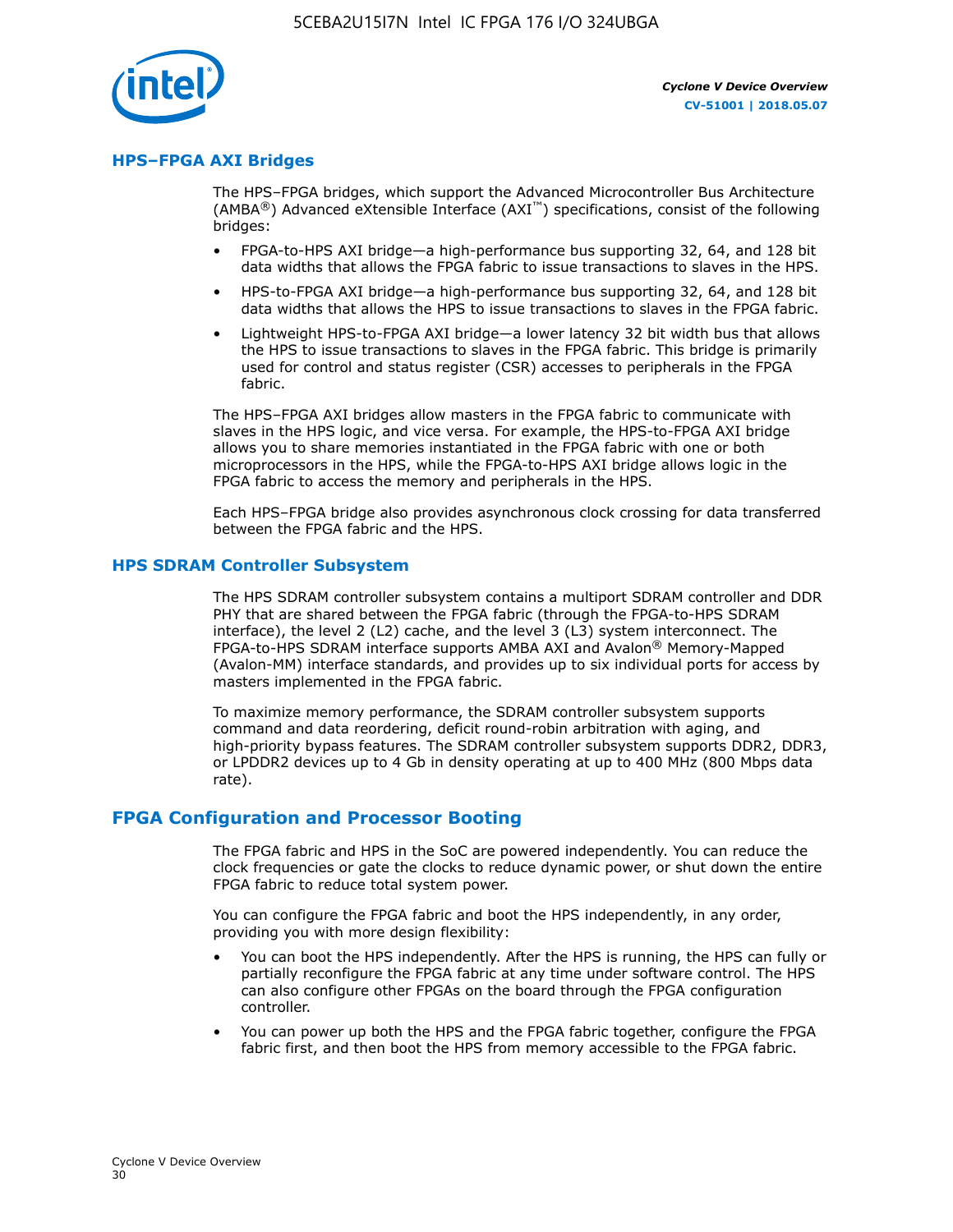

*Note:* Although the FPGA fabric and HPS are on separate power domains, the HPS must remain powered up during operation while the FPGA fabric can be powered up or down as required.

#### **Related Information**

[Cyclone V Device Family Pin Connection Guidelines](https://www.altera.com/content/dam/altera-www/global/en_US/pdfs/literature/dp/cyclone-v/pcg-01014.pdf)

Provides detailed information about power supply pin connection guidelines and power regulator sharing.

#### **Hardware and Software Development**

For hardware development, you can configure the HPS and connect your soft logic in the FPGA fabric to the HPS interfaces using the Platform Designer (Standard) system integration tool in the Intel Quartus Prime software.

For software development, the Arm-based SoC devices inherit the rich software development ecosystem available for the Arm Cortex-A9 MPCore processor. The software development process for Intel SoCs follows the same steps as those for other SoC devices from other manufacturers. Support for Linux, VxWorks®, and other operating systems is available for the SoCs. For more information on the operating systems support availability, contact the Intel sales team.

You can begin device-specific firmware and software development on the Intel SoC Virtual Target. The Virtual Target is a fast PC-based functional simulation of a target development system—a model of a complete development board that runs on a PC. The Virtual Target enables the development of device-specific production software that can run unmodified on actual hardware.

#### **Related Information**

[International Altera Sales Support Offices](https://www.altera.com/about/contact/contact/international-altera-sales-offices.html)

## **Dynamic and Partial Reconfiguration**

The Cyclone V devices support dynamic reconfiguration and partial reconfiguration.

#### **Dynamic Reconfiguration**

The dynamic reconfiguration feature allows you to dynamically change the transceiver data rates, PMA settings, or protocols of a channel, without affecting data transfer on adjacent channels. This feature is ideal for applications that require on-the-fly multiprotocol or multirate support. You can reconfigure the PMA and PCS blocks with dynamic reconfiguration.

## **Partial Reconfiguration**

*Note:* The partial reconfiguration feature is available for Cyclone V E, GX, SE, and SX devices with the "SC" suffix in the part number. For device availability and ordering, contact your local Intel sales representatives.

> Partial reconfiguration allows you to reconfigure part of the device while other sections of the device remain operational. This capability is important in systems with critical uptime requirements because it allows you to make updates or adjust functionality without disrupting services.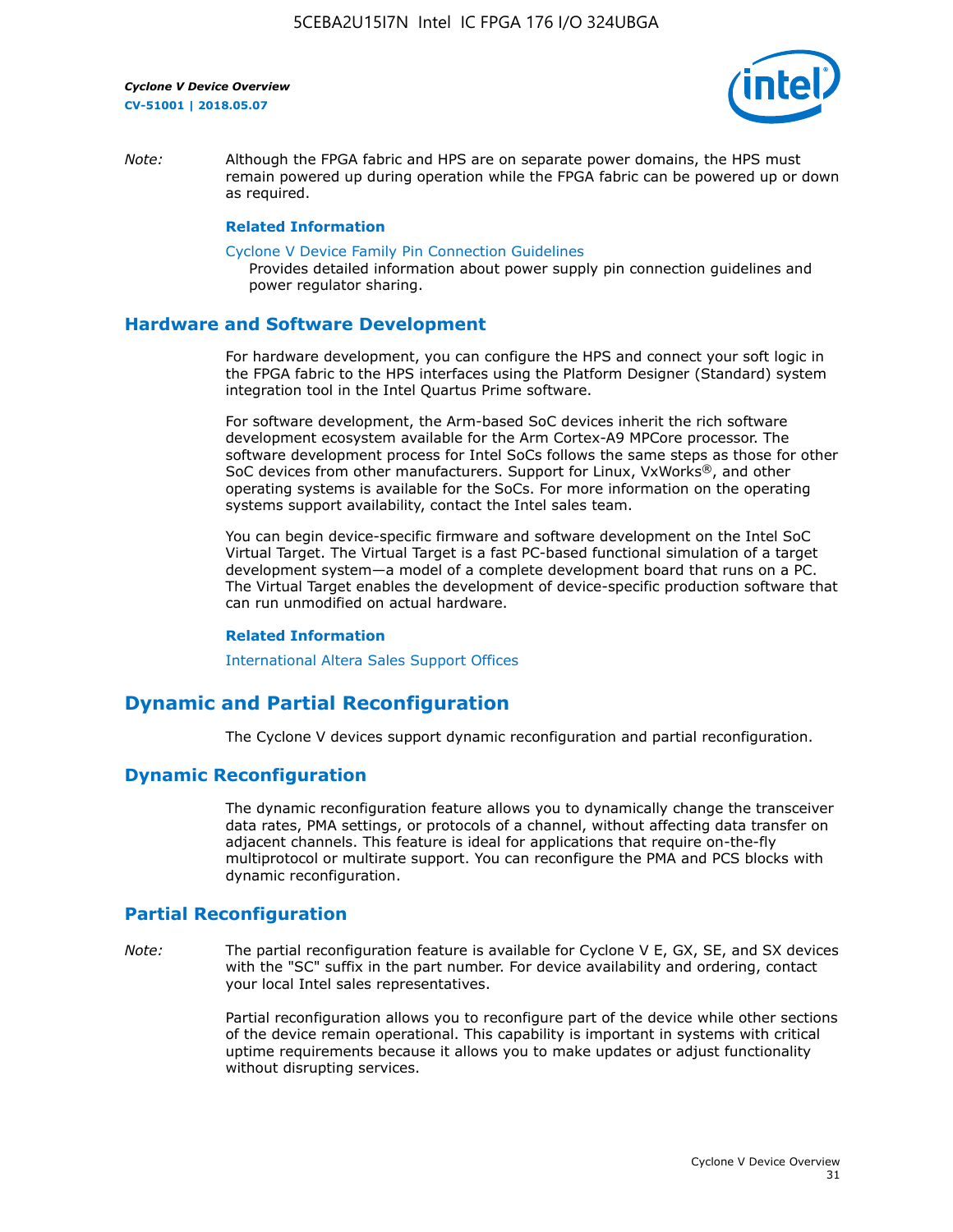

Apart from lowering cost and power consumption, partial reconfiguration increases the effective logic density of the device because placing device functions that do not operate simultaneously is not necessary. Instead, you can store these functions in external memory and load them whenever the functions are required. This capability reduces the size of the device because it allows multiple applications on a single device—saving the board space and reducing the power consumption.

Intel simplifies the time-intensive task of partial reconfiguration by building this capability on top of the proven incremental compile and design flow in the Intel Quartus Prime design software. With the Intel solution, you do not need to know all the intricate device architecture details to perform a partial reconfiguration.

Partial reconfiguration is supported through the FPP x16 configuration interface. You can seamlessly use partial reconfiguration in tandem with dynamic reconfiguration to enable simultaneous partial reconfiguration of both the device core and transceivers.

## **Enhanced Configuration and Configuration via Protocol**

Cyclone V devices support 1.8 V, 2.5 V, 3.0 V, and 3.3 V programming voltages and several configuration schemes.

| <b>Mode</b>                                                    | <b>Data</b><br>Width         | Max Clock  <br>Rate<br>(MHz) | <b>Max Data</b><br>Rate<br>(Mbps) | <b>Decompressi</b><br>on | <b>Design</b><br><b>Security</b> | <b>Partial</b><br>Reconfigurat<br>ion <sup>(18)</sup> | <b>Remote</b><br><b>System</b><br><b>Update</b> |
|----------------------------------------------------------------|------------------------------|------------------------------|-----------------------------------|--------------------------|----------------------------------|-------------------------------------------------------|-------------------------------------------------|
| AS through the EPCS<br>and EPCQ serial<br>configuration device | 1 bit, 4<br>bits             | 100                          |                                   | Yes                      | <b>Yes</b>                       |                                                       | Yes                                             |
| PS through CPLD or<br>external<br>microcontroller              | 1 bit                        | 125                          | 125                               | Yes                      | Yes                              |                                                       |                                                 |
| <b>FPP</b>                                                     | 8 bits                       | 125                          |                                   | Yes                      | <b>Yes</b>                       |                                                       | Parallel flash                                  |
|                                                                | 16 bits                      | 125                          |                                   | Yes                      | <b>Yes</b>                       | Yes                                                   | loader                                          |
| CvP (PCIe)                                                     | x1, x2,<br>and $x4$<br>lanes |                              |                                   | Yes                      | <b>Yes</b>                       | Yes                                                   |                                                 |
| <b>JTAG</b>                                                    | 1 bit                        | 33                           | 33                                |                          |                                  |                                                       |                                                 |

**Table 24. Configuration Schemes and Features Supported by Cyclone V Devices**

Instead of using an external flash or ROM, you can configure the Cyclone V devices through PCIe using CvP. The CvP mode offers the fastest configuration rate and flexibility with the easy-to-use PCIe hard IP block interface. The Cyclone V CvP implementation conforms to the PCIe 100 ms power-up-to-active time requirement.

#### **Related Information**

[Configuration via Protocol \(CvP\) Implementation in Intel FPGAs User Guide](https://www.altera.com/documentation/nik1412546950394.html#nik1412546833714) Provides more information about CvP.

 $(18)$  The partial reconfiguration feature is available for Cyclone V E, GX, SE, and SX devices with the "SC" suffix in the part number. For device availability and ordering, contact your local Intel sales representatives.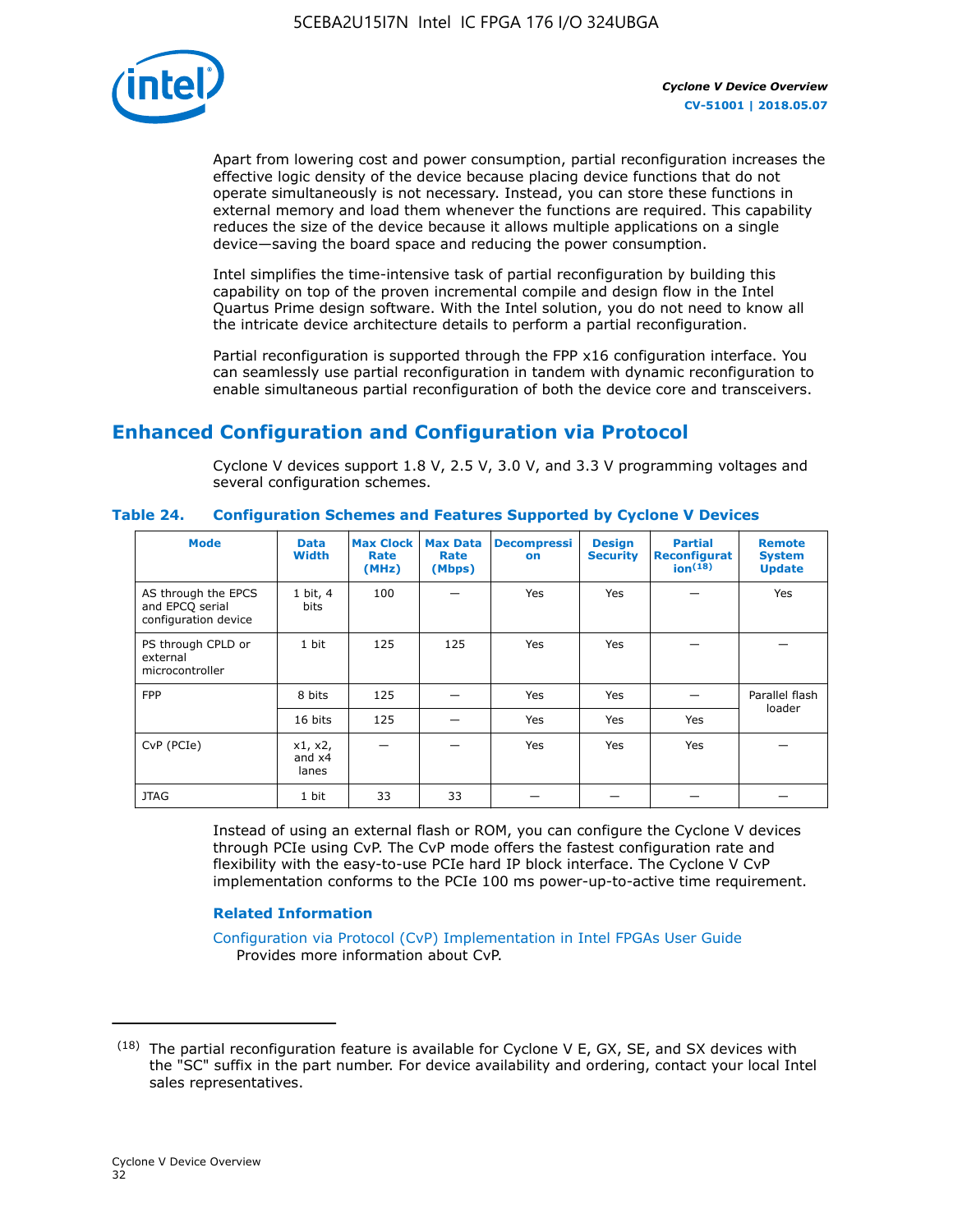

## **Power Management**

Leveraging the FPGA architectural features, process technology advancements, and transceivers that are designed for power efficiency, the Cyclone V devices consume less power than previous generation Cyclone FPGAs:

- Total device core power consumption—less by up to 40%.
- Transceiver channel power consumption—less by up to 50%.

Additionally, Cyclone V devices contain several hard IP blocks that reduce logic resources and deliver substantial power savings of up to 25% less power than equivalent soft implementations.

## **Document Revision History for Cyclone V Device Overview**

| <b>Document</b><br><b>Version</b> | <b>Changes</b>                                                                                                                                                          |
|-----------------------------------|-------------------------------------------------------------------------------------------------------------------------------------------------------------------------|
| 2018.05.07                        | Added the low power option ("L" suffix) for Cyclone V SE and Cyclone V SX devices in the Sample<br>Ordering Code and Available Options diagrams.<br>Rebranded as Intel. |

| <b>Date</b>   | <b>Version</b> | <b>Changes</b>                                                                                                                                                                                                                                                                                                                                                                                                                                                                                                                                                                                                                                                                                                                                                                                                                                                                                                  |
|---------------|----------------|-----------------------------------------------------------------------------------------------------------------------------------------------------------------------------------------------------------------------------------------------------------------------------------------------------------------------------------------------------------------------------------------------------------------------------------------------------------------------------------------------------------------------------------------------------------------------------------------------------------------------------------------------------------------------------------------------------------------------------------------------------------------------------------------------------------------------------------------------------------------------------------------------------------------|
| December 2017 | 2017.12.18     | Updated ALM resources for Cyclone V E, Cyclone V SE, Cyclone V SX, and<br>Cyclone V ST devices.                                                                                                                                                                                                                                                                                                                                                                                                                                                                                                                                                                                                                                                                                                                                                                                                                 |
| June 2016     | 2016.06.10     | Updated Cyclone V GT speed grade to -7 in Sample Ordering Code and<br>Available Options for Cyclone V GT Devices diagram.                                                                                                                                                                                                                                                                                                                                                                                                                                                                                                                                                                                                                                                                                                                                                                                       |
| December 2015 | 2015.12.21     | Added descriptions to package plan tables for Cyclone V GT and ST<br>devices.<br>Changed instances of Quartus II to Quartus Prime.                                                                                                                                                                                                                                                                                                                                                                                                                                                                                                                                                                                                                                                                                                                                                                              |
| June 2015     | 2015.06.12     | Replaced a note to partial reconfiguration feature. Note: The partial<br>reconfiguration feature is available for Cyclone V E, GX, SE, and SX<br>devices with the "SC" suffix in the part number. For device availability and<br>ordering, contact your local Altera sales representatives.<br>Updated logic elements (LE) (K) for the following devices:<br>$\bullet$<br>- Cyclone V E A7: Updated from 149.5 to 150<br>- Cyclone V GX C3: Updated from 35.5 to 36<br>- Cyclone V GX C7: Updated from 149.7 to 150<br>- Cyclone V GT D7: Updated from 149.5 to 150<br>Updated MLAB (Kb) in Maximum Resource Counts for Cyclone V GX<br>Devices table as follows:<br>- Cyclone V GX C3: Updated from 291 to 182<br>- Cyclone V GX C4: Updated from 678 to 424<br>- Cyclone V GX C5: Updated from 678 to 424<br>- Cyclone V GX C7: Updated from 1,338 to 836<br>$-$ Cyclone V GX C9: Updated from 2,748 to 1,717 |
|               |                | continued                                                                                                                                                                                                                                                                                                                                                                                                                                                                                                                                                                                                                                                                                                                                                                                                                                                                                                       |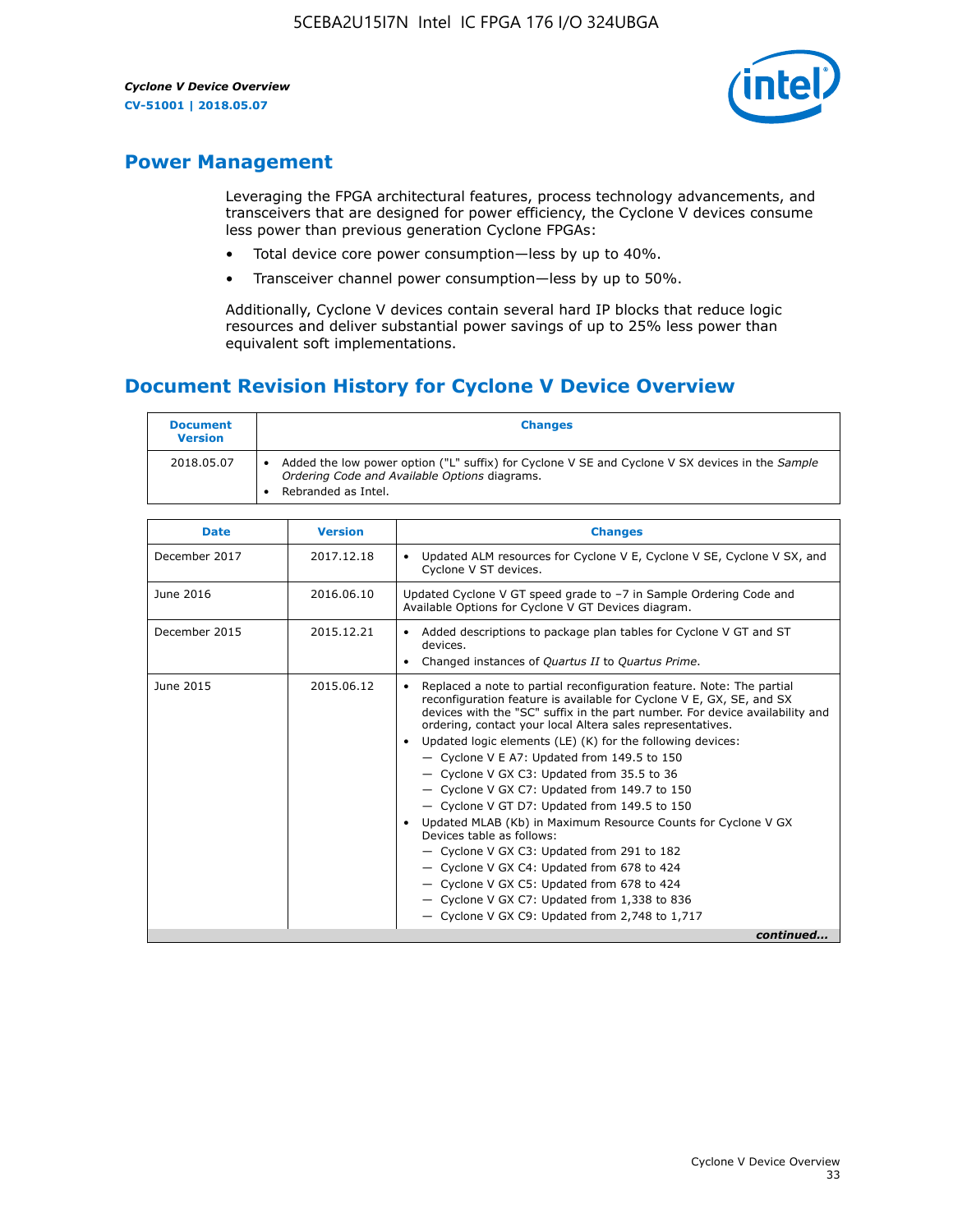

| <b>Date</b>  | <b>Version</b> | <b>Changes</b>                                                                                                                                                                                                                                                                                                                                                                                                                                                                                                                                                                                                                                                                                                                                                                                                                                                                                                                                                                                                                                                                                                                                                                                                                                                                                                                                                                                                                                                                                                                                                                                                                                                                                                |
|--------------|----------------|---------------------------------------------------------------------------------------------------------------------------------------------------------------------------------------------------------------------------------------------------------------------------------------------------------------------------------------------------------------------------------------------------------------------------------------------------------------------------------------------------------------------------------------------------------------------------------------------------------------------------------------------------------------------------------------------------------------------------------------------------------------------------------------------------------------------------------------------------------------------------------------------------------------------------------------------------------------------------------------------------------------------------------------------------------------------------------------------------------------------------------------------------------------------------------------------------------------------------------------------------------------------------------------------------------------------------------------------------------------------------------------------------------------------------------------------------------------------------------------------------------------------------------------------------------------------------------------------------------------------------------------------------------------------------------------------------------------|
|              |                | Updated MLAB RAM Bit (Kb) in Embedded Memory Capacity and<br>Distribution in Cyclone V Devices table as follows:<br>- Cyclone V GX C3: Updated from 181 to 182<br>- Cyclone V GX C4: Updated from 295 to 424<br>Updated Total RAM Bit (Kb) in Embedded Memory Capacity and<br>Distribution in Cyclone V Devices table as follows:<br>- Cyclone V GX C3: Updated from $1,531$ to $1,532$<br>- Cyclone V GX C4: Updated from 2,795 to 2,924<br>Updated MLAB Block count in Embedded Memory Capacity and<br>Distribution in Cyclone V Devices table as follows:<br>- Cyclone V GX C4: Updated from 472 to 678<br>- Cyclone V GX C5: Updated from 679 to 678                                                                                                                                                                                                                                                                                                                                                                                                                                                                                                                                                                                                                                                                                                                                                                                                                                                                                                                                                                                                                                                      |
| March 2015   | 2015.03.31     | Added internal scrubbing feature under configuration in Summary of<br>$\bullet$<br>Features for Cyclone V Devices table.<br>Added optional suffix "SC: Internal scrubbing support" to the following<br>diagrams:<br>- Sample Ordering Code and Available Options for Cyclone V E Devices<br>- Sample Ordering Code and Available Options for Cyclone V GX Devices<br>- Sample Ordering Code and Available Options for Cyclone V SE Devices<br>- Sample Ordering Code and Available Options for Cyclone V SX Devices                                                                                                                                                                                                                                                                                                                                                                                                                                                                                                                                                                                                                                                                                                                                                                                                                                                                                                                                                                                                                                                                                                                                                                                           |
| January 2015 | 2015.01.23     | Updated Sample Ordering Code and Available Options for Cyclone V ST<br>Devices figure because Cyclone V ST devices are only available in I<br>temperature grade and -7 speed grade.<br>- Operating Temperature: Removed C and A temperature grades<br>- FPGA Fabric Speed Grade: Removed -6 and -8 speed grades<br>Updated the transceiver specification for Cyclone V ST from 5 Gbps to<br>6.144 Gbps:<br>- Device Variants for the Cyclone V Device Family table<br>- Sample Ordering Code and Available Options for Cyclone V ST Devices<br>figure<br>- Maximum Resource Counts for Cyclone V ST Devices<br>Updated Maximum Resource Counts for Cyclone V GX Devices table for<br>Cyclone V GX G3 devices.<br>$-$ Logic elements (LE) (K): Updated from 35.7 to 35.5<br>- Variable-precision DSP block: Updated from 51 to 57<br>$-18 \times 18$ multiplier: Updated from 102 to 114<br>Updated Number of Multipliers in Cyclone V Devices table for Cyclone V<br>GX G3 devices.<br>- Variableprecision DSP Block: Updated from 51 to 57<br>$-9x9$ Multiplier: Updated from 153 to 171<br>$-18 \times 18$ Multiplier: Updated from 102 to 114<br>- 27 x 27 Multiplier: Updated from 51 to 57<br>- 18 x 18 Multiplier Adder Mode: Updated from 51 to 57<br>$-18 \times 18$ Multiplier Adder Summed with 36 bit Input: Updated from 51<br>to 57<br>Updated Embedded Memory Capacity and Distribution in Cyclone V<br>Devices table for Cyclone V GX G3 devices.<br>- M10K block: Updated from 119 to 135<br>- M10K RAM bit (Kb): Updated from 1,190 to 1,350<br>- MLAB block: Updated from 255 to 291<br>- MLAB RAM bit (Kb): Updated from 159 to 181<br>$-$ Total RAM bit (Kb): Updated from 1,349 to 1,531 |
| October 2014 | 2014.10.06     | Added a footnote to the "Transceiver PCS Features for Cyclone V Devices"<br>table to show that PCIe Gen2 is supported for Cyclone V GT and ST devices.                                                                                                                                                                                                                                                                                                                                                                                                                                                                                                                                                                                                                                                                                                                                                                                                                                                                                                                                                                                                                                                                                                                                                                                                                                                                                                                                                                                                                                                                                                                                                        |
|              |                | continued                                                                                                                                                                                                                                                                                                                                                                                                                                                                                                                                                                                                                                                                                                                                                                                                                                                                                                                                                                                                                                                                                                                                                                                                                                                                                                                                                                                                                                                                                                                                                                                                                                                                                                     |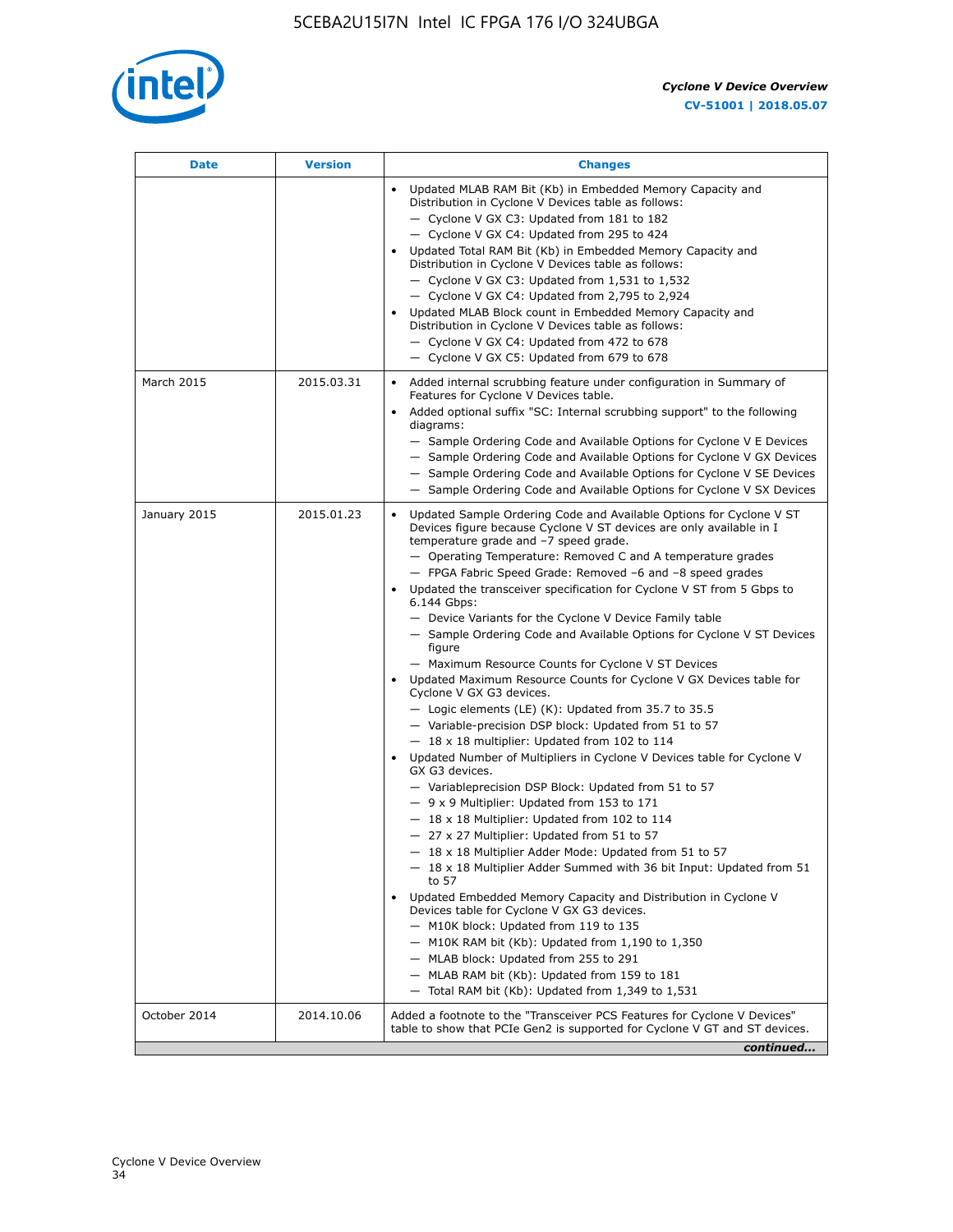r



| <b>Date</b>   | <b>Version</b> | <b>Changes</b>                                                                                                                                                                                                                           |
|---------------|----------------|------------------------------------------------------------------------------------------------------------------------------------------------------------------------------------------------------------------------------------------|
| July 2014     | 2014.07.07     | Updated the I/O vertical migration figure to clarify the migration capability of<br>Cyclone V SE and SX devices.                                                                                                                         |
| December 2013 | 2013.12.26     | Corrected single or dual-core ARM Cortex-A9 MPCore processor-up to 925<br>MHz from 800 MHz.                                                                                                                                              |
|               |                | Removed "Preliminary" texts from Ordering Code figures, Maximum<br>Resources, Package Plan and I/O Vertical Migration tables.                                                                                                            |
|               |                | Removed the note "The number of GPIOs does not include transceiver<br>I/Os. In the Quartus II software, the number of user I/Os includes<br>transceiver I/Os." for GPIOs in the Maximum Resource Counts table for<br>Cyclone V E and SE. |
|               |                | Added link to Altera Product Selector for each device variant.<br>Updated Embedded Hard IPs for Cyclone V GT devices to indicate<br>Maximum 2 hard PCIe and 2 hard memory controllers.                                                   |
|               |                | • Added leaded package options.                                                                                                                                                                                                          |
|               |                | Removed the note "The number of PLLs includes general-purpose<br>fractional PLLs and transceiver fractional PLLs." for all PLLs in the<br>Maximum Resource Counts table.                                                                 |
|               |                | • Corrected max LVDS counts for transmitter and receiver for Cyclone V E<br>A5 device from 84 to 60.                                                                                                                                     |
|               |                | • Corrected max LVDS counts for transmitter and receiver for Cyclone V E<br>A9 device from 140 to 120.                                                                                                                                   |
|               |                | Corrected variable-precision DSP block, 27 x 27 multiplier, 18 x 18<br>multiplier adder mode and 18 x 18 multiplier adder summed with 36 bit<br>input for Cyclone V SE devices from 58 to 84.                                            |
|               |                | Corrected 18 x 18 multiplier for Cyclone V SE devices from 116 to 168.                                                                                                                                                                   |
|               |                | Corrected 9 x 9 multiplier for Cyclone V SE devices from 174 to 252.                                                                                                                                                                     |
|               |                | Corrected LVDS transmitter for Cyclone V SE A2 and A4 as well as SX C2<br>and C4 devices from 31 to 32.                                                                                                                                  |
|               |                | • Corrected LVDS receiver for Cyclone V SE A2 and A4 as well as SX C2 and<br>C4 devices from 35 to 37.                                                                                                                                   |
|               |                | • Corrected transceiver speed grade for Cyclone V ST devices ordering code<br>from 4 to 5.                                                                                                                                               |
|               |                | • Updated the DDR3 SDRAM for the maximum frequency's soft controller<br>and the minimum frequency from 300 to 303 for voltage 1.35V.                                                                                                     |
|               |                | Added links to Altera's External Memory Spec Estimator tool to the topics<br>listing the external memory interface performance.                                                                                                          |
|               |                | Corrected XAUI is supported through the soft PCS in the PCS features for<br>Cyclone V.                                                                                                                                                   |
|               |                | Added decompression support for the CvP configuration mode.                                                                                                                                                                              |
| May 2013      | 2013.05.06     | Added link to the known document issues in the Knowledge Base.<br>$\bullet$<br>Moved all links to the Related Information section of respective topics for<br>$\bullet$<br>easy reference.                                               |
|               |                | Corrected the title to the PCIe hard IP topic. Cyclone V devices support<br>only PCIe Gen1 and Gen2.                                                                                                                                     |
|               |                | Updated Supporting Feature in Table 1 of Increased bandwidth capacity to<br>٠<br>'6.144 Gbps'.                                                                                                                                           |
|               |                | Updated Description in Table 2 of Low-power high-speed serial interface to<br>'6.144 Gbps'.                                                                                                                                              |
|               |                | Updated Description in Table 3 of Cyclone V GT to '6.144 Gbps'.                                                                                                                                                                          |
|               |                | Updated the M386 package to M383 for Figure 1, Figure 2 and Figure 3.<br>٠                                                                                                                                                               |
|               |                | Updated Figure 2 and Figure 3 for Transceiver Count by adding 'F : 4'.<br>٠                                                                                                                                                              |
|               |                | Updated LVDS in the Maximum Resource Counts tables to include<br>Transmitter and Receiver values.                                                                                                                                        |
|               |                | Updated the package plan with M383 for the Cyclone V E device.                                                                                                                                                                           |
|               |                | Removed the M301 and M383 packages from the Cyclone V GX C4 device.                                                                                                                                                                      |
|               |                | Updated the GPIO count to '129' for the M301 package of the Cyclone V<br>GX C5 device.                                                                                                                                                   |
|               |                | Updated 5 Gbps to '6.144 Gbps' for Cyclone V GT device.                                                                                                                                                                                  |
|               |                | continued                                                                                                                                                                                                                                |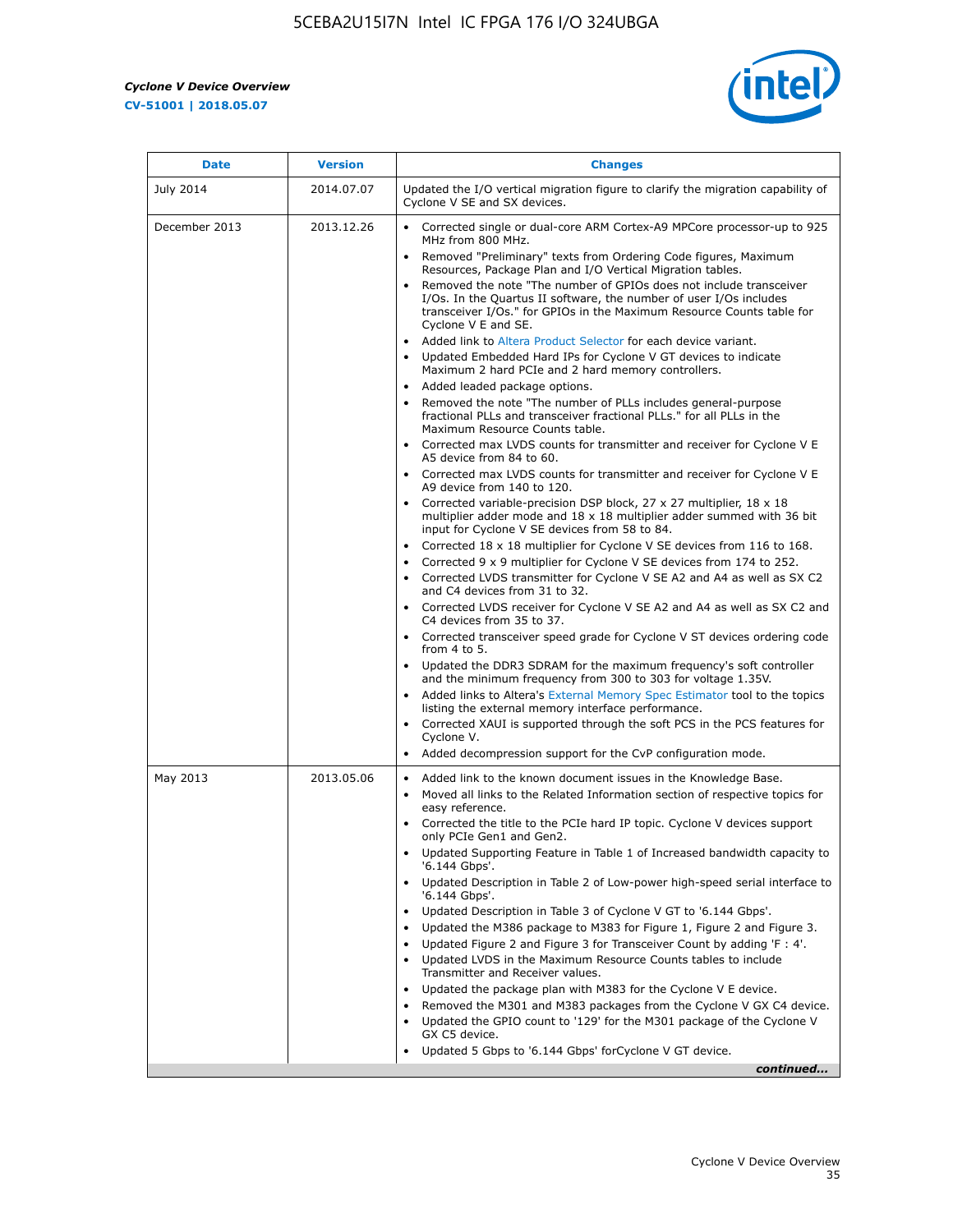

| <b>Date</b>   | <b>Version</b> | <b>Changes</b>                                                                                                                                      |
|---------------|----------------|-----------------------------------------------------------------------------------------------------------------------------------------------------|
|               |                | Updated HPS I/O for U484 (19 mm) in Table 11 with '151' for A2, A4, A5<br>and A6.                                                                   |
|               |                | Updated Memory (Kb) for Maximum Resource Counts for Cyclone V SE A4<br>and A6, SX C4 and C6, ST D6 devices.                                         |
|               |                | Updated FPGA PLL for Maximum Resource Counts for Cyclone V SE A2, SX<br>C2, devices.                                                                |
|               |                | Removed '36 x 36' from the Variable-Precision DSP Block.                                                                                            |
|               |                | Updated Variable-precision DSP Blocks and $18 \times 18$ Multiplier for<br>Maximum Resource Counts for Cyclone V SX C4 device.                      |
|               |                | Updated the HPS I/O counts for Cyclone V SE, SX, and ST devices.<br>$\bullet$                                                                       |
|               |                | Updated Figure 7 which shows the I/O vertical migration table.                                                                                      |
|               |                | Updated Table 17 for Cyclone V SX C4 device.<br>$\bullet$                                                                                           |
|               |                | • Updated Embedded Memory Capacity and Distribution table for Cyclone V<br>SE A4 and A6, SX C4 and C6, ST D6 devices.                               |
|               |                | Removed 'Counter reconfiguration' from the PLL Features.                                                                                            |
|               |                | Updated Low-Power Serial Transceivers by replacing 5 Gbps with<br>6.144 Gbps.                                                                       |
|               |                | Removed 'Distributed Memory' symbol.<br>$\bullet$                                                                                                   |
|               |                | Updated the Capability in Table 22 of Backplane support to '6.144 Gbps'.<br>$\bullet$                                                               |
|               |                | Updated Capability in Table 22 of Ring oscillator transmit PLLs with<br>6.144 Gbps.                                                                 |
|               |                | Updated the PCS Support in Table 23 from 5 Gbps to '6 Gbps'.                                                                                        |
|               |                | Updated the Data Rates (Gbps) in Table 23 of 3 Gbps and 6 Gbps Basic to<br>$\bullet$<br>'6.144 Gbps'.                                               |
|               |                | Updated the Data Rates (Gbps) in Table 23 of CPRI 4.1 to '6.144 Gbps'.                                                                              |
|               |                | Clarified that partial reconfiguration is an advanced feature. Contact Altera<br>for support of the feature.                                        |
| December 2012 | 2012.12.28     | Updated the pin counts for the MBGA packages.<br>$\bullet$                                                                                          |
|               |                | Updated the GPIO and transceiver counts for the MBGA packages.<br>$\bullet$                                                                         |
|               |                | Updated the GPIO counts for the U484 package of the Cyclone V E A9, GX<br>C9, and GT D9 devices.                                                    |
|               |                | Updated the vertical migration table for vertical migration of the U484<br>packages.                                                                |
|               |                | Updated the MLAB supported programmable widths at 32 bits depth.                                                                                    |
| November 2012 | 2012.11.19     | • Added new MBGA packages and additional U484 packages for Cyclone V E,                                                                             |
|               |                | GX, and GT.                                                                                                                                         |
|               |                | Added ordering code for five-transceiver devices for Cyclone V GT and ST.<br>$\bullet$                                                              |
|               |                | Updated the vertical migration table to add MBGA packages.<br>٠                                                                                     |
|               |                | Added performance information for HPS memory controller.<br>$\bullet$<br>Removed DDR3U support.<br>$\bullet$                                        |
|               |                | Updated Cyclone V ST speed grade information.                                                                                                       |
|               |                | Added information on maximum transceiver channel usage restrictions for                                                                             |
|               |                | PCI Gen2 and CPRI at 4.9152 Gbps transmit jitter compliance.                                                                                        |
|               |                | Added note on the differences between GPIO reported in Overview with<br>User I/O numbers shown in the Quartus II software.                          |
|               |                | Updated template.                                                                                                                                   |
| July 2012     | 2.1            | Added support for PCIe Gen2 x4 lane configuration (PCIe-compatible)                                                                                 |
| June 2012     | 2.0            | Restructured the document.<br>٠                                                                                                                     |
|               |                | Added the "Embedded Memory Capacity" and "Embedded Memory<br>Configurations" sections.                                                              |
|               |                | Added Table 1, Table 3, Table 16, Table 19, and Table 20.                                                                                           |
|               |                | Updated Table 2, Table 4, Table 5, Table 6, Table 7, Table 8, Table 9, Table<br>10, Table 11, Table 12, Table 13, Table 14, Table 17, and Table 18. |
|               |                | continued                                                                                                                                           |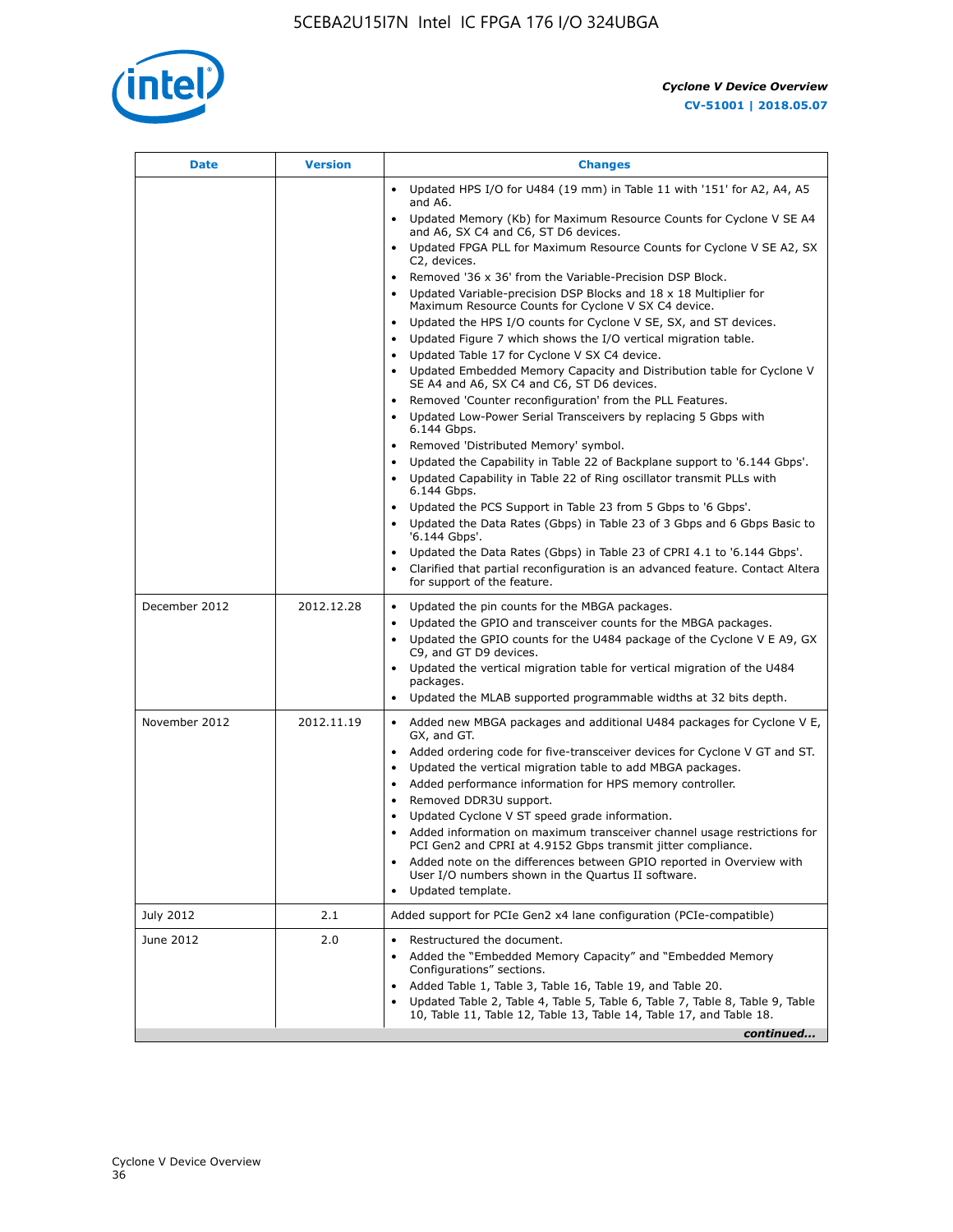

| <b>Date</b>   | <b>Version</b> | <b>Changes</b>                                                                                                                                                                                                                                                                                                                                                                                                                                                |
|---------------|----------------|---------------------------------------------------------------------------------------------------------------------------------------------------------------------------------------------------------------------------------------------------------------------------------------------------------------------------------------------------------------------------------------------------------------------------------------------------------------|
|               |                | Updated Figure 1, Figure 2, Figure 3, Figure 4, Figure 5, Figure 6, and<br>Figure 10.<br>Updated the "FPGA Configuration and Processor Booting" and "Hardware"<br>and Software Development" sections.<br>Text edits throughout the document.                                                                                                                                                                                                                  |
| February 2012 | 1.2            | Updated Table $1-2$ , Table $1-3$ , and Table $1-6$ .<br>Updated "Cyclone V Family Plan" on page 1-4 and "Clock Networks and<br>PLL Clock Sources" on page 1-15.<br>Updated Figure 1-1 and Figure 1-6.                                                                                                                                                                                                                                                        |
| November 2011 | 1.1            | Updated Table $1-1$ , Table $1-2$ , Table $1-3$ , Table $1-4$ , Table $1-5$ , and Table<br>$1 - 6.$<br>Updated Figure 1-4, Figure 1-5, Figure 1-6, Figure 1-7, and Figure 1-8.<br>Updated "System Peripherals" on page 1-18, "HPS-FPGA AXI Bridges" on<br>page 1-19, "HPS SDRAM Controller Subsystem" on page 1-19, "FPGA<br>Configuration and Processor Booting" on page 1-19, and "Hardware and<br>Software Development" on page 1-20.<br>Minor text edits. |
| October 2011  | 1.0            | Initial release.                                                                                                                                                                                                                                                                                                                                                                                                                                              |